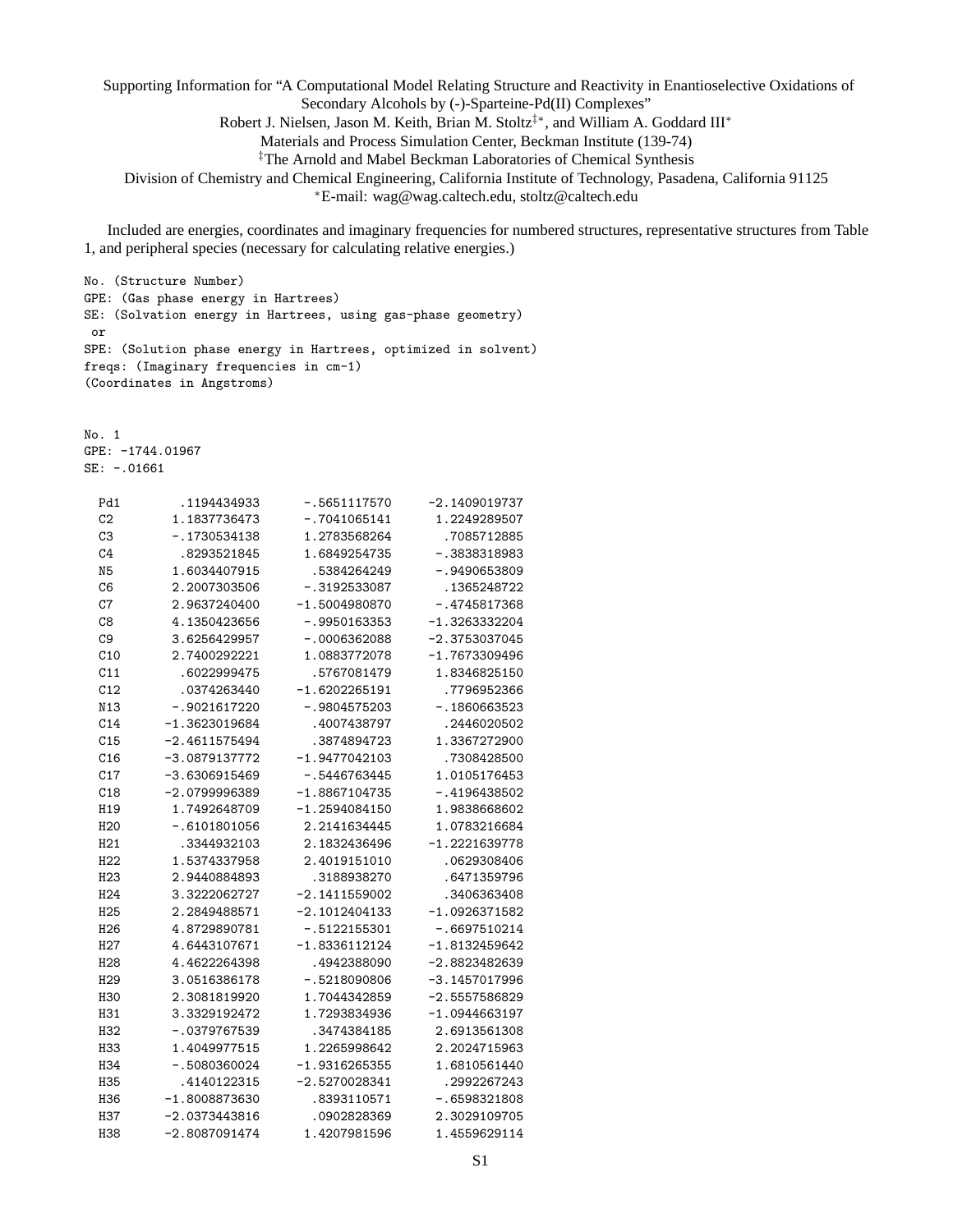| H39  | $-2.6479213118$ | $-2.3718988172$ | 1.6431466741    |
|------|-----------------|-----------------|-----------------|
| H40  | $-3.8909733293$ | $-2.6291850898$ | .4276756437     |
| H41  | $-4.3480482364$ | $-0.5508254603$ | 1.8388278022    |
| H42  | $-4.1669511444$ | - 1786942087    | .1245556191     |
| H43  | -1.6783051375   | $-2.8700880375$ | -.6702023736    |
| H44  | $-2.5837567455$ | $-1.5283232944$ | $-1.3168189005$ |
| C145 | $-1.2997175204$ | $-1.9284384463$ | -3.4352481802   |
| C146 | .8007301006     | .3845306439     | $-4.1900190343$ |

GPE: -2130.03622

|  | SE: -0.01373 |
|--|--------------|
|  |              |

| Pd1             | $-0.1530030556$ | 0.4613806572    | $-2.0250937358$ |
|-----------------|-----------------|-----------------|-----------------|
| C <sub>2</sub>  | 1.8159670290    | $-0.9721470927$ | 0.6258015963    |
| C <sub>3</sub>  | $-0.2936378445$ | $-0.0744003581$ | 1.4828396609    |
| C4              | 0.0803805821    | 1.3089917834    | 0.9228353747    |
| N <sub>5</sub>  | 1.0492835171    | 1.2792471914    | $-0.2264907536$ |
| C <sub>6</sub>  | 2.2358141254    | 0.4320849565    | 0.1470372574    |
| C7              | 3.3457794993    | 0.4708099543    | $-0.9059831406$ |
| C8              | 3.8677464051    | 1.9053653238    | $-1.0515338498$ |
| C9              | 2.7069311318    | 2.8414901073    | $-1.4025200481$ |
| C10             | 1.5084394590    | 2.6967546487    | $-0.4583093151$ |
| C11             | 0.9891029380    | $-0.8044194933$ | 1.9063678004    |
| C12             | 1.0356904458    | $-1.8503952600$ | $-0.3687175602$ |
| N13             | $-0.3462372547$ | $-1.3614736032$ | $-0.6860160575$ |
| C14             | $-1.1384629625$ | $-0.9661109135$ | 0.5460052215    |
| C15             | -1.7232592584   | -2.1722185974   | 1.3222744811    |
| C16             | $-1.5789110623$ | $-3.6006446225$ | $-0.7083019901$ |
| C17             | $-2.4951079452$ | $-3.1439964278$ | 0.4276058775    |
| C18             | $-1.0875392805$ | $-2.3843379437$ | $-1.4976400381$ |
| H19             | 2.7467084929    | $-1.5117193392$ | 0.8428971094    |
| H <sub>20</sub> | $-0.9242441346$ | 0.1273392751    | 2.3576756913    |
| H21             | $-0.8065912438$ | 1.8472500552    | 0.5848494594    |
| H <sub>22</sub> | 0.5551061918    | 1.8767452137    | 1.7382612866    |
| H <sub>23</sub> | 2.6635544463    | 0.9174072473    | 1.0436587924    |
| H <sub>24</sub> | 4.1465116363    | $-0.2051687929$ | $-0.5818098177$ |
| H <sub>25</sub> | 2.9811875333    | 0.1008544560    | $-1.8720473430$ |
| H <sub>26</sub> | 4.3397354855    | 2.2099778415    | $-0.1062962370$ |
| H27             | 4.6416498619    | 1.9592024957    | $-1.8248224967$ |
| H <sub>28</sub> | 3.0253871309    | 3.8899489253    | -1.3583663168   |
| H <sub>29</sub> | 2.3830164218    | 2.6522886343    | -2.4259825483   |
| H30             | 0.6484511417    | 3.2536736264    | $-0.8359982643$ |
| H31             | 1.7759149088    | 3.1033472464    | 0.5300198596    |
| H32             | 0.7788775625    | $-1.7717822139$ | 2.3707388171    |
| H33             | 1.5437501462    | -0.2116637279   | 2.6432097014    |
| H34             | 0.9593976740    | $-2.8517702453$ | 0.0749625100    |
| H35             | 1.5638202709    | $-1.9559964357$ | $-1.3191400500$ |
| H36             | -1.9720783992   | $-0.3767738454$ | 0.1540124719    |
| H37             | $-2.3762948836$ | $-1.7567591174$ | 2.0990779317    |
| H38             | $-0.9364242044$ | -2.7303316029   | 1.8431957467    |
| H39             | $-2.1095508907$ | -4.2502931342   | $-1.4139145276$ |
| H40             | $-0.7441555128$ | $-4.1921808940$ | $-0.3085815958$ |
| H41             | $-2.8543650794$ | $-3.9960135436$ | 1.0159546715    |
| H42             | -3.3778076187   | $-2.6451834627$ | 0.0066549989    |
| H43             | $-0.4406487388$ | $-2.6659398109$ | $-2.3290884514$ |
| H44             | $-1.9398477698$ | $-1.8664667869$ | -1.9365162314   |
| C145            | 0.2233178571    | 2.2528699789    | $-3.5232264916$ |
| C46             | $-2.6932087891$ | 0.7161372776    | -4.7664034406   |
| C47             | $-1.4320285076$ | $-0.1507816931$ | $-4.7658079758$ |
| C48             | $-1.6092855287$ | $-1.4462031884$ | $-5.5594706977$ |
| C49             | $-2.6384769201$ | $-2.3464148678$ | $-5.2407209650$ |
|                 |                 |                 |                 |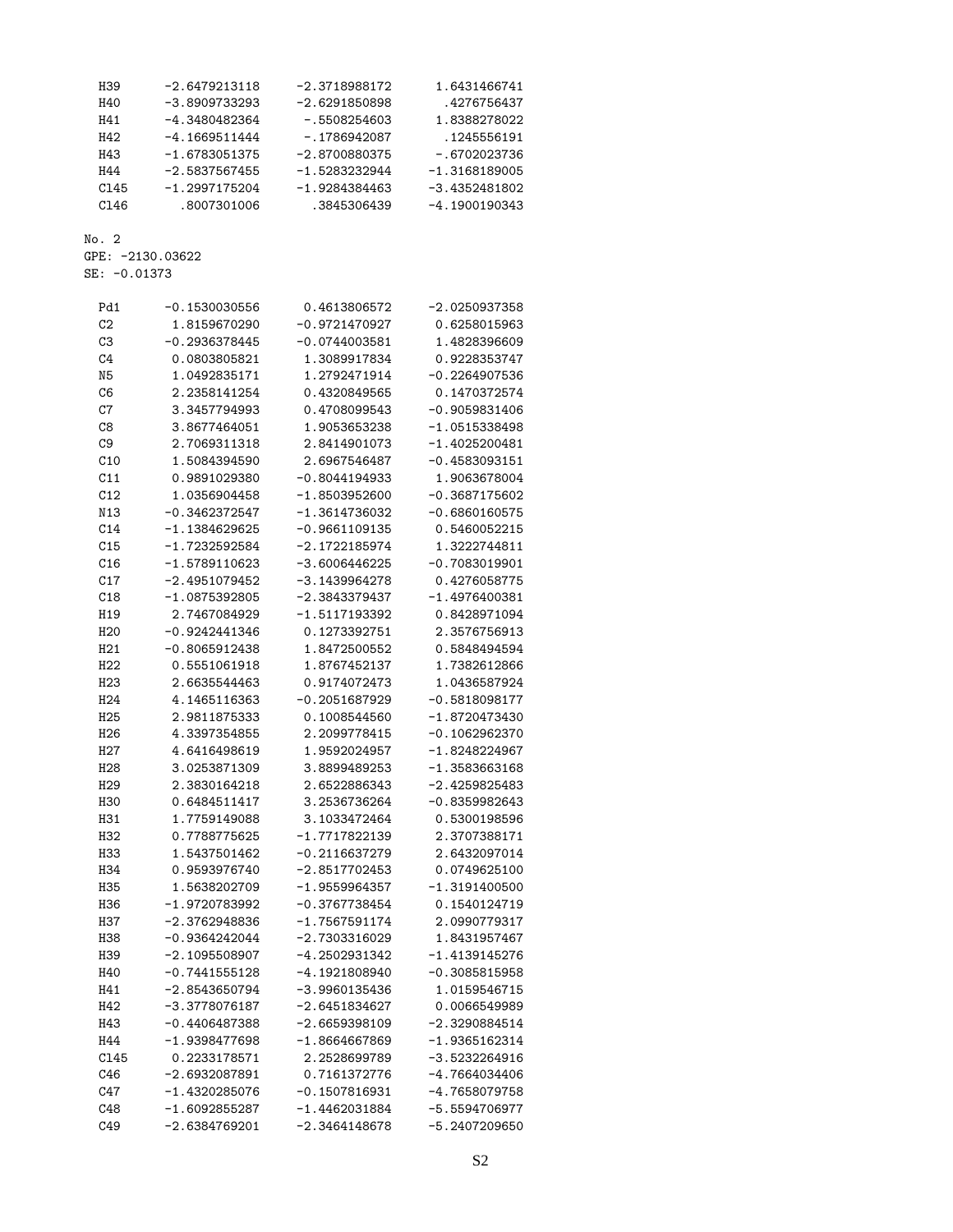| H50              | $-3.3156613374$ | $-2.1141112959$ | $-4.4240874929$ |
|------------------|-----------------|-----------------|-----------------|
| C51              | $-2.8023732328$ | $-3.5267426008$ | $-5.9658236284$ |
| H52              | $-3.6076632850$ | -4.2109304264   | $-5.7105291447$ |
| C <sub>53</sub>  | $-1.9379414886$ | $-3.8270445206$ | $-7.0236514671$ |
| H <sub>54</sub>  | $-2.0685319285$ | -4.7437030918   | -7.5926460734   |
| C <sub>55</sub>  | $-0.9083809057$ | $-2.9399048227$ | -7.3466320462   |
| H56              | $-0.2340370741$ | $-3.1635841832$ | $-8.1691673393$ |
| C <sub>5</sub> 7 | $-0.7428499828$ | $-1.7615349614$ | $-6.6135425739$ |
| H58              | 0.0596634688    | $-1.0726458824$ | -6.8668760930   |
| 059              | $-1.0612478736$ | $-0.6062513432$ | $-3.4720357821$ |
| <b>H60</b>       | $-2.5290075978$ | 1.6228501643    | -4.1828363857   |
| H61              | $-2.9584192193$ | 0.9905218868    | $-5.7942404270$ |
| H62              | $-3.5363523132$ | 0.1802952822    | $-4.3206463882$ |
| H63              | $-0.6103515406$ | 0.4108903798    | -5.2251230427   |
| C <sub>164</sub> | $-2.3662299996$ | 1.5186726694    | $-1.2886797445$ |
| H65              | 1.1354953985    | $-0.0880295219$ | $-2.5971489817$ |

GPE: -2130.11851

SE: -0.01708

freqs: -80.27

| Pd1              | $-.0067074015$  | $-.0165780968$  | .0122559034  |
|------------------|-----------------|-----------------|--------------|
| C <sub>2</sub>   | .0376486853     | $-.0176230521$  | 3.5316149106 |
| C3               | 2.2685131530    | .0108922596     | 2.5050162232 |
| C <sub>4</sub>   | 1.9321091993    | $-1.2913275457$ | 1.7535998940 |
| N <sub>5</sub>   | .4620358661     | -1.5293498178   | 1.5544947141 |
| C6               | $-.2950435591$  | $-1.3504188929$ | 2.8409394348 |
| C7               | $-1.7900870154$ | $-1.6233518057$ | 2.6446129675 |
| C8               | $-2.0078232787$ | $-3.0816513825$ | 2.2234023257 |
| C <sub>9</sub>   | $-1.1869841682$ | -3.3813543275   | .9652091674  |
| C10              | .2766651346     | -2.9545184997   | 1.0987638698 |
| C11              | 1.5366212969    | .0015654603     | 3.8554758232 |
| C12              | -.3409323742    | 1.2440726136    | 2.7427611210 |
| N13              | .4694341658     | 1.4596587205    | 1.5075454639 |
| C14              | 1.9640116004    | 1.3166993859    | 1.7356793882 |
| C15              | 2.6001383835    | 2.5424437039    | 2.4335110621 |
| C16              | .7244649750     | 3.9984886436    | 1.6595198608 |
| C17              | 2.2470171635    | 3.8616714662    | 1.7394003710 |
| C18              | .1326761582     | 2.8015890250    | .9070491362  |
| H19              | -.5504089563    | .0046419616     | 4.4579147992 |
| H <sub>20</sub>  | 3.3543751040    | -.0079251062    | 2.6615668665 |
| H21              | 2.4003791794    | $-1.3170319066$ | .7663437198  |
| H22              | 2.3353664296    | $-2.1291709362$ | 2.3441180942 |
| H <sub>23</sub>  | .0843714522     | -2.1345780219   | 3.5206150654 |
| H <sub>24</sub>  | $-2.3066832885$ | -1.4090564829   | 3.5883112223 |
| H <sub>25</sub>  | $-2.2000077390$ | $-.9480640243$  | 1.8833826366 |
| H <sub>26</sub>  | $-1.7042562350$ | $-3.7422465252$ | 3.0479744938 |
| H <sub>2</sub> 7 | $-3.0697599234$ | $-3.2743143468$ | 2.0382939064 |
| H <sub>28</sub>  | $-1.1952780567$ | $-4.4548866136$ | .7412403855  |
| H <sub>29</sub>  | $-1.6224751879$ | -2.8730836809   | .1029022782  |
| H30              | .7920746971     | $-3.0636761713$ | .1447554830  |
| H31              | .7806525500     | $-3.5870077470$ | 1.8479187508 |
| H32              | 1.7981460469    | .8702122554     | 4.4654926651 |
| H33              | 1.8116366288    | -.8870536144    | 4.4357285346 |
| H34              | $-.2153638228$  | 2.1065775858    | 3.4097988657 |
| H35              | $-1.3906956032$ | 1.2234986275    | 2.4365609797 |
| H36              | 2.3838134515    | 1.2570806221    | .7264322094  |
| H37              | 3.6853774109    | 2.3843901257    | 2.4313589779 |
| H38              | 2.2973612492    | 2.6047911580    | 3.4854555027 |
| H39              | .2987827163     | 4.1026441068    | 2.6666856827 |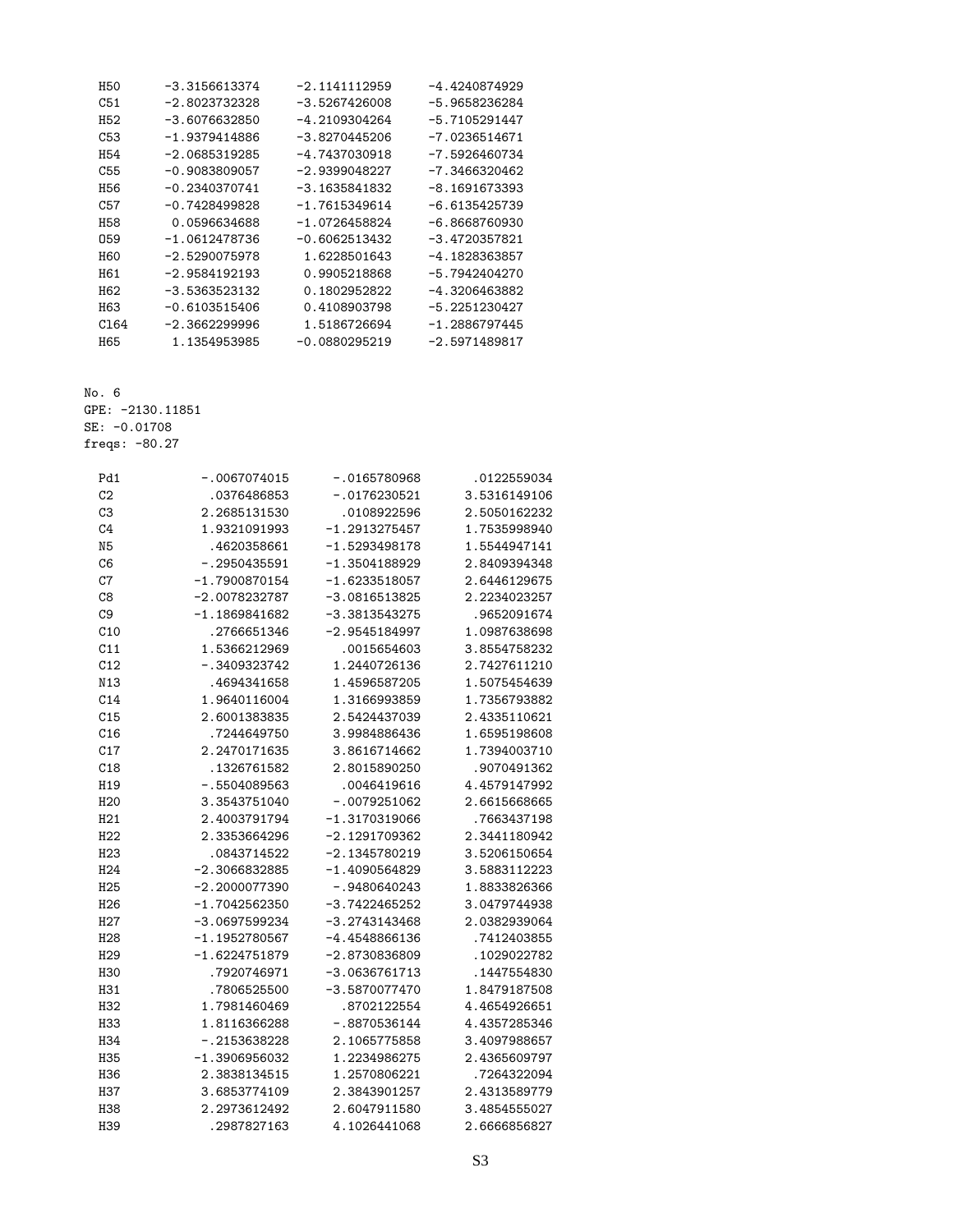| H40              | .4392195636     | 4.9014203188    | 1.1079844671    |
|------------------|-----------------|-----------------|-----------------|
| H41              | 2.6670030888    | 3.8724935938    | .7262324838     |
| H42              | 2.6895039590    | 4.7026706996    | 2.2846533453    |
| H43              | $-.9552423622$  | 2.8539695992    | .8361561517     |
| H44              | .5382724673     | 2.7916010312    | $-.1045705443$  |
| 045              | $-1.2069886223$ | 1.5563233745    | $-1.4460385079$ |
| C <sub>146</sub> | $-.3792207612$  | $-1.5698555778$ | $-1.7143093179$ |
| C47              | $-2.2398233925$ | 1.1972200509    | $-2.3896817247$ |
| C48              | $-2.2213946292$ | 2.1895248295    | $-3.5580072821$ |
| C <sub>49</sub>  | $-3.5673242613$ | 1.1769873845    | $-1.6592475313$ |
| C <sub>50</sub>  | $-3.9699741602$ | 2.2566587858    | $-.8607211542$  |
| H <sub>51</sub>  | $-3.3088476470$ | 3.1115994193    | $-.7493195299$  |
| C <sub>52</sub>  | $-5.2061872802$ | 2.2406461188    | $-.2137416626$  |
| H <sub>53</sub>  | $-5.5071027028$ | 3.0865965790    | .3991822250     |
| C54              | $-6.0613672448$ | 1.1447115341    | $-.3587043925$  |
| <b>H55</b>       | $-7.0257729325$ | 1.1343138971    | .1426347543     |
| C <sub>56</sub>  | $-5.6707455063$ | .0669867590     | $-1.1541423760$ |
| <b>H57</b>       | $-6.3284742444$ | $-.7896724754$  | $-1.2736154254$ |
| C58              | $-4.4301719159$ | .0836097276     | $-1.7966479802$ |
| H <sub>59</sub>  | $-4.1247395888$ | $-0.7608644603$ | $-2.4096132745$ |
| <b>H60</b>       | $-1.2495645810$ | 2.1629704019    | $-4.0616056381$ |
| H <sub>61</sub>  | $-2.9926039595$ | 1.9282013161    | $-4.2898035696$ |
| H <sub>62</sub>  | $-2.4061574860$ | 3.2106284028    | $-3.2101259553$ |
| H <sub>63</sub>  | $-2.0304813532$ | .1923855694     | $-2.7696200107$ |

No. 7 GPE: -2130.12730 SE: -0.01844

| Pd1             | 0.0145417371    | 0.1039351140    | $-0.1793277251$ |
|-----------------|-----------------|-----------------|-----------------|
| C <sub>2</sub>  | $-0.3263322389$ | 0.3399094081    | 3.3066507662    |
| C <sub>3</sub>  | 1.9684510306    | $-0.0997293977$ | 2.5427093570    |
| C <sub>4</sub>  | 1.4830922448    | $-1.3590678149$ | 1.8052034766    |
| N <sub>5</sub>  | 0.0267600205    | $-1.3255383074$ | 1.4305521081    |
| C6              | $-0.8344001140$ | $-0.9268142004$ | 2.6024757174    |
| C7              | $-2.3137284604$ | $-0.8991546197$ | 2.2008547361    |
| C8              | $-2.7795227497$ | $-2.3025643538$ | 1.7931646367    |
| C <sub>9</sub>  | $-1.8713395059$ | $-2.8499363546$ | 0.6872599806    |
| C10             | $-0.3864601200$ | $-2.7228165775$ | 1.0306557115    |
| C11             | 1.1043892072    | 0.0906554981    | 3.7981171617    |
| C12             | $-0.3662412679$ | 1.6188138530    | 2.4641508091    |
| N13             | 0.5847527189    | 1.6139547608    | 1.3165795602    |
| C14             | 1.9964405004    | 1.1972801128    | 1.7023027208    |
| C15             | 2.7967808406    | 2.3040101808    | 2.4317157004    |
| C16             | 1.3086801515    | 4.0613262007    | 1.4772719340    |
| C17             | 2.7649329249    | 3.6454094749    | 1.6946864438    |
| C18             | 0.5849913288    | 2.9760676143    | 0.6730629269    |
| H <sub>19</sub> | $-0.9962999972$ | 0.5038231946    | 4.1603432341    |
| H <sub>20</sub> | 3.0082287411    | $-0.3040559689$ | 2.8263041975    |
| H21             | 2.0485046435    | $-1.5314375281$ | 0.8857258119    |
| H22             | 1.6421804808    | $-2.2220975657$ | 2.4690305979    |
| H <sub>23</sub> | $-0.7158776880$ | $-1.7389893878$ | 3.3399532224    |
| H <sub>24</sub> | $-2.8964750364$ | $-0.5285333223$ | 3.0529675317    |
| H <sub>25</sub> | $-2.4643019701$ | $-0.1982617056$ | 1.3703354380    |
| H <sub>26</sub> | $-2.7491200904$ | $-2.9594390327$ | 2.6737352939    |
| H27             | $-3.8198428312$ | $-2.2782445302$ | 1.4528061133    |
| H <sub>28</sub> | $-2.0765060782$ | $-3.9117091629$ | 0.5057521989    |
| H <sub>29</sub> | $-2.0611315937$ | $-2.3263442252$ | $-0.2519399340$ |
| <b>H30</b>      | 0.2291601294    | $-3.0191755603$ | 0.1827772618    |
| H31             | $-0.1440846497$ | $-3.3696675400$ | 1.8883246149    |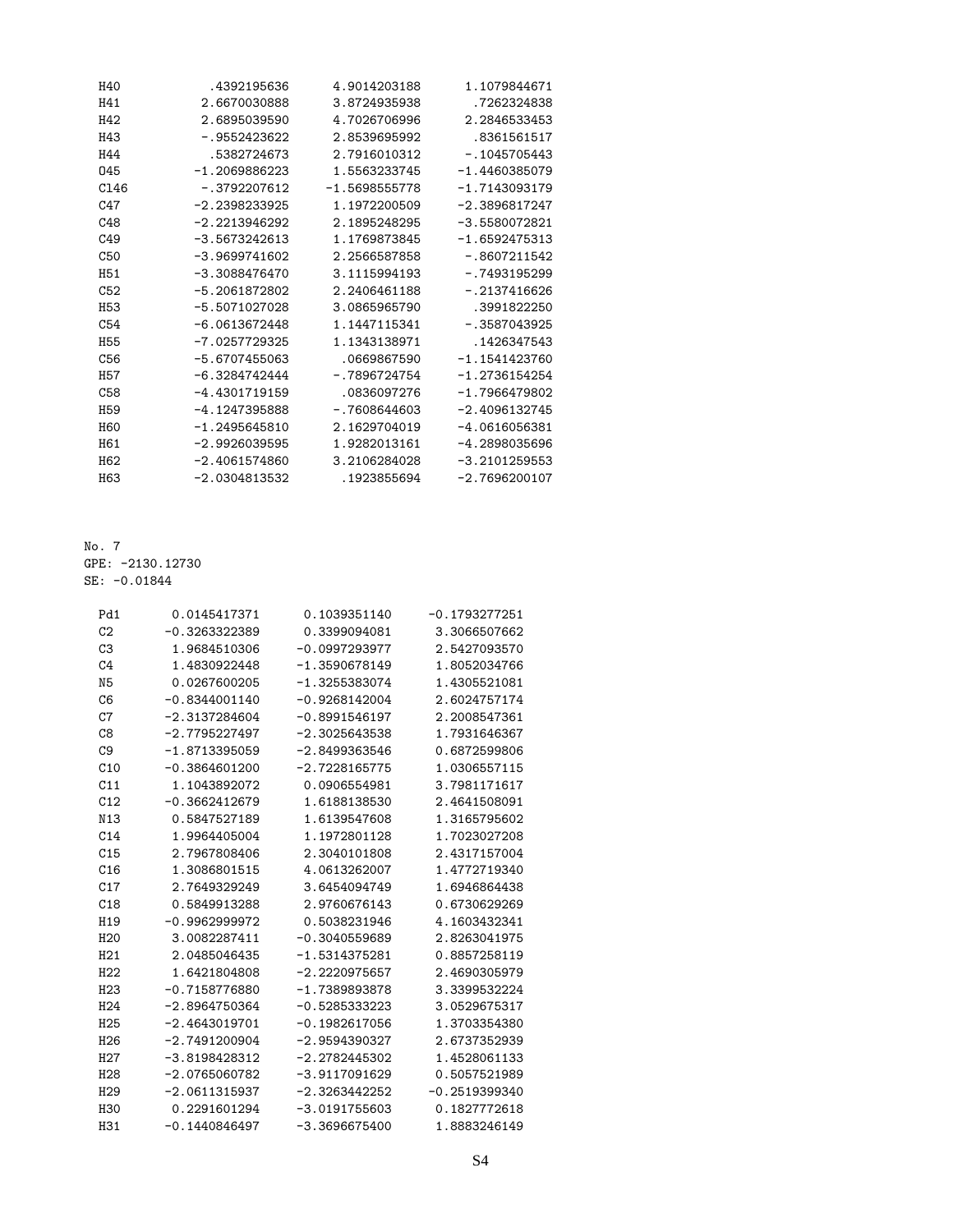| H32             | 1.4583938133    | 0.9227551513      | 4.4120652214    |
|-----------------|-----------------|-------------------|-----------------|
| H33             | 1.1407848940    | $-0.8059505539$   | 4.4284957157    |
| H34             | -0.1329033758   | 2.4623072985      | 3.1261576935    |
| H35             | $-1.3652962341$ | 1.7976068235      | 2.0557245229    |
| H36             | 2.4990715743    | 1.0197792984      | 0.7435598304    |
| H37             | 3.8272788687    | 1.9395336123      | 2.5182600036    |
| H38             | 2.4303355492    | 2.4508404595      | 3.4550888304    |
| H39             | 0.8171206975    | 4.2664083334      | 2.4378742986    |
| H40             | 1.2482778795    | 4.9876938612      | 0.8946603356    |
| H41             | 3.2615396247    | 3.5430991866      | 0.7230606162    |
| H42             | 3.3086543267    | 4.4020302073      | 2.2713501561    |
| H43             | $-0.4596590868$ | 3.2321843387      | 0.4793221739    |
| H44             | 1.0947578066    | 2.8795087376      | $-0.2815397908$ |
| C145            | $-0.1998270639$ | $-1.5270568332$   | $-1.8731493199$ |
| C46             | 0.0281867121    | 2.5866854025      | $-3.8944601019$ |
| C47             | $-0.5612038534$ | 1.4993183327      | $-2.9908592777$ |
| C48             | $-2.0319042119$ | 1.6983162527      | $-2.6936321691$ |
| C49             | $-2.4723062075$ | 2.8050184134      | $-1.9541325562$ |
| H50             | $-1.7459629654$ | 3.5216174694      | $-1.5808757122$ |
| C51             | -3.8305317369   | 2.9990777609      | $-1.7048595580$ |
| H <sub>52</sub> | -4.1581801270   | 3.8661571219      | $-1.1368238820$ |
| C53             | -4.7708344876   | 2.0892575998      | $-2.1963732682$ |
| H <sub>54</sub> | -5.8296781953   | 2.2433269600      | $-2.0079217700$ |
| C55             | -4.3418431335   | 0.9865502883      | $-2.9356183285$ |
| H <sub>56</sub> | -5.0654452832   | 0.2743895406      | $-3.3228154737$ |
| C57             | $-2.9804720298$ | 0.7912778941      | $-3.1784954273$ |
| H <sub>58</sub> | $-2.6474776265$ | $-0.0765150543$   | $-3.7413907577$ |
| 059             | 0.1681109175    | 1.5237054958      | $-1.7313595417$ |
| H60             | 1.0957426494    | 2.4115015386      | -4.0536285683   |
| H <sub>61</sub> | $-0.4808964186$ | 2.5693168132      | $-4.8632518771$ |
| H <sub>62</sub> | -0.0992478919   | 3.5811097467      | $-3.4563987062$ |
| H63             | $-0.4159381981$ | 0.5211901920      | $-3.4540927281$ |
| C164            | 3.0376916926    | 1.6600430081      | $-1.7055462403$ |
| H65             | 1.1922415529    | 1.5432925584      | $-1.8898683165$ |
| No. 8           |                 |                   |                 |
| ${\tt GPE:}$    | $-1669.28921$   |                   |                 |
| SE: -.01169     |                 |                   |                 |
| Pd1             | 0.0192465080    | $-0.0110054020$   | $-0.0694406102$ |
| C <sub>2</sub>  | $-0.2305717639$ | 0.0802519049      | 3.4627787263    |
| C <sub>3</sub>  | 2.0810029522    | 0.0418421777      | 2.6297459471    |
| C <sub>4</sub>  | 1.7915940926    | $-1.2794202375$   | 1.8946866087    |
| N <sub>5</sub>  | 0.3509269414    | $-1.4807940782$   | 1.5500369567    |
| C6              | -0.5420296898   | $-1.2422207570$   | 2.7374850493    |
| $\sim$          | $0.0116900111$  | $-1$ $1001990000$ | n poetroppan    |

| C4              | 1.7915940926    | $-1.2794202375$ | 1.8946866087 |
|-----------------|-----------------|-----------------|--------------|
| N <sub>5</sub>  | 0.3509269414    | $-1.4807940782$ | 1.5500369567 |
| C6              | $-0.5420296898$ | $-1.2422207570$ | 2.7374850493 |
| C7              | $-2.0116355141$ | $-1.4204338226$ | 2.3367583302 |
| C8              | $-2.2666530865$ | $-2.8613807057$ | 1.8743306765 |
| C <sub>9</sub>  | $-1.2889645632$ | $-3.2299007012$ | 0.7519860324 |
| C10             | 0.1615360434    | $-2.9057017544$ | 1.1133579098 |
| C11             | 1.2354895006    | 0.0691544225    | 3.9127795075 |
| C12             | $-0.5039630214$ | 1.3647676372    | 2.6695029486 |
| N13             | 0.3937214062    | 1.5514825826    | 1.4932654140 |
| C14             | 1.8613736941    | 1.3392340243    | 1.8094469754 |
| C15             | 2.5309473722    | 2.5431242180    | 2.5155724677 |
| C16             | 0.7675705822    | 4.0749469586    | 1.6426801596 |
| C17             | 2.2769562956    | 3.8687405974    | 1.7917953743 |
| C18             | 0.1497551447    | 2.8997618350    | 0.8806816056 |
| H19             | $-0.8929811814$ | 0.1080551602    | 4.3374885137 |
| H <sub>20</sub> | 3.1486444630    | 0.0170532295    | 2.8820457871 |
| H <sub>21</sub> | 2.3584063955    | $-1.3521299050$ | 0.9619670563 |
| H <sub>22</sub> | 2.1181748288    | $-2.1031186569$ | 2.5512077142 |
| H <sub>23</sub> | $-0.3028990498$ | $-2.0380791112$ | 3.4668203971 |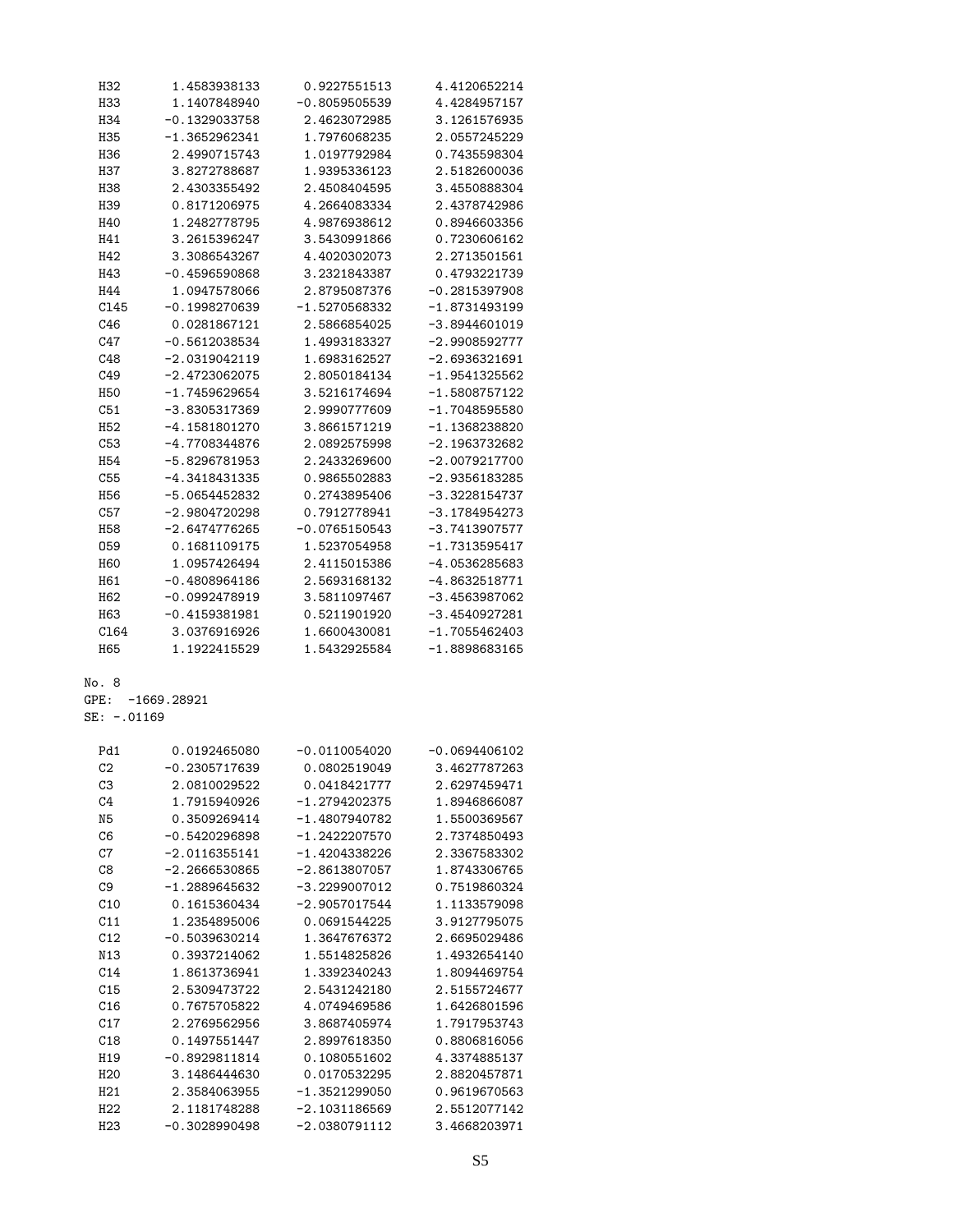| H <sub>24</sub> | -2.6419428183   | $-1.1701447396$ | 3.1992802505    |
|-----------------|-----------------|-----------------|-----------------|
| H <sub>25</sub> | $-2.2641633584$ | $-0.7212449913$ | 1.5299634699    |
| H <sub>26</sub> | -2.1371281358   | -3.5411402451   | 2.7289291827    |
| H27             | -3.3008738067   | -2.9761826637   | 1.5313909148    |
| H <sub>28</sub> | $-1.3465809175$ | -4.2998488418   | 0.5185910886    |
| H <sub>29</sub> | -1.5414899071   | -2.6901263915   | $-0.1646054453$ |
| H30             | 0.8081123192    | -3.0729438129   | 0.2516749117    |
| H31             | 0.4985933079    | $-3.5477552065$ | 1.9446651316    |
| H32             | 1.4613845685    | 0.9425631043    | 4.5318846080    |
| H33             | 1.4450946732    | $-0.8176293447$ | 4.5227609315    |
| H34             | $-0.3944772456$ | 2.2120086013    | 3.3618712973    |
| H35             | $-1.5282542158$ | 1.3877965344    | 2.2892142815    |
| H36             | 2.3423478627    | 1.2281611097    | 0.8301285425    |
| H37             | 3.6054509580    | 2.3306776670    | 2.5748730891    |
| H38             | 2.1745865452    | 2.6332573670    | 3.5485673384    |
| H39             | 0.5479664812    | 4.9888437378    | 1.0780497082    |
| H40             | 0.3091103478    | 4.2039329292    | 2.6328001288    |
| H41             | 2.7402248728    | 4.6955481859    | 2.3422865819    |
| H42             | 2.7413954240    | 3.8451237294    | 0.7964535185    |
| H43             | $-0.9327931931$ | 3.0041742428    | 0.7833612971    |
| H44             | 0.5347030823    | 2.8589847950    | $-0.1391735912$ |
| C145            | 0.2028046232    | $-1.5978526334$ | $-1.8453679219$ |
| 046             | $-0.1670712366$ | 1.4311199848    | -1.4328813419   |
| C47             | $-1.2192017073$ | 1.3583302195    | -2.3681451736   |
| C48             | $-0.9127744458$ | 2.3891716436    | -3.4672725481   |
| C49             | $-2.5846050584$ | 1.5852045621    | -1.7151503823   |
| C50             | -2.9392165249   | 2.8311742356    | -1.1725910549   |
| H <sub>51</sub> | -2.2433825410   | 3.6629136929    | -1.2499963086   |
| C52             | -4.1734156995   | 3.0191453515    | -0.5473722633   |
| <b>H53</b>      | -4.4331511669   | 3.9951439348    | -0.1436657312   |
| C54             | $-5.0811558369$ | 1.9576931760    | -0.4493623886   |
| <b>H55</b>      | -6.0439865405   | 2.1035411053    | 0.0335092122    |
| C56             | $-4.7428214866$ | 0.7135806566    | -0.9865592820   |
| H57             | -5.4428490407   | $-0.1162559979$ | -0.9231007070   |
| C58             | $-3.5045465474$ | 0.5330017095    | -1.6126697798   |
| H <sub>59</sub> | $-3.2412093768$ | $-0.4375748635$ | $-2.0274023187$ |
| <b>H60</b>      | 0.0466239548    | 2.1452447997    | -3.9322201549   |
| H61             | $-1.6937127172$ | 2.3813370978    | -4.2355235993   |
| H62             | $-0.8447436334$ | 3.4011936813    | $-3.0538333167$ |
| H63             | $-1.2376255458$ | 0.3680977636    | $-2.8421517976$ |

No. 9 GPE: -1669.25353 SE: -0.01745 freqs: -598.08

| $-0.0122865885$ | 0.0161979040    | 0.0016788393 |
|-----------------|-----------------|--------------|
| 0.0038858019    | $-0.0069473735$ | 3.4514489672 |
| 2.2975126118    | $-0.0108932143$ | 2.5702879643 |
| 1.9952130277    | $-1.2950193857$ | 1.7805349116 |
| 0.5402089343    | $-1.4802335629$ | 1.4669150920 |
| $-0.3039939457$ | $-1.3254409890$ | 2.7012385381 |
| $-1.7856201969$ | $-1.5623535246$ | 2.3842879593 |
| $-2.0009627012$ | $-2.9705386166$ | 1.8097376653 |
| $-1.0931890409$ | $-3.2040186609$ | 0.5942971776 |
| 0.3646795416    | $-2.8545339933$ | 0.8961481807 |
| 1.4799736575    | $-0.0176764589$ | 3.8706965258 |
| $-0.2767390439$ | 1.3078417035    | 2.6957462307 |
| 0.5908941058    | 1.4932776022    | 1.4987546728 |
| 2.0648565087    | 1.2957010537    | 1.7748883795 |
| 2.7176680124    | 2.5092035917    | 2.4745516735 |
|                 |                 |              |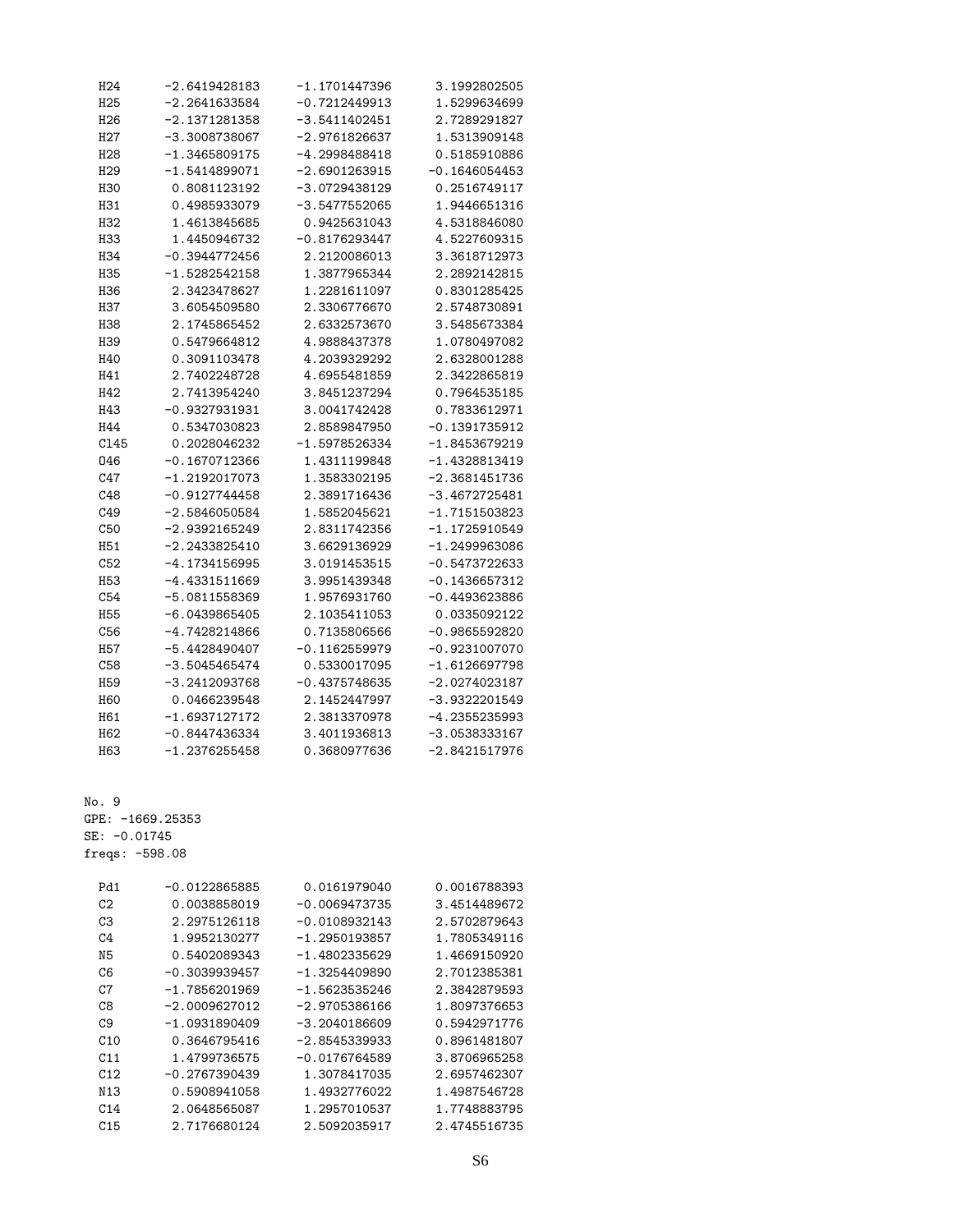| C16             | 0.9410822938    | 4.0179604846    | 1.5559156003    |
|-----------------|-----------------|-----------------|-----------------|
| C17             | 2.4494866146    | 3.8260127576    | 1.7362514679    |
| C18             | 0.3452744749    | 2.8105207778    | 0.8254271731    |
| H19             | $-0.6431949812$ | $-0.0018711381$ | 4.3383177040    |
| H <sub>20</sub> | 3.3704223186    | $-0.0466871602$ | 2.7964968375    |
| H21             | 2.5270589334    | $-1.2969884103$ | 0.8239109265    |
| H <sub>22</sub> | 2.3233710762    | -2.1547649260   | 2.3872214284    |
| H <sub>23</sub> | 0.0092668423    | $-2.1311492364$ | 3.3898276953    |
| H <sub>24</sub> | $-2.3623411570$ | $-1.4338970331$ | 3.3088269203    |
| H <sub>25</sub> | $-2.1393866909$ | $-0.8100019597$ | 1.6681969691    |
| H <sub>26</sub> | -1.7762579326   | -3.7139109424   | 2.5871720424    |
| H27             | $-3.0507325502$ | $-3.1119408137$ | 1.5320502236    |
| H <sub>28</sub> | -1.1318632197   | -4.2543516402   | 0.2813351408    |
| H <sub>29</sub> | -1.4498209620   | $-2.6066222580$ | $-0.2510608558$ |
| <b>H30</b>      | 0.9851237871    | $-2.9035725460$ | $-0.0018581175$ |
| H31             | 0.7667315366    | -3.5725082540   | 1.6294538595    |
| H32             | 1.7101568054    | 0.8453682540    | 4.5031698912    |
| H33             | 1.7072028344    | $-0.9140584624$ | 4.4601866504    |
| H34             | $-0.1279658078$ | 2.1319515066    | 3.4084707901    |
| H35             | -1.3149388031   | 1.3622638229    | 2.3541187534    |
| H36             | 2.5192702114    | 1.1776707784    | 0.7830772242    |
| H37             | 3.7956869761    | 2.3148511549    | 2.5274336432    |
| H38             | 2.3686529892    | 2.6052108131    | 3.5106772434    |
| H39             | 0.4591200013    | 4.1697700946    | 2.5311333922    |
| H40             | 0.7252947166    | 4.9124783034    | 0.9601538370    |
| H41             | 2.9324823315    | 3.8001437585    | 0.7509031772    |
| H42             | 2.8889611397    | 4.6653215634    | 2.2869038803    |
| H43             | $-0.7351054546$ | 2.9080191642    | 0.6880407274    |
| H44             | $-0.5338384183$ | $-0.9356826683$ | $-1.2141570624$ |
| C145            | 2.6268629955    | $-0.2259499614$ | $-1.3977952011$ |
| 046             | $-0.8861730229$ | 1.2253020003    | $-1.4560525508$ |
| C47             | $-1.1683726461$ | 0.1519792014    | $-2.1359825030$ |
| C48             | $-2.6057551897$ | $-0.3309586730$ | -2.1145836792   |
| C49             | -3.5809199500   | 0.4696791793    | $-1.5021661373$ |
| H <sub>50</sub> | $-3.2693162304$ | 1.4036593633    | $-1.0462545472$ |
| C51             | -4.9188273901   | 0.0786569680    | $-1.5007873298$ |
| H <sub>52</sub> | -5.6663958154   | 0.7159982382    | $-1.0363192608$ |
| C53             | $-5.3009718458$ | $-1.1233420047$ | $-2.1022922861$ |
| H <sub>54</sub> | $-6.3438900532$ | $-1.4275813773$ | $-2.1021790526$ |
| C55             | $-4.3358908855$ | $-1.9283445946$ | $-2.7104286203$ |
| H <sub>56</sub> | $-4.6247158894$ | $-2.8631591189$ | -3.1826183252   |
| C57             | $-2.9976684229$ | $-1.5333690392$ | -2.7215330636   |
| H58             | -2.2591178520   | $-2.1682615631$ | $-3.2017254407$ |
| C59             | $-0.3316274111$ | $-0.1150663067$ | -3.3778802806   |
| <b>H60</b>      | 0.7236912439    | 0.0429595047    | $-3.1414707285$ |
| H61             | $-0.4683034502$ | $-1.1229119615$ | $-3.7748054104$ |
| H62             | $-0.6557006672$ | 0.6009644970    | $-4.1436215324$ |
| H63             | 0.7892875194    | 2.7346555446    | $-0.1709801635$ |
|                 |                 |                 |                 |

No. 10

GPE: -1669.27609

SE: -0.01620

| Pd1            | 0.1442749079000    | 0.0129587376000    | $-0.0288216657000$ |
|----------------|--------------------|--------------------|--------------------|
| C2             | $-0.2684249188000$ | $-0.0339030731000$ | 3.4352581696000    |
| CЗ             | 2.1192583783000    | $-0.0825994613000$ | 2.8796122731000    |
| C4             | 1.8921895476000    | $-1.3290143349000$ | 2.0069984953000    |
| N5             | 0.4825963643000    | $-1.5005068858000$ | 1.5133228855000    |
| C <sub>6</sub> | $-0.5052710156000$ | $-1.3344159364000$ | 2.6319502587000    |
| C <sub>7</sub> | $-1.9335974722000$ | $-1.5445189159000$ | 2.1214319578000    |
| C8             | $-2.0977739795000$ | $-2.9602198499000$ | 1.5459173794000    |
| C9             | $-1.0381345082000$ | $-3.2345431527000$ | 0.4700995131000    |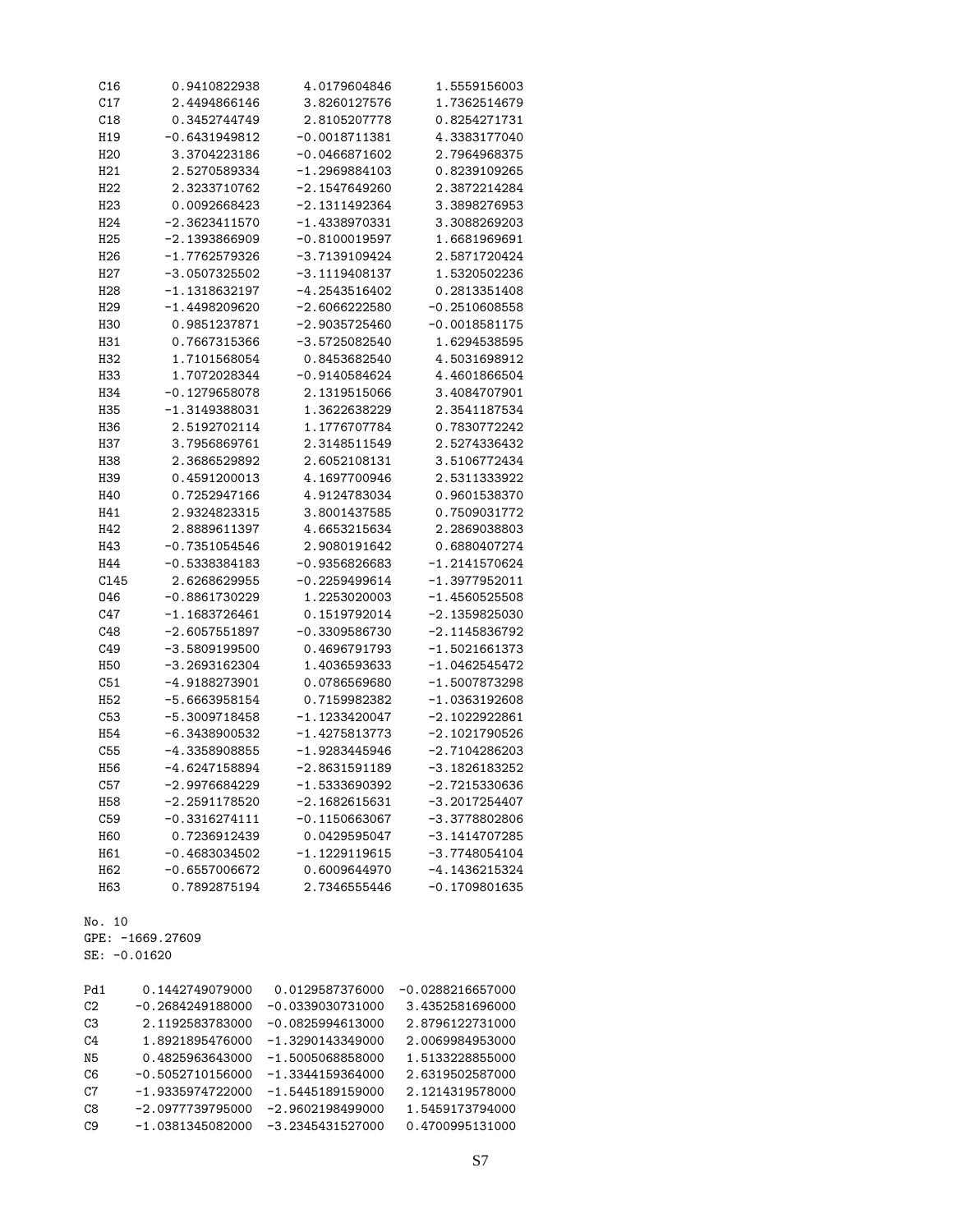| C10             | 0.3696340432000                       | -2.8856877789000                      | 0.9502823860000                          |
|-----------------|---------------------------------------|---------------------------------------|------------------------------------------|
| C11             | 1.1326133411000                       | -0.1038506758000                      | 4.0541549075000                          |
| C12             | -0.4097841363000                      | 1.3057983901000                       | 2.6839424407000                          |
| N13             | 0.6301822822000                       | 1.5114958140000                       | 1.6434301836000                          |
| C14             | 2.0355932422000                       | 1.2578622581000                       | 2.1220452770000                          |
| C15             | 2.6149488130000                       | 2.4138586230000                       | 2.9669420949000                          |
| C16             | 1.0452064823000                       | 4.0174628973000                       | 1.8559278163000                          |
| C17             | 2.5034360363000                       | 3.7630791428000                       | 2.2482898662000                          |
| C18             | 0.5250271390000                       | 2.8537329282000                       | 1.0039109616000                          |
| H19             | -1.0292946783000                      | $-0.0281911212000$                    | 4.2254668934000                          |
| H <sub>20</sub> | 3.1490301157000                       | -0.1673595816000                      | 3.2473253035000                          |
| H21             | 2.5405308250000                       | -1.3094409165000                      | 1.1316981601000                          |
| H <sub>22</sub> | 2.1354230136000                       | -2.2115590548000                      | 2.6176332190000                          |
| H <sub>23</sub> | -0.2988435618000                      | -2.1522300502000                      | 3.3468584446000                          |
| H <sub>24</sub> | -2.6300774738000                      | -1.3858970870000                      | 2.9535594632000                          |
| H <sub>25</sub> | $-2.1562625911000$                    | $-0.7980261544000$                    | 1.3495695872000                          |
| H <sub>26</sub> | $-1.9971097549000$                    | -3.6913481856000                      | 2.3600038906000                          |
| H <sub>27</sub> | -3.1022276491000                      | -3.0903409261000                      | 1.1288814709000                          |
| H <sub>28</sub> | -1.0461336624000                      | -4.2920595871000                      | 0.1797599050000                          |
| H <sub>29</sub> | -1.2621331708000                      | -2.6483898403000                      | -0.4262096291000                         |
| <b>H30</b>      | 1.0940367963000                       | $-2.9561925718000$                    | 0.1363095643000                          |
| H31             | 0.6722144444000                       | -3.5907051104000                      | 1.7420222941000                          |
| H <sub>32</sub> | 1.2985477419000                       | 0.7329773860000                       | 4.7400606787000                          |
| H33             | 1.2484966843000                       | -1.0246106605000                      | 4.6381491810000                          |
| H34             | -0.3759526252000                      | 2.1048811565000                       | 3.4413727796000                          |
| H35             | -1.3809020341000                      | 1.3758842343000                       | 2.1847456703000                          |
| H36             | 2.6297256264000                       | 1.1657582923000                       | 1.2076896939000                          |
| H37             | 3.6645133583000                       | 2.1794122920000                       | 3.1759399972000                          |
| H38             | 2.1121485669000                       | 2.4870232807000                       | 3.9396598382000                          |
| H39             | 0.9495552197000                       | 4.9422116699000                       | 1.2749168209000                          |
| H40             | 0.4297625212000                       | 4.1476265045000                       | 2.7560450181000                          |
| H41             | 2.8850236004000                       | 4.5692752130000                       | 2.8861347662000                          |
| H42             | 3.1244696976000                       | 3.7460921846000                       | 1.3438146912000                          |
| H43             | -0.5191662382000                      | 3.0003528825000                       | 0.7171300317000                          |
| H44             | 1.1108341405000                       | 2.8000635166000                       | 0.0813961470000                          |
| C145            | 2.9409603675000                       | -0.0359236002000                      | -1.0868777775000                         |
| 046             | -0.6467935433000                      | 1.4711568889000                       | -1.4715877905000                         |
| C47             | -0.4434297445000                      | 1.6162426307000                       | -2.6912930400000                         |
| C48             | -1.1266168122000                      | 2.7409426740000                       | -3.3883559223000                         |
| C49             | -0.9581814980000                      | 2.9588820051000                       | -4.7710314427000                         |
| H <sub>50</sub> | -0.3212251027000                      | 2.3008669872000                       | -5.3628930484000                         |
| C51             | $-1.6048185598000$                    | 4.0237241421000                       | -5.3961910716000                         |
| H <sub>52</sub> | $-1.4627333962000$                    | 4.1837574498000                       | -6.4640985419000                         |
| C53             | $-2.4278344310000$                    | 4.8820832753000                       | $-4.6490341359000$                       |
| H <sub>54</sub> | $-2.9279297177000$                    | 5.7146235891000                       | $-5.1354375284000$                       |
| C55             | $-2.6089534663000$                    | 4.6678884249000                       | $-3.2742521143000$                       |
|                 | $-3.2519179063000$                    | 5.3321922235000                       | $-2.6931885832000$                       |
| H <sub>56</sub> |                                       | 3.6045493374000                       |                                          |
| C57             | $-1.9660906950000$                    |                                       | $-2.6493112716000$                       |
| H <sub>58</sub> | $-2.0982183653000$<br>0.4697656311000 | 3.4231554769000<br>0.6852991475000    | $-1.5857584930000$<br>$-3.4359800774000$ |
| C59             |                                       |                                       |                                          |
| <b>H60</b>      | 1.1812989127000                       | 0.2757722119000                       | $-2.7136727040000$                       |
| H61             | $-0.1187776935000$                    | $-0.1401909404000$<br>1.1851651984000 | -3.8724645333000                         |
| H <sub>62</sub> | 1.0078620589000                       |                                       | $-4.2438316432000$                       |
| H63             | $-0.1925091103000$                    | $-1.0472837991000$                    | $-1.0688816473000$                       |

No. 11 GPE: -1284.39037

SE: -0.01326

| Pd1 | .0260880224 | $-.0399352927$ | $-.0352194150$ |
|-----|-------------|----------------|----------------|
| C2  | .1097722297 | .0585537852    | 3.5113250268   |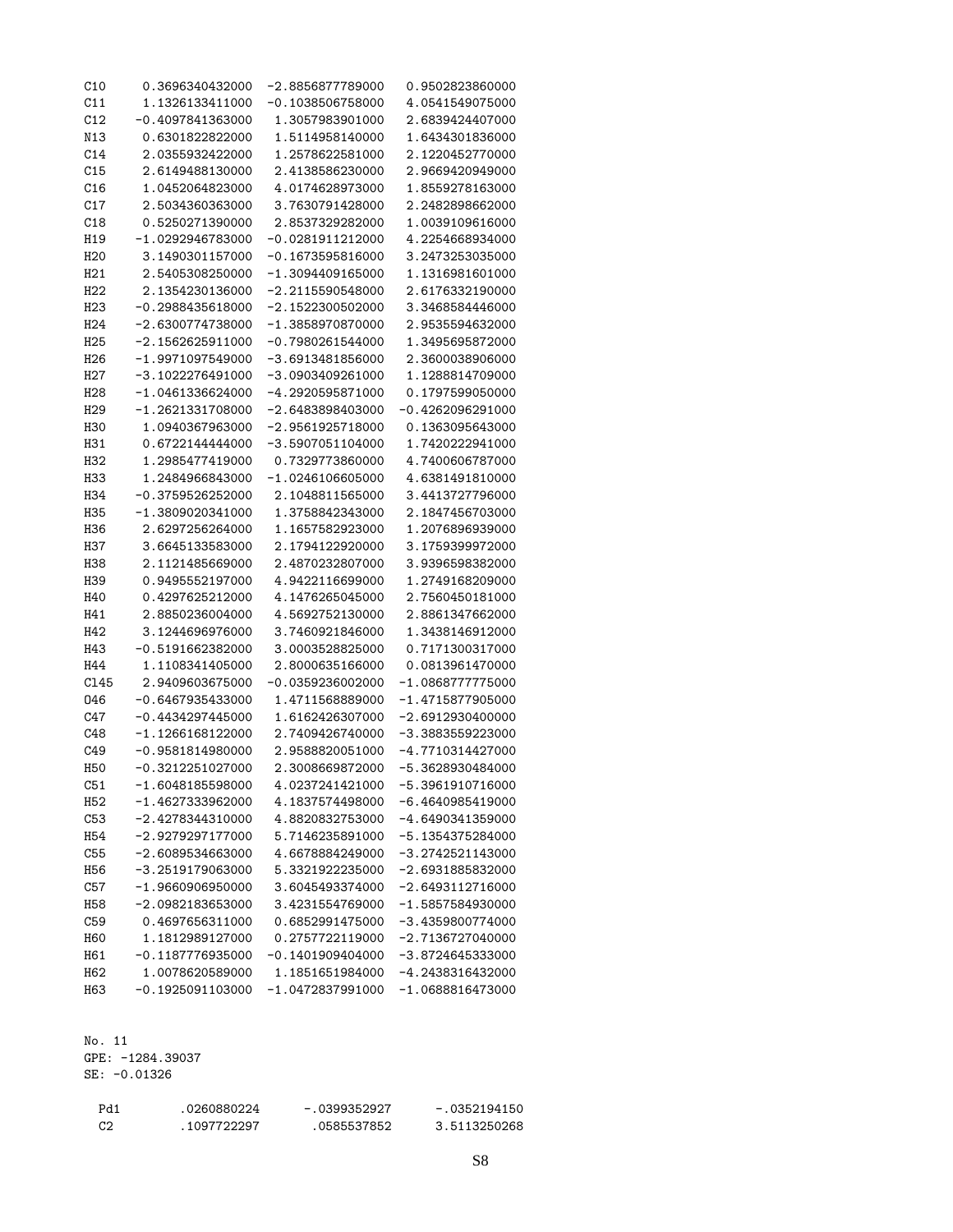| C3              | 2.3604752114    | $-.0245684569$  | 2.5335298208    |
|-----------------|-----------------|-----------------|-----------------|
| C <sub>4</sub>  | 1.9805077968    | $-1.3141816860$ | 1.7827442835    |
| N <sub>5</sub>  | .5135880031     | $-1.4799526417$ | 1.5342662556    |
| C <sub>6</sub>  | $-.2811824239$  | $-1.2499320555$ | 2.7905157515    |
| C7              | $-1.7785731248$ | $-1.4046224938$ | 2.5013988543    |
| C8              | $-2.0897537868$ | $-2.8228679141$ | 2.0012696113    |
| C <sub>9</sub>  | $-1.2081012997$ | $-3.1721697769$ | .7943403788     |
| C10             | .2690271122     | $-2.8830229240$ | 1.0660715129    |
| C11             | 1.5997610550    | $-.0052660278$  | 3.8677958253    |
| C12             | $-.1643936130$  | 1.3770139822    | 2.7659804491    |
| N13             | .6693065216     | 1.5602815848    | 1.5510276704    |
| C14             | 2.1328948295    | 1.2987502631    | 1.7610938932    |
| C15             | 2.8865498943    | 2.4682854582    | 2.4395217434    |
| C16             | 1.1206957918    | 4.0657999240    | 1.6611998616    |
| C17             | 2.6294311835    | 3.8094020556    | 1.7416555044    |
| C18             | .4361038107     | 2.9014321281    | .9372570655     |
| H19             | $-.4943605445$  | .0858148484     | 4.4274027701    |
| H <sub>20</sub> | 3.4400987823    | $-0.958486362$  | 2.7172384601    |
| H21             | 2.4810405534    | $-1.3701811795$ | .8122012418     |
| H <sub>22</sub> | 2.3296715077    | $-2.1655331169$ | 2.3919395879    |
| H <sub>23</sub> | .0017117136     | $-2.0606098426$ | 3.4881927112    |
| H <sub>24</sub> | $-2.3357106547$ | $-1.1907905252$ | 3.4219235899    |
| H <sub>25</sub> | $-2.0836674943$ | $-.6676185713$  | 1.7489235330    |
| H <sub>26</sub> | $-1.9077272493$ | $-3.5388864070$ | 2.8152502050    |
| H27             | $-3.1485198183$ | $-2.9103829125$ | 1.7343383073    |
| H <sub>28</sub> | $-1.3077190364$ | -4.2331039638   | .5354691046     |
| H <sub>29</sub> | $-1.5249972277$ | $-2.5901564554$ | $-.0766513224$  |
| H <sub>30</sub> | .8655453919     | -3.0333958410   | .1631541974     |
| H31             | .6453439935     | $-3.5682899750$ | 1.8450983315    |
| H <sub>32</sub> | 1.8897959779    | .8488986722     | 4.4868846209    |
| <b>H33</b>      | 1.8220560082    | $-.9101266270$  | 4.4465602219    |
| H34             | $-.0022964191$  | 2.1949567395    | 3.4857361916    |
| <b>H35</b>      | $-1.2085259741$ | 1.4370814195    | 2.4447120839    |
| H36             | 2.5470149446    | 1.1880058668    | .7500879271     |
| <b>H37</b>      | 3.9573333654    | 2.2287549989    | 2.4359826561    |
| <b>H38</b>      | 2.5908797393    | 2.5572828778    | 3.4919758591    |
| H39             | .7110629200     | 4.2065150915    | 2.6708204139    |
| H40             | .9083902475     | 4.9873546858    | 1.1067049633    |
| H41             | 3.1418318756    | 4.6178523729    | 2.2758878637    |
| H42             | 3.0467168763    | 3.7834086563    | .7254823265     |
| H43             | $-.6459358810$  | 3.0420630510    | .8708797911     |
| H44             | .7949950118     | 2.8492706027    | $-.0937394735$  |
| H63             | $-.3076202872$  | $-1.1134508874$ | $-1.0595845482$ |
| C164            | $-.4457439572$  | 1.3620004892    | $-1.8673467597$ |
|                 |                 |                 |                 |

GPE: -2130.10381

SE: -.01298

| Pd1            | .0000000000     | .0000000000     | .0000000000  |
|----------------|-----------------|-----------------|--------------|
| C2             | .000000000      | .000000000      | 3.8792974665 |
| C <sub>3</sub> | 2.3848742006    | .0000000000     | 3.3789749941 |
| C4             | 2.3403744501    | $-1.4961798809$ | 3.0362223902 |
| N5             | 1.0250179648    | $-1.9390119385$ | 2.5442240549 |
| C6             | $-.1027697304$  | $-1.4767089210$ | 3.4156128156 |
| C7             | $-1.4458964248$ | $-1.8449889625$ | 2.7736963890 |
| C8             | $-1.5532002527$ | $-3.3615496819$ | 2.5616849660 |
| C9             | $-.3341576022$  | $-3.8798130575$ | 1.7866782965 |
| C10            | .9710678018     | $-3.4147513064$ | 2.4401667790 |
| C11            | 1.3736859249    | .2357444312     | 4.5072016200 |
| C12            | $-.2582594788$  | 1.1393981833    | 2.8802946227 |
| N13            | .7470521010     | 1.2598484404    | 1.7743007638 |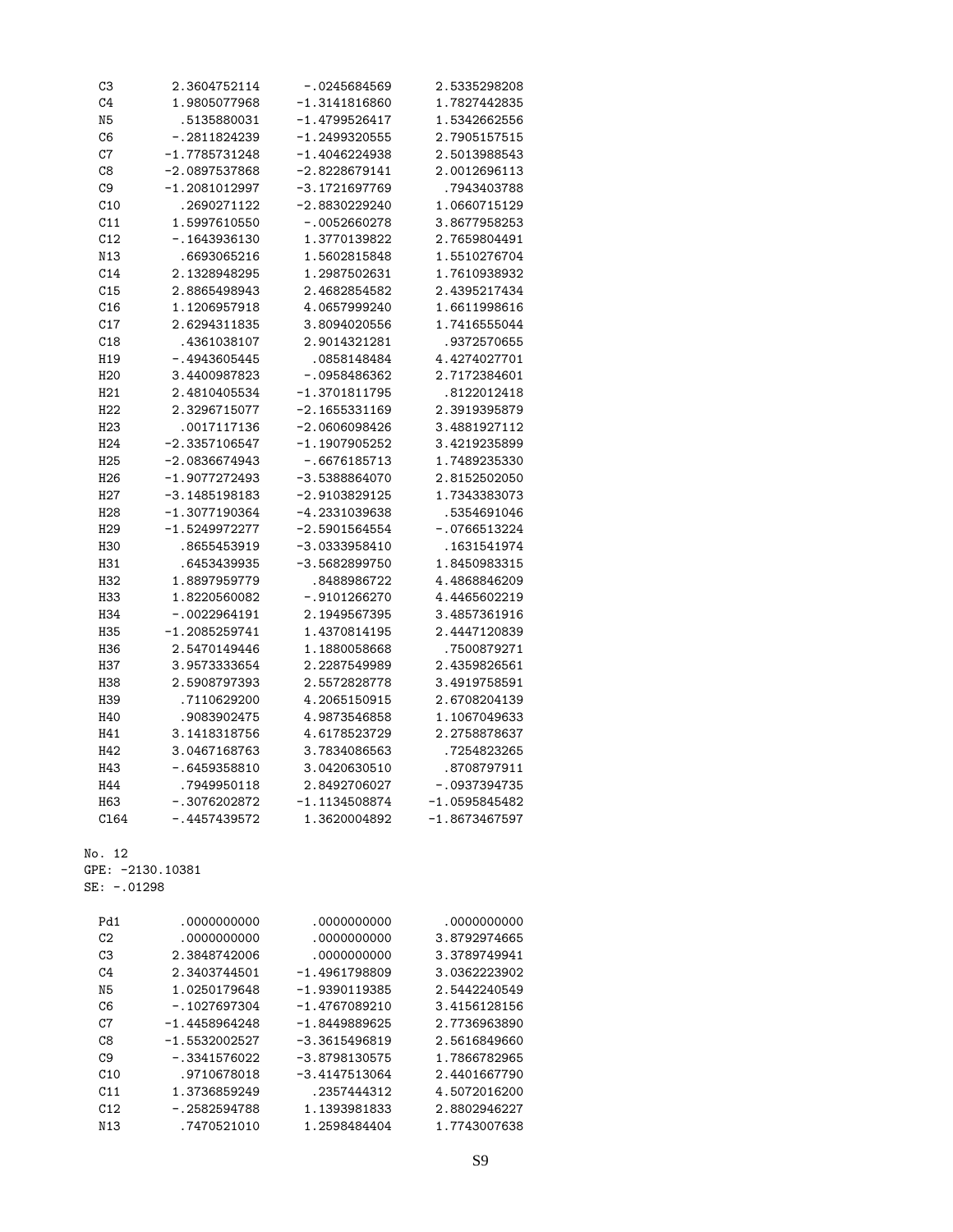| C14             | 2.1970086438    | 1.0390841782    | 2.2229614254    |
|-----------------|-----------------|-----------------|-----------------|
| C15             | 2.9297202317    | 2.3240215285    | 2.7126199979    |
| C16             | 1.1791639817    | 3.8012840086    | 1.7807840583    |
| C17             | 2.6845724142    | 3.5969675042    | 1.9079647063    |
| C18             | .5846301312     | 2.5894248001    | 1.0677430899    |
| H19             | -.7849145211    | . 1093612294    | 4.6393858238    |
| H <sub>20</sub> | 3.4013299077    | . 1773776747    | 3.7511436120    |
| H <sub>21</sub> | 3.0943003432    | -1.7386308460   | 2.2787514434    |
| H <sub>22</sub> | 2.6227725335    | $-2.0483584832$ | 3.9530045139    |
| H <sub>23</sub> | $-.0252061848$  | $-2.0538507744$ | 4.3607262882    |
| H <sub>24</sub> | $-2.2567878517$ | -1.4919005476   | 3.4226111858    |
| H <sub>25</sub> | $-1.5527706648$ | $-1.3266520841$ | 1.8148011500    |
| H <sub>26</sub> | $-1.6061936451$ | $-3.8647946695$ | 3.5381027871    |
| H27             | -2.4764394162   | -3.6057764056   | 2.0255091339    |
| H <sub>28</sub> | $-.3396275304$  | $-4.9751559845$ | 1.7373547039    |
| H <sub>29</sub> | -.3745616225    | -3.5066840645   | .7566096890     |
| <b>H30</b>      | 1.8353326966    | $-3.7492010851$ | 1.8542359045    |
| H31             | 1.0745668201    | -3.8670659123   | 3.4452200317    |
| H <sub>32</sub> | 1.4404315105    | 1.2475103500    | 4.9212857087    |
| H33             | 1.5635805487    | -.4628041982    | 5.3309736426    |
| H34             | $-0.2563666484$ | 2.0686089306    | 3.4698239462    |
| H35             | -1.2381371350   | 1.0584806215    | 2.4085957970    |
| H36             | 2.7069370437    | .6769267389     | 1.3279007859    |
| H37             | 3.9990047576    | 2.0795574185    | 2.7222289583    |
| H38             | 2.6523029783    | 2.5240438930    | 3.7536742166    |
| H39             | .7246680905     | 3.9437612002    | 2.7671364757    |
| H40             | .9359551559     | 4.6918647612    | 1.1913628400    |
| H41             | 3.1235772799    | 3.5140003726    | .9062909380     |
| H42             | 3.1722852679    | 4.4417932470    | 2.3994925449    |
| H43             | -.4821548111    | 2.7103640768    | .8766722544     |
| H44             | 1.0774295101    | 2.4919238367    | .0921262286     |
| C145            | $-.6725448118$  | $-1.2055590591$ | $-1.8883984806$ |
| 046             | 1.8872702211    | -1.0189773711   | .0101823886     |
| C47             | 2.5269148856    | $-1.6725986408$ | -1.1378227873   |
| C48             | 3.9950297263    | $-1.2853753532$ | $-1.1392812285$ |
| C49             | 4.9068428018    | $-1.8384241144$ | $-.2266978483$  |
| <b>H50</b>      | 4.5729025412    | -2.5811632696   | .4931919215     |
| C51             | 6.2478953462    | $-1.4535360353$ | $-.2362469273$  |
| H <sub>52</sub> | 6.9411001763    | $-1.8920118177$ | .4767364867     |
| C53             | 6.7002800334    | $-.5116500426$  | $-1.1652938738$ |
| H <sub>54</sub> | 7.7453584682    | $-.2150179256$  | $-1.1757172791$ |
| C55             | 5.8033505813    | .0416472742     | $-2.0817762655$ |
| H <sub>56</sub> | 6.1470656510    | .7707696669     | $-2.8100251726$ |
| C57             | 4.4597557475    | $-0.3426396688$ | $-2.0651977873$ |
| H58             | 3.7630410382    | .0889807018     | $-2.7802322354$ |
| C59             | 2.2658741608    | $-3.1734127670$ | $-1.1382922496$ |
| H60             | 1.1904336935    | $-3.3616890893$ | $-1.1692046994$ |
| H61             | 2.7206567665    | $-3.6206934856$ | $-2.0273160472$ |
| H62             | 2.7006430633    | $-3.6670756225$ | $-.2623031244$  |
| H63             | 2.0343698325    | $-1.2354286962$ | $-2.0079308858$ |
| C164            | $-2.1343409016$ | .9816055047     | .0464579814     |
| H65             | 1.6186341193    | $-1.6191830952$ | .7475522378     |
|                 |                 |                 |                 |

No. 13 GPE: -2130.10314 SE: -0.01711

| 0.2280000000000    | -0.3360000000000   | -0.0070000000000 |
|--------------------|--------------------|------------------|
| $-0.0440000000000$ | 0.1430000000000    | 3.9520000000000  |
| 2.2800000000000    | -0.2900000000000   | 3.3160000000000  |
| 1 9160000000000    | $-1.7100000000000$ | 2.8490000000000  |
|                    |                    |                  |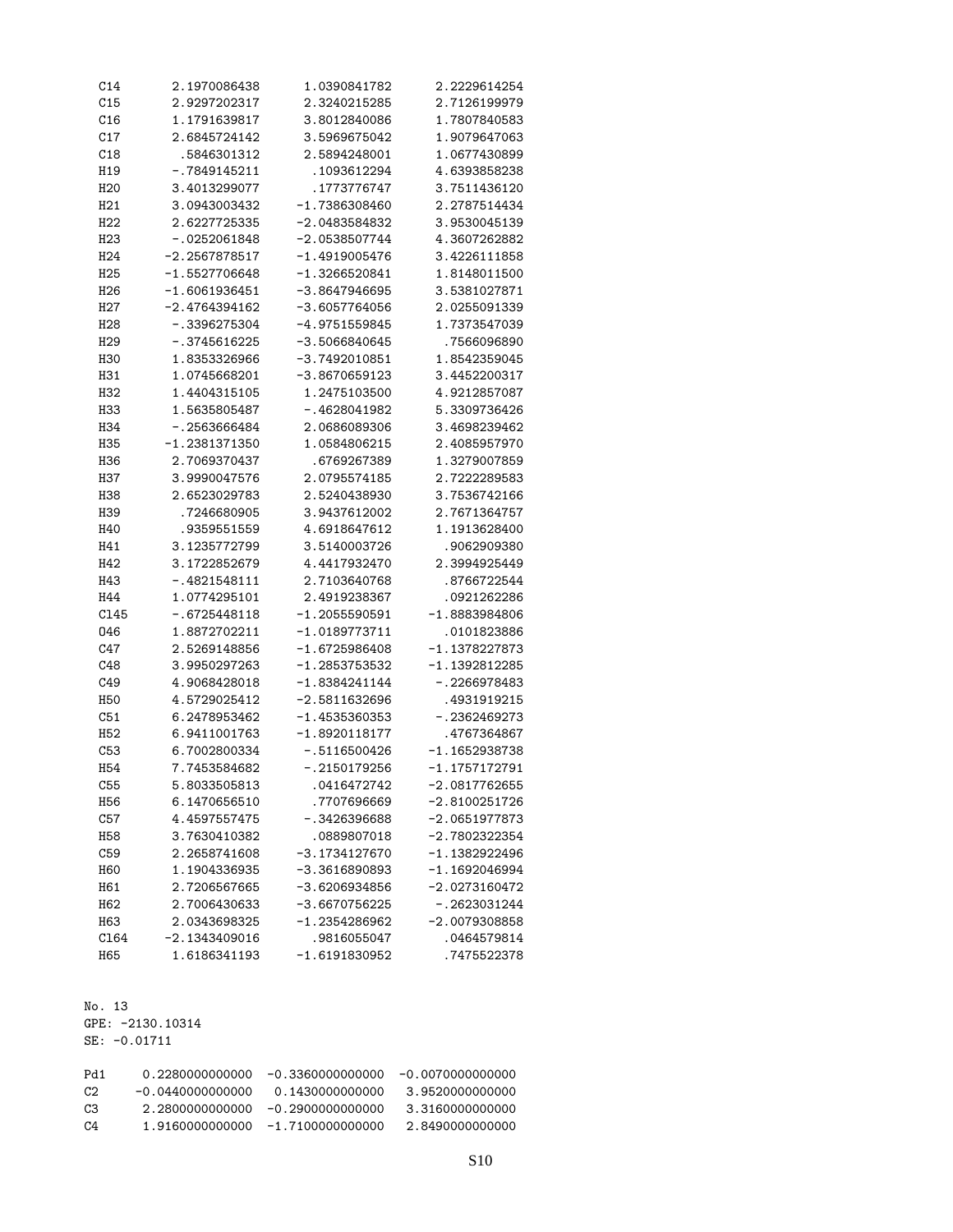| N5              | 0.440000000000      | $-1.9150000000000$  | 2.5810000000000     |
|-----------------|---------------------|---------------------|---------------------|
| C6              | $-0.4810000000000$  | $-1.3020000000000$  | 3.6240000000000     |
| C7              | $-1.9410000000000$  | $-1.4780000000000$  | 3.1980000000000     |
| C8              | $-2.2820000000000$  | -2.9550000000000    | 2.9470000000000     |
| C <sub>9</sub>  | $-1.32900000000000$ | -3.5540000000000    | 1.9060000000000     |
| C10             | 0.1310000000000     | $-3.3710000000000$  | 2.3170000000000     |
| C11             | 1.3860000000000     | 0.0980000000000     | 4.5010000000000     |
|                 |                     |                     |                     |
| C12             | $-0.1390000000000$  | 1.2130000000000     | 2.8350000000000     |
| N13             | 0.8670000000000     | 1.0960000000000     | 1.7270000000000     |
| C14             | 2.2670000000000     | 0.8100000000000     | 2.220000000000      |
| C15             | 3.0300000000000     | 2.0560000000000     | 2.7320000000000     |
| C16             | 1.5210000000000     | 3.5700000000000     | 1.4530000000000     |
| C17             | 2.9830000000000     | 3.2380000000000     | 1.760000000000      |
| C18             | 0.8320000000000     | 2.3360000000000     | 0.8640000000000     |
| H19             | $-0.7390000000000$  | 0.4750000000000     | 4.7340000000000     |
| H <sub>20</sub> | 3.3250000000000     | -0.3670000000000    | 3.6410000000000     |
| H21             | 2.4090000000000     | $-1.9450000000000$  | 1.9030000000000     |
| H22             | 2.1860000000000     | $-2.4330000000000$  | 3.6260000000000     |
| H <sub>23</sub> | $-0.3020000000000$  | $-1.9000000000000$  | 4.5300000000000     |
| H <sub>24</sub> | $-2.5660000000000$  |                     |                     |
|                 |                     | $-1.0650000000000$  | 3.9970000000000     |
| H <sub>25</sub> | $-2.1400000000000$  | $-0.8940000000000$  | 2.2930000000000     |
| H <sub>26</sub> | $-2.2130000000000$  | -3.5210000000000    | 3.8870000000000     |
| H <sub>27</sub> | $-3.3160000000000$  | -3.0390000000000    | 2.5990000000000     |
| H <sub>28</sub> | $-1.5080000000000$  | -4.6270000000000    | 1.7760000000000     |
| H <sub>29</sub> | $-1.4830000000000$  | $-3.0830000000000$  | 0.9280000000000     |
| H30             | 0.8130000000000     | $-3.6860000000000$  | 1.5240000000000     |
| H31             | 0.3720000000000     | -3.9140000000000    | 3.2380000000000     |
| H <sub>32</sub> | 1.6730000000000     | 1.0670000000000     | 4.9170000000000     |
| H33             | 1.4720000000000     | $-0.6350000000000$  | 5.3130000000000     |
| H34             | $-0.0080000000000$  | 2.1820000000000     | 3.3360000000000     |
| H35             | $-1.12200000000000$ | 1.2120000000000     | 2.3620000000000     |
| H36             | 2.7850000000000     | 0.4160000000000     | 1.3410000000000     |
| H37             | 4.0670000000000     | 1.7460000000000     | 2.9060000000000     |
|                 |                     |                     |                     |
| H38             | 2.6380000000000     | 2.3920000000000     | 3.700000000000      |
| H39             | 1.4410000000000     | 4.3790000000000     | 0.718000000000      |
| H40             | 1.0120000000000     | 3.9210000000000     | 2.3610000000000     |
| H41             | 3.5050000000000     | 2.9750000000000     | 0.8300000000000     |
| H42             | 3.5050000000000     | 4.1000000000000     | 2.1900000000000     |
| H43             | $-0.2170000000000$  | 2.5160000000000     | 0.6220000000000     |
| H44             | 1.3440000000000     | 2.0770000000000     | -0.0680000000000    |
| C145            | $-0.4040000000000$  | $-1.9490000000000$  | $-1.5860000000000$  |
| 046             | 2.1460000000000     | $-0.9710000000000$  | $-0.0370000000000$  |
| C47             | 2.8190000000000     | $-1.11000000000000$ | -1.2770000000000    |
| C48             | 3.9680000000000     | $-0.1070000000000$  | $-1.3200000000000$  |
| C49             | 5.0460000000000     | $-0.2090000000000$  | $-0.4300000000000$  |
| H50             | 5.0810000000000     | $-1.0400000000000$  | 0.2680000000000     |
| C51             | 6.0690000000000     | 0.740000000000      | $-0.4300000000000$  |
| H <sub>52</sub> | 6.8980000000000     | 0.6400000000000     | 0.2630000000000     |
|                 |                     |                     |                     |
| C53             | 6.0340000000000     | 1.8130000000000     | $-1.3260000000000$  |
| H <sub>54</sub> | 6.8310000000000     | 2.5500000000000     | -1.3290000000000    |
| C55             | 4.9690000000000     | 1.9250000000000     | $-2.2180000000000$  |
| H <sub>56</sub> | 4.9340000000000     | 2.7530000000000     | $-2.9210000000000$  |
| C57             | 3.9460000000000     | 0.9710000000000     | $-2.21200000000000$ |
| H <sub>58</sub> | 3.1200000000000     | 1.0630000000000     | $-2.9100000000000$  |
| C59             | 3.2780000000000     | $-2.55900000000000$ | $-1.4620000000000$  |
| H <sub>60</sub> | 2.4000000000000     | -3.2060000000000    | $-1.4810000000000$  |
| H61             | 3.8300000000000     | $-2.6840000000000$  | $-2.4000000000000$  |
| H62             | 3.9280000000000     | $-2.8710000000000$  | $-0.6390000000000$  |
| H63             | 2.1400000000000     | $-0.8720000000000$  | $-2.1050000000000$  |
| C164            | $-2.0180000000000$  | 0.4960000000000     | 0.1030000000000     |
| H65             | 0.2390000000000     | $-1.4200000000000$  | 1.6690000000000     |
|                 |                     |                     |                     |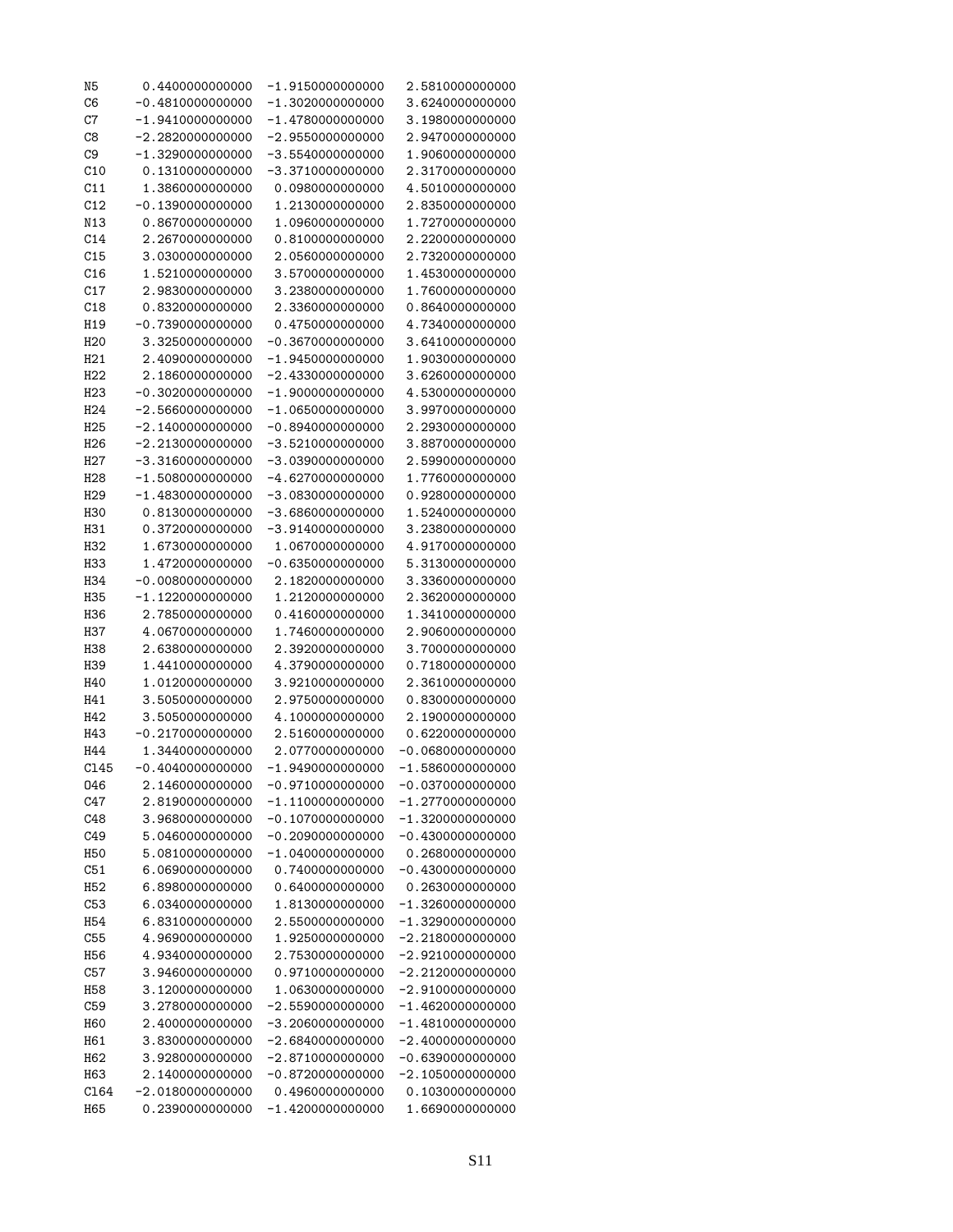No. 14 GPE: -1669.25418 SE: -0.00870 freqs: -438.97

| Pd1             | 0.0000000000    | 0.0000000000    | 0.0000000000    |
|-----------------|-----------------|-----------------|-----------------|
| C <sub>2</sub>  | 0.0000000000    | 0.0000000000    | 3.8541339576    |
| C <sub>3</sub>  | 2.3107752386    | 0.0000000000    | 3.0301384624    |
| C4              | 1.9813809180    | -1.2103731282   | 2.1372497672    |
| N <sub>5</sub>  | 0.5370788923    | -1.3605746042   | 1.7687165982    |
| C6              | $-0.3214977364$ | -1.2488314751   | 2.9989818655    |
| C7              | $-1.8038169463$ | $-1.4405131641$ | 2.6577193912    |
| C8              | $-2.0417590824$ | $-2.8060522005$ | 1.9921397905    |
| C9              | -1.0998824789   | -3.0019335215   | 0.7959037354    |
| C10             | 0.3541862831    | -2.7250830201   | 1.1797389171    |
| C11             | 1.4626039940    | $-0.0827513921$ | 4.3067100452    |
| C12             | $-0.2304531668$ | 1.3813706574    | 3.2120043949    |
| N13             | 0.7071416427    | 1.6758406196    | 2.1210148866    |
| C14             | 2.1374281456    | 1.3786067929    | 2.3536471304    |
| C15             | 2.8863735649    | 2.4930893426    | 3.1286392876    |
| C16             | 1.1667251903    | 4.1530714822    | 2.3308604309    |
| C17             | 2.6671177385    | 3.8733312149    | 2.4907962037    |
| C18             | 0.5084009665    | 3.0110574698    | 1.5388191779    |
| H19             | $-0.6652988549$ | $-0.0585080781$ | 4.7258889408    |
| H <sub>20</sub> | 3.3756318608    | $-0.1006427131$ | 3.2786129274    |
| H21             | 2.5514186900    | -1.1833576803   | 1.2074502446    |
| H22             | 2.2799512375    | -2.1158188194   | 2.6931968053    |
|                 |                 | $-2.1064417645$ |                 |
| H <sub>23</sub> | $-0.0335191300$ |                 | 3.6380213914    |
| H <sub>24</sub> | -2.3795835496   | $-1.3709445259$ | 3.5894454735    |
| H <sub>25</sub> | $-2.1472398635$ | -0.6393030872   | 1.9988869405    |
| H <sub>26</sub> | $-1.8660834931$ | $-3.6045397573$ | 2.7269427315    |
| H <sub>27</sub> | -3.0866385069   | -2.8972795285   | 1.6744642971    |
| H <sub>28</sub> | $-1.1663039121$ | -4.0276232774   | 0.4136189732    |
| H <sub>29</sub> | -1.3908229163   | $-2.3375085943$ | $-0.0269107183$ |
| <b>H30</b>      | 1.0112707553    | $-2.7951638731$ | 0.3102464596    |
| H31             | 0.6874023269    | $-3.4691674711$ | 1.9241734107    |
| H32             | 1.6996771990    | 0.7271553089    | 5.0045718360    |
| H33             | 1.6558401495    | -1.0254595302   | 4.8338982210    |
| H34             | $-0.1779750790$ | 2.1216808026    | 4.0328776404    |
| H35             | $-1.2394232893$ | 1.4478897105    | 2.7903296614    |
| H36             | 2.5920074135    | 1.3231292076    | 1.3534357781    |
| H37             | 3.9566505287    | 2.2500344380    | 3.1501453454    |
| H38             | 2.5519016042    | 2.5270124241    | 4.1736402471    |
| H39             | 0.9998884851    | 5.1035966548    | 1.8089174375    |
| H40             | 0.6984485609    | 4.2507678885    | 3.3195565371    |
| H41             | 3.1500420399    | 4.6523389892    | 3.0922307116    |
| H42             | 3.1452757257    | 3.8983370311    | 1.5011429174    |
| H43             | $-0.5694675307$ | 3.1709853830    | 1.4358492135    |
| H44             | $-0.4512567915$ | 0.8344947296    | $-1.2998693651$ |
| C145            | 1.9540434014    | -0.5902822882   | $-1.2152372113$ |
| C46             | -1.8833633352   | 1.0942727621    | $-0.9732151719$ |
| C47             | $-1.8499178292$ | 2.5687597925    | -1.3953109611   |
| C48             | $-2.5854082207$ | 0.1538227994    | $-1.9351768678$ |
| C49             | $-3.5757640459$ | $-0.7037754523$ | $-1.4389740510$ |
| <b>H50</b>      | -3.7929717459   | $-0.6901196614$ | $-0.3761572832$ |
| C51             | $-4.2741751643$ | -1.5462340024   | -2.3042411882   |
| H <sub>52</sub> | $-5.0488382441$ | $-2.1992322361$ | $-1.9117971052$ |
| C53             | $-3.9812418455$ | $-1.5500913451$ | $-3.6690103150$ |
| H <sub>54</sub> | -4.5220805990   | $-2.2098009431$ | $-4.3413550960$ |
| C55             | $-2.9890431076$ | $-0.7025354722$ | $-4.1676776527$ |
| H <sub>56</sub> | $-2.7496711822$ | $-0.7073157751$ | -5.2270726343   |
| C57             | $-2.2989484422$ | 0.1489593095    | $-3.3072677687$ |
|                 |                 |                 |                 |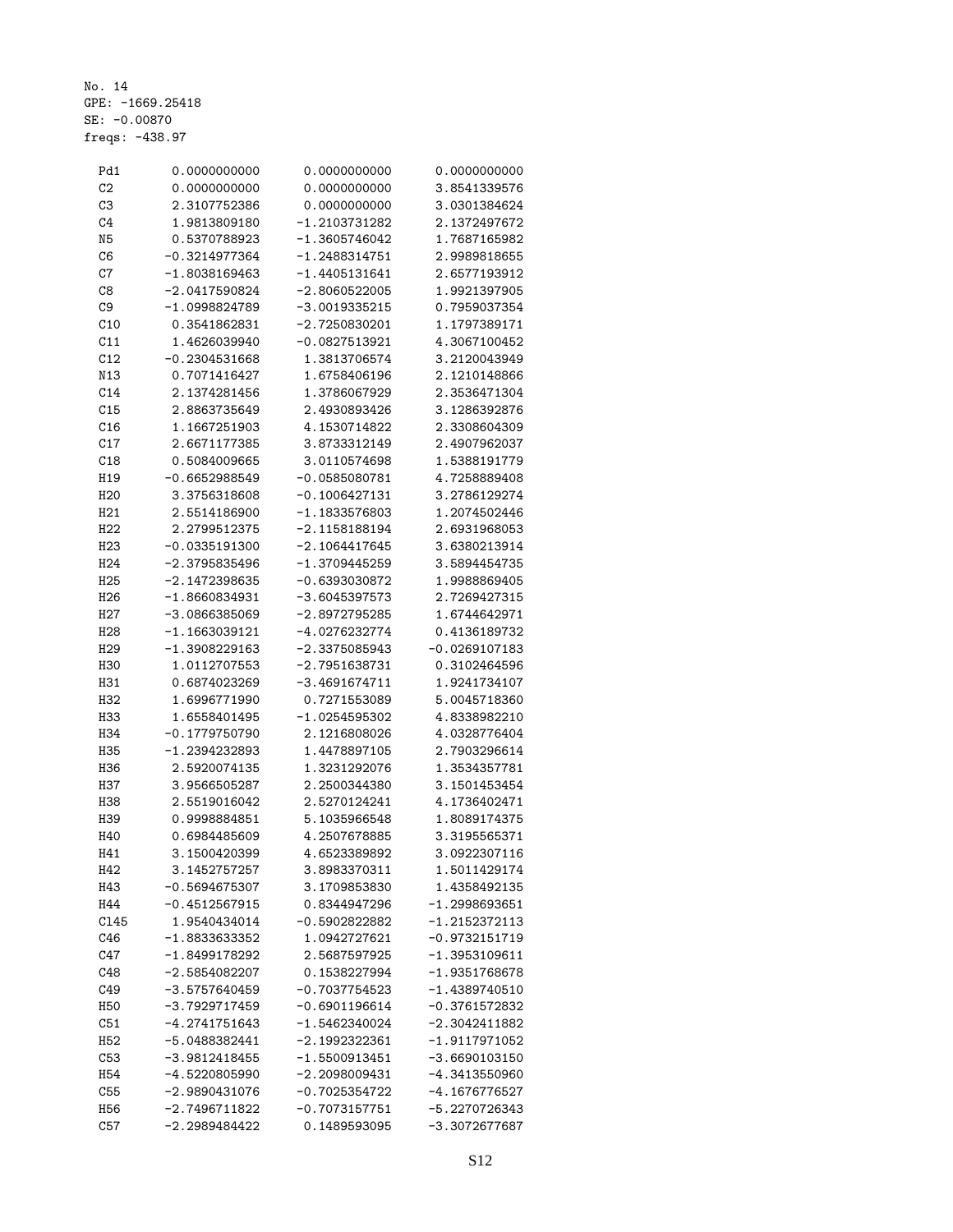| H58                                | $-1.5161685922$  | 0.7898900856    | $-3.7038534937$ |
|------------------------------------|------------------|-----------------|-----------------|
| 059                                | $-1.9677528082$  | 0.8420955885    | 0.3000896283    |
| <b>H60</b>                         | $-2.8750089288$  | 2.9506747818    | $-1.3206801036$ |
| H61                                | $-1.2074182551$  | 3.1391270112    | $-0.7256405713$ |
| H <sub>62</sub>                    | $-1.5140410645$  | 2.7010405050    | $-2.4256226995$ |
| H63                                | 0.9382723553     | 2.9987113918    | 0.5270168002    |
|                                    |                  |                 |                 |
| No. 15                             |                  |                 |                 |
|                                    | GPE: -2130.08720 |                 |                 |
| SE: -0.01954                       |                  |                 |                 |
| freqs: $-415.67$                   |                  |                 |                 |
|                                    |                  |                 |                 |
| Pd1                                | 2.2303120977     | $-0.6312011747$ | 1.4488054185    |
| C <sub>2</sub>                     | $-0.5292385901$  | 3.8575376953    | $-1.4907607866$ |
| C <sub>3</sub>                     | 0.1486869186     | 1.5062196771    | $-1.8693167281$ |
| C4                                 | 1.6118023500     | 1.8682108184    | $-1.5868564131$ |
| N5                                 | 1.7195658640     | 3.0446567688    | $-0.6426490331$ |
| C6                                 | 0.9246216359     | 4.2504076812    | $-1.1331910821$ |
| C7                                 | 1.0520889371     | 5.3870055825    | $-0.1125736078$ |
| C8                                 | 2.5182430003     | 5.7744978798    | 0.1274462156    |
| C9                                 | 3.3197412740     | 4.5487092766    | 0.5826644784    |
| C10                                | 3.1717061226     | 3.3810847861    | $-0.3886527674$ |
| C11                                | $-0.5301915503$  | 2.7201594445    | $-2.5253186624$ |
| C12                                | $-1.3675122253$  | 3.4024279989    | $-0.2820295288$ |
| N13                                | $-0.7553098523$  | 2.2203426326    | 0.3328263876    |
| C14                                | $-0.5966563016$  | 1.0622302302    | $-0.5864723932$ |
| C15                                | -1.9223581522    | 0.3238871823    | $-0.8631107302$ |
| C16                                | $-2.7346181495$  | 1.0947415563    | 1.4118534496    |
| C17                                | $-2.5762446414$  | $-0.1051347335$ | 0.4628744247    |
| C18                                | $-1.3859122139$  | 1.8066651673    | 1.6055526849    |
| H19                                | $-0.9893426859$  | 4.7583008732    | -1.9173062042   |
| H <sub>20</sub>                    | 0.1712986453     | 0.6564150620    | $-2.5616105236$ |
|                                    | 2.1760868148     | 1.0488281195    | $-1.1348973398$ |
| H <sub>21</sub><br>H <sub>22</sub> | 2.1180473311     | 2.1671270833    | $-2.5124504307$ |
|                                    |                  |                 |                 |
| H <sub>23</sub>                    | 1.4300968077     | 4.5503669655    | $-2.0623342155$ |
| H <sub>24</sub>                    | 0.4757630593     | 6.2414595259    | $-0.4859477563$ |
| H <sub>25</sub>                    | 0.5950990515     | 5.0803173972    | 0.8354776011    |
| H <sub>26</sub>                    | 2.9457470304     | 6.1831096930    | $-0.7993551352$ |
| H <sub>2</sub> 7                   | 2.5780591558     | 6.5671425295    | 0.8804796286    |
| H <sub>28</sub>                    | 4.3868298982     | 4.7831700463    | 0.6642442322    |
| H <sub>29</sub>                    | 2.9890427028     | 4.2158107789    | 1.5725952008    |
| H30                                | 3.6274618145     | 2.4726938345    | 0.0084097058    |
| H31                                | 3.6035617612     | 3.6140656401    | $-1.3693588674$ |
| H <sub>32</sub>                    | $-1.5586314069$  | 2.4872953165    | $-2.8194964292$ |
| H33                                | 0.0074774784     | 3.0130862742    | $-3.4368912431$ |
| H34                                | $-2.4040487964$  | 3.2452385041    | $-0.6306043362$ |
| H35                                | $-1.4156436222$  | 4.1861101365    | 0.4819063635    |
| H36                                | 0.0538343220     | 0.3566435853    | $-0.0503940443$ |
| H37                                | $-1.7158223269$  | $-0.5525863816$ | $-1.4904852805$ |
| H38                                | $-2.6132798837$  | 0.9629933061    | $-1.4302016981$ |
| H39                                | $-3.1046469762$  | 0.7605185647    | 2.3880239379    |
| H40                                | $-3.4841100240$  | 1.7929387154    | 1.0115472704    |
| H41                                | $-3.5470552606$  | $-0.5772529813$ | 0.2703971408    |
| H42                                | $-1.9393846490$  | $-0.8557797453$ | 0.9482316000    |
| H43                                | $-1.4933330750$  | 2.6997488095    | 2.2316007418    |
| H44                                | 2.3354538695     | $-2.0826836754$ | 0.8529685302    |
| C145                               | 2.1901458432     | 1.6298628257    | 2.3817191213    |
| 046                                | 3.6918238072     | $-0.3140750178$ | $-0.1000030928$ |
| C47                                | 3.4399856356     | $-1.5458282259$ | $-0.3737856085$ |
| C48                                | 2.5757703070     | $-1.8416565216$ | $-1.5873314502$ |
| C49                                | 3.0233637948     | $-1.3383767050$ | $-2.8204426801$ |
| H <sub>50</sub>                    | 3.9340481547     | $-0.7472073676$ | $-2.8570097526$ |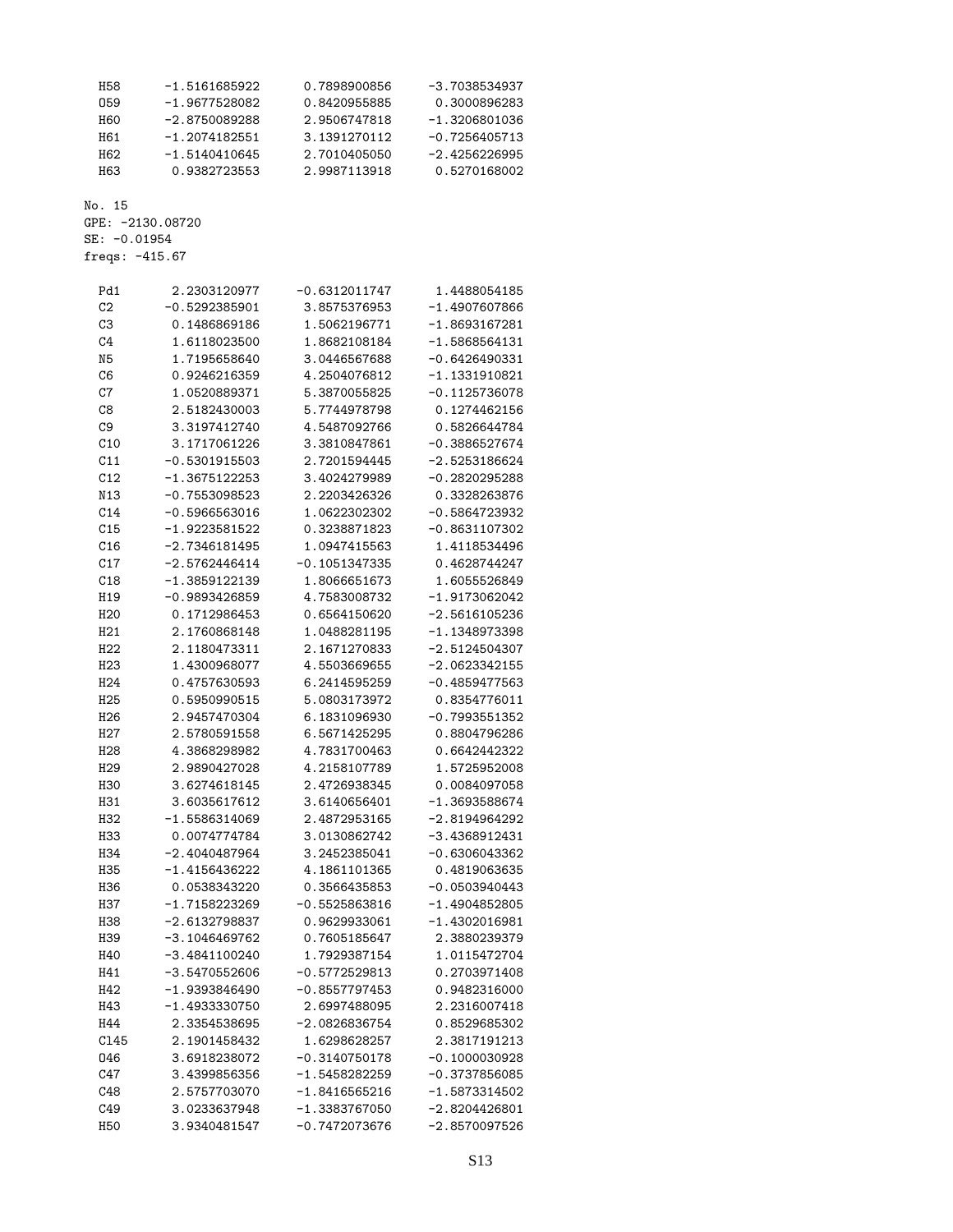| C51             | 2.3060071344    | $-1.5933172303$ | $-3.9913086275$ |
|-----------------|-----------------|-----------------|-----------------|
| H52             | 2.6639035014    | $-1.2005786418$ | $-4.9395691363$ |
| C53             | 1.1320627203    | $-2.3492298829$ | $-3.9422470843$ |
| H <sub>54</sub> | 0.5700240735    | $-2.5433439838$ | $-4.8514129674$ |
| C55             | 0.6850639938    | $-2.8543061155$ | $-2.7175849172$ |
| H56             | -0.2289041724   | $-3.4387878038$ | $-2.6695809164$ |
| C57             | 1.4051992566    | $-2.6080346485$ | -1.5459265847   |
| H58             | 1.0418105981    | $-2.9824447706$ | $-0.5925364822$ |
| C <sub>59</sub> | 4.4809352404    | $-2.5979151011$ | $-0.0133560422$ |
| <b>H60</b>      | 4.9416231697    | $-2.3590228747$ | 0.9462546141    |
| H61             | 4.0530574293    | $-3.6024170810$ | 0.0149373222    |
| H62             | 5.2509861582    | $-2.5782375821$ | $-0.7957628700$ |
| H <sub>63</sub> | $-0.6812898724$ | 1.1411291756    | 2.1139290226    |
| C164            | 0.5236762602    | $-1.5472754801$ | 2.7843071946    |
| H65             | 1.2727996425    | 2.7254382209    | 0.2497287554    |

GPE: -1280.57956

SE: -.01492

| Pd1             | $-.0581790005$  | $-.0106141541$  | -.0576621529   |
|-----------------|-----------------|-----------------|----------------|
| C <sub>2</sub>  | .0524199275     | -.0306049386    | 3.4058059930   |
| C <sub>3</sub>  | 2.2874503959    | .0283738587     | 2.3781590942   |
| C <sub>4</sub>  | 1.9786082080    | $-1.2707295783$ | 1.6161772699   |
| N <sub>5</sub>  | .5144466033     | $-1.4953044478$ | 1.3945040488   |
| C <sub>6</sub>  | $-.2767234280$  | $-1.3422042021$ | 2.6683214471   |
| C7              | $-1.7702470330$ | $-1.5705151373$ | 2.4042277221   |
| C8              | $-2.0109447517$ | $-2.9950263514$ | 1.8878026594   |
| C <sub>9</sub>  | $-1.1477792313$ | $-3.2539442679$ | .6472600211    |
| C10             | .3209202831     | $-2.8975672593$ | .8856354934    |
| C11             | 1.5522335503    | -.0068277239    | 3.7276756472   |
| C12             | $-.3321778393$  | 1.2631865164    | 2.6728110164   |
| N13             | .4578055131     | 1.4918117194    | 1.4247065741   |
| C14             | 1.9554331242    | 1.3341470081    | 1.6157427284   |
| C15             | 2.6239678314    | 2.5490549450    | 2.3013239716   |
| C16             | .7429231865     | 4.0277584753    | 1.5897113360   |
| C17             | 2.2659078366    | 3.8827882270    | 1.6389687667   |
| C18             | .1290321655     | 2.8409269536    | .8428757090    |
| H19             | $-.5325883158$  | $-0.0484460490$ | 4.3341033934   |
| H <sub>20</sub> | 3.3727694812    | .0334975600     | 2.5383683097   |
| H21             | 2.4489734092    | $-1.2906198050$ | .6292430575    |
| H <sub>22</sub> | 2.3733232751    | $-2.1115210643$ | 2.2092013575   |
| H <sub>23</sub> | .0686711120     | $-2.1521095392$ | 3.3356432524   |
| H <sub>24</sub> | $-2.3152338071$ | $-1.4004995731$ | 3.3411523447   |
| H <sub>25</sub> | $-2.1378222940$ | $-.8405675222$  | 1.6725869540   |
| H <sub>26</sub> | $-1.7600550193$ | $-3.7141735521$ | 2.6810916068   |
| H <sub>27</sub> | $-3.0702527613$ | $-3.1399917658$ | 1.6502286572   |
| H <sub>28</sub> | $-1.1922935889$ | -4.3109767780   | .3576451649    |
| H <sub>29</sub> | $-1.5163262923$ | $-2.6710930961$ | $-.2000772724$ |
| <b>H30</b>      | .9074784561     | $-2.9906731866$ | $-.0277125503$ |
| H31             | .7536569354     | $-3.5715098669$ | 1.6431071921   |
| H <sub>32</sub> | 1.8045891075    | .8546220895     | 4.3533375148   |
| <b>H33</b>      | 1.8386702363    | $-.9034285245$  | 4.2899883527   |
| H34             | $-.1788383185$  | 2.1000251393    | 3.3675777622   |
| <b>H35</b>      | $-1.3838680344$ | 1.2655059946    | 2.3767157779   |
| H36             | 2.3574778971    | 1.2621090475    | .5980241346    |
| H37             | 3.7072614914    | 2.3802856654    | 2.2752233294   |
| <b>H38</b>      | 2.3429465301    | 2.5957475232    | 3.3598909842   |
| H39             | .4495444354     | 4.9402884484    | 1.0579194905   |
| H40             | .3391324074     | 4.1184858814    | 2.6067001391   |
| H41             | 2.6679226239    | 3.9113817536    | .6169786515    |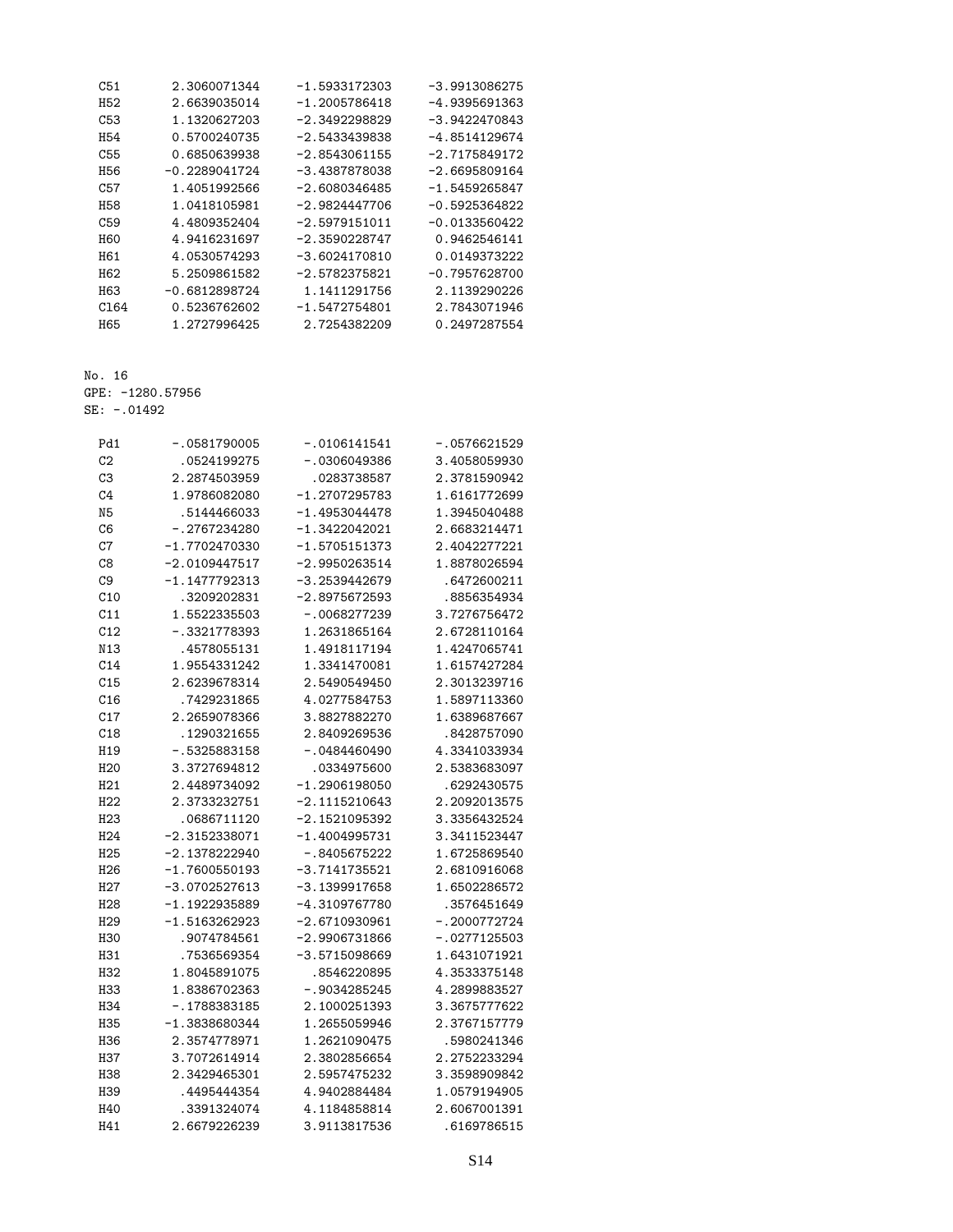| H42             | 2.7275434604    | 4.7117759684    | 2.1872459902    |
|-----------------|-----------------|-----------------|-----------------|
| H43             | -.9596407996    | 2.8993973404    | .7952694896     |
| H44             | .4949394154     | 2.8328146225    | $-1850518550$   |
| 045             | $-0.6559232221$ | 1.3424653832    | -1.4901958182   |
| C46             | $-1.9139370866$ | 1.6779555590    | $-1.4262432430$ |
| C47             | $-2.4245437024$ | 2.3765124776    | $-2.6786442399$ |
| 048             | $-2.6605799912$ | 1.4656677893    | $-0.4605361295$ |
| H49             | $-2.7964645623$ | 1.6115211031    | $-3.3693582175$ |
| <b>H50</b>      | $-1.6263695264$ | 2.9239849787    | $-3.1845596331$ |
| H <sub>51</sub> | $-3.2523628315$ | 3.0424806242    | $-2.4274553366$ |
| 052             | $-.3241909967$  | $-1.3412821055$ | $-1.6077893072$ |
| C53             | .7739955279     | $-1.6463891688$ | $-2.2403033074$ |
| C54             | .5374433220     | $-2.2937635117$ | -3.5968134520   |
| 055             | 1.9214604258    | $-1.4435871418$ | $-1.8170408100$ |
| H56             | .4317100102     | $-1.4968128824$ | -4.3412914696   |
| <b>H57</b>      | $-0.3843105264$ | $-2.8796088404$ | $-3.6034838760$ |
| <b>H58</b>      | 1.3926076205    | $-2.9132388683$ | -3.8732089993   |

GPE: -1437.56842

SE: -.01024

| Pd1             | $-.0388412342$  | $-.1512023069$  | .0353638928    |
|-----------------|-----------------|-----------------|----------------|
| C <sub>2</sub>  | . 3483347762    | $-.2432614752$  | 3.5290518570   |
| C <sub>3</sub>  | 2.4498471512    | .1242649177     | 2.3064675830   |
| C <sub>4</sub>  | 2.2404417015    | $-1.1962717092$ | 1.5462334240   |
| N <sub>5</sub>  | .8027404437     | $-1.5989842879$ | 1.4458383575   |
| C6              | .1132845550     | $-1.5698629114$ | 2.7795601937   |
| C7              | $-1.3633415357$ | $-1.9565535067$ | 2.6215594356   |
| C <sub>8</sub>  | $-1.4950192001$ | $-3.3762682976$ | 2.0532675722   |
| C <sub>9</sub>  | $-.7025865143$  | $-3.4950227774$ | .7453090395    |
| C10             | .7348440653     | $-2.9967997810$ | .9072387207    |
| C11             | 1.8558346021    | $-.0309847548$  | 3.7154144305   |
| C12             | $-0.2550521603$ | 1.0107021058    | 2.8808458811   |
| N13             | .3692582901     | 1.3787684907    | 1.5750240371   |
| C14             | 1.8891646697    | 1.3940874948    | 1.6143789744   |
| C15             | 2.4849488848    | 2.6692796789    | 2.2566250092   |
| C16             | .3785752965     | 3.9249937103    | 1.8098863022   |
| C17             | 1.9020971788    | 3.9574372149    | 1.6687684232   |
| C18             | $-.1884393072$  | 2.6917592568    | 1.1023720638   |
| H19             | $-.1410689515$  | $-.3546009953$  | 4.5055436953   |
| H <sub>20</sub> | 3.5361025617    | .2668582679     | 2.3677930356   |
| H21             | 2.6212825252    | $-1.1456362869$ | .5223558277    |
| H22             | 2.7896079159    | $-1.9852189453$ | 2.0870227370   |
| H <sub>23</sub> | .5955382852     | $-2.3504262089$ | 3.3968404403   |
| H <sub>24</sub> | -1.8501320172   | -1.8839044486   | 3.6023287313   |
| H <sub>25</sub> | $-1.8632955797$ | $-1.2453152330$ | 1.9522789178   |
| H <sub>26</sub> | $-1.1120559111$ | $-4.0965919162$ | 2.7904962890   |
| H <sub>27</sub> | $-2.5495377466$ | $-3.6233592320$ | 1.8862910469   |
| H <sub>28</sub> | $-.6659640978$  | $-4.5379841851$ | .4076487085    |
| H <sub>29</sub> | $-1.1847291139$ | $-2.9166261843$ | $-.0478202592$ |
| <b>H30</b>      | 1.2662694296    | $-3.0010758573$ | $-.0437270489$ |
| H31             | 1.2828795748    | $-3.6473264849$ | 1.6098202682   |
| H <sub>32</sub> | 2.0502923268    | .8450584503     | 4.3421681070   |
| H <sub>33</sub> | 2.3071690209    | $-.8929381046$  | 4.2211807007   |
| H <sub>34</sub> | $-.1425819853$  | 1.8402261445    | 3.5935044705   |
| H35             | $-1.3245634633$ | .8877736311     | 2.6922959086   |
| H36             | 2.1917470532    | 1.3839839164    | .5609351514    |
| H37             | 3.5709119368    | 2.6302365179    | 2.1075139222   |
| H38             | 2.3194651630    | 2.6704717032    | 3.3407649508   |
| H39             | $-.0795074739$  | 4.8093390025    | 1.3509301339   |
| H40             | .1015125744     | 3.9474297249    | 2.8729369053   |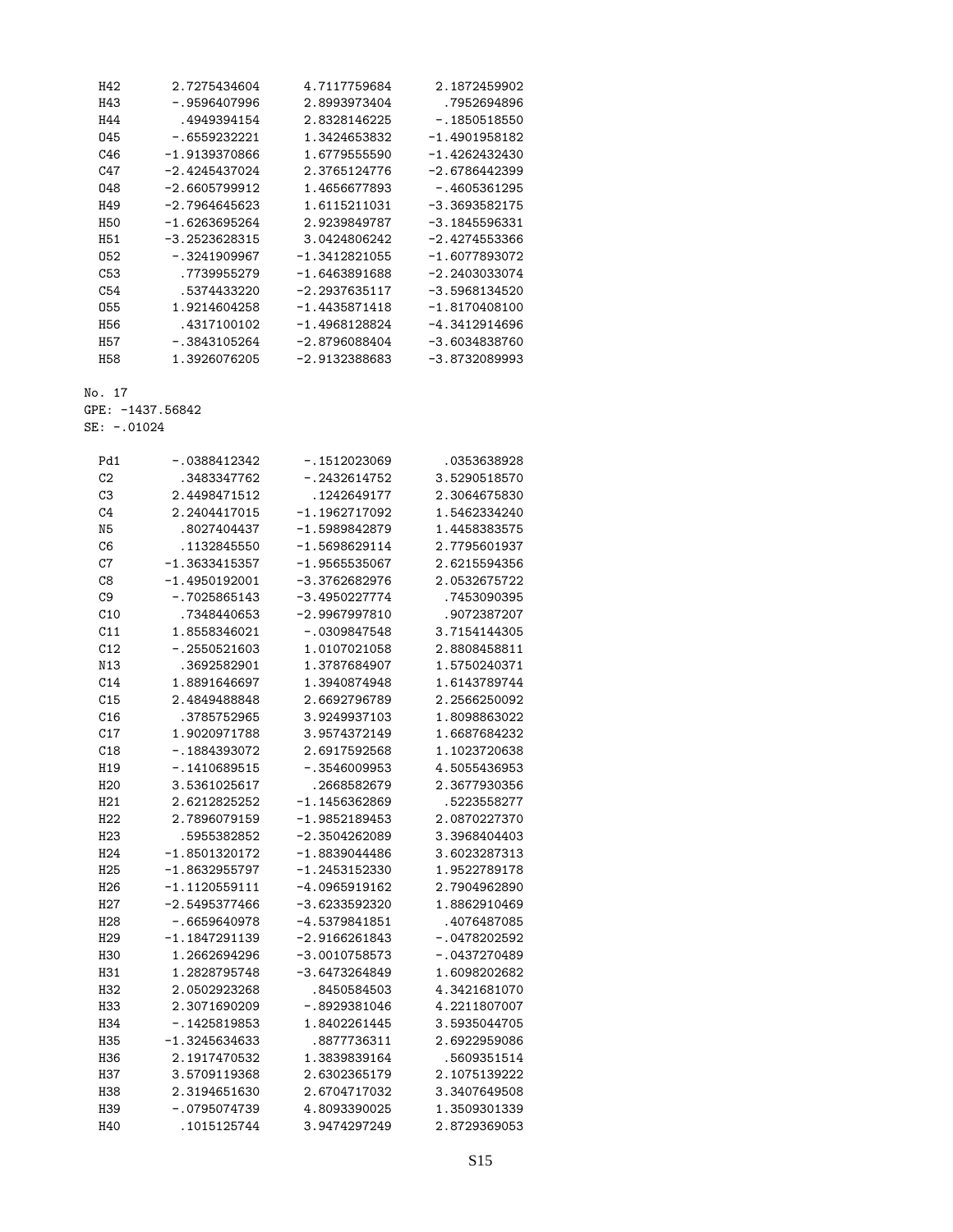| H41             | 2.1679164376    | 4.0356236420    | .6056894944     |
|-----------------|-----------------|-----------------|-----------------|
| H42             | 2.3306956390    | 4.8315362492    | 2.1723782729    |
| H43             | $-1.2731773661$ | 2.6236513834    | 1.2122072299    |
| H44             | $-.0022005761$  | 2.7468128938    | .0291184441     |
| C45             | $-1.8976625394$ | 1.9193313826    | $-3.1721505317$ |
| C46             | $-1.8512536686$ | .9334815628     | $-1.9908795845$ |
| C47             | $-3.1426994130$ | .9677243477     | $-1.1707580936$ |
| C48             | $-3.9393372940$ | $-.1767681856$  | $-1.0400560927$ |
| H49             | $-3.6361308937$ | $-1.0904425952$ | $-1.5472423988$ |
| C <sub>50</sub> | $-5.1077517851$ | $-1588380098$   | $-0.2700656689$ |
| H51             | $-5.7127933384$ | $-1.0581842668$ | $-.1834749760$  |
| C <sub>52</sub> | $-5.4979132973$ | 1.0122927135    | .3828333478     |
| H <sub>53</sub> | $-6.4059828054$ | 1.0310584104    | .9797736752     |
| C54             | $-4.7124472591$ | 2.1641952231    | .2584132978     |
| <b>H55</b>      | $-5.0138847269$ | 3.0831859093    | .7556238108     |
| C <sub>56</sub> | $-3.5480532088$ | 2.1386303746    | $-.5100066400$  |
| <b>H57</b>      | $-2.9443608935$ | 3.0369903761    | $-.6078646087$  |
| 058             | $-.7253955078$  | 1.2564771373    | $-1.2116191809$ |
| H <sub>59</sub> | $-1.9728378870$ | 2.9525640102    | $-2.8166455645$ |
| <b>H60</b>      | $-.9786300317$  | 1.8275699713    | $-3.7585942209$ |
| H61             | $-2.7565899473$ | 1.7147007456    | $-3.8213723940$ |
| H <sub>62</sub> | $-1.7507844642$ | $-.0790055761$  | $-2.4083572491$ |
| 063             | $-.1560816881$  | $-1.4650935265$ | $-1.5645346049$ |
| C64             | .9618569156     | $-1.6599291361$ | $-2.2031997851$ |
| C65             | .7952560906     | $-2.3090994340$ | $-3.5716451724$ |
| 066             | 2.0907049736    | $-1.3710494808$ | $-1.7796583639$ |
| H67             | 1.0866738028    | $-1.5814685893$ | $-4.3363212546$ |
| H68             | $-0.2339169468$ | $-2.6249225956$ | $-3.7505336551$ |
| H <sub>69</sub> | 1.4730333085    | $-3.1630063802$ | $-3.6601365658$ |
|                 |                 |                 |                 |

No. 18 GPE: -1437.52449 SE: -0.01285

freqs: -549.83

| Pd1             | 0.0000000000    | 0.0000000000    | 0.0000000000 |
|-----------------|-----------------|-----------------|--------------|
| C <sub>2</sub>  | 0.0000000000    | 0.0000000000    | 3.4703496102 |
| C <sub>3</sub>  | 2.2783882377    | 0.0000000000    | 2.5470168804 |
| C <sub>4</sub>  | 1.9676391692    | $-1.2907774373$ | 1.7695040530 |
| N <sub>5</sub>  | 0.5091978701    | $-1.4813996371$ | 1.4792491430 |
| C6              | $-0.3230853376$ | $-1.3120368208$ | 2.7186736002 |
| C7              | $-1.8094230100$ | $-1.5263590393$ | 2.4074922229 |
| C <sub>8</sub>  | $-2.0516024263$ | $-2.9313080277$ | 1.8362111076 |
| C <sub>9</sub>  | $-1.1433465056$ | $-3.1873354514$ | 0.6257123268 |
| C10             | 0.3202903064    | $-2.8668564515$ | 0.9262392984 |
| C11             | 1.4835271595    | $-0.0101160289$ | 3.8611456493 |
| C12             | $-0.2989917319$ | 1.3128399422    | 2.7222143628 |
| N13             | 0.5460769724    | 1.5008378474    | 1.5107736358 |
| C <sub>14</sub> | 2.0266364659    | 1.3086991347    | 1.7591787379 |
| C <sub>15</sub> | 2.6848435998    | 2.5236248882    | 2.4511546588 |
| C16             | 0.8846990022    | 4.0270353914    | 1.5699443696 |
| C17             | 2.3971729482    | 3.8385605819    | 1.7170104259 |
| C18             | 0.2778439873    | 2.8183164668    | 0.8493903001 |
| H <sub>19</sub> | $-0.6296398034$ | 0.0012308200    | 4.3699962683 |
| H <sub>20</sub> | 3.3550495215    | $-0.0296453330$ | 2.7566618494 |
| H21             | 2.4816034786    | $-1.3105619551$ | 0.8085309304 |
| H22             | 2.3083655177    | $-2.1444260570$ | 2.3774895333 |
| H23             | $-0.0175349476$ | $-2.1230277282$ | 3.4041716971 |
| H <sub>24</sub> | $-2.3826089498$ | $-1.3834230683$ | 3.3325624954 |
| H <sub>25</sub> | $-2.1495185313$ | $-0.7692935719$ | 1.6897505539 |
| H <sub>26</sub> | $-1.8435312168$ | $-3.6756617956$ | 2.6175148137 |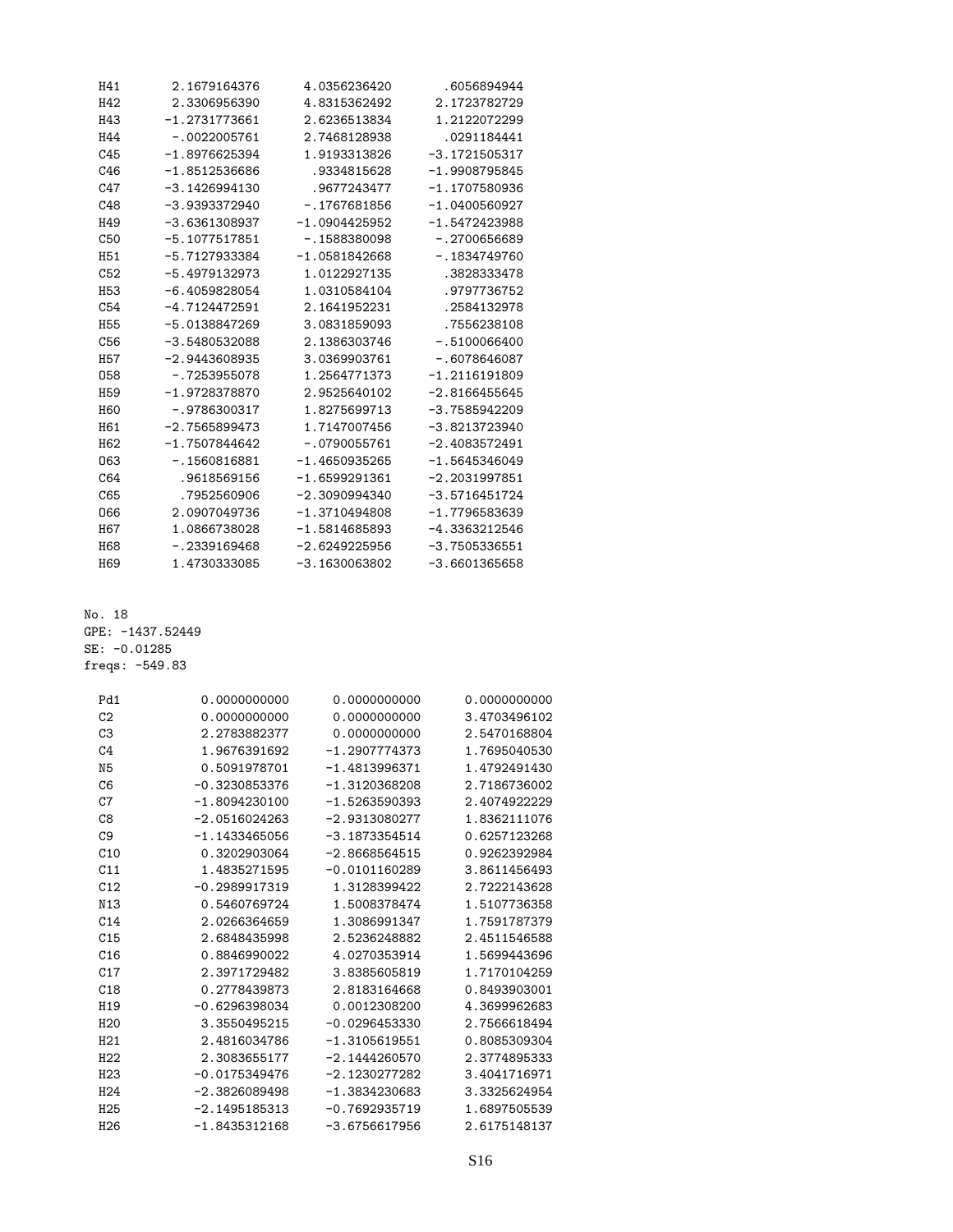| H <sub>2</sub> 7 | -3.1043301212   | -3.0521048820   | 1.5583732873    |
|------------------|-----------------|-----------------|-----------------|
| H <sub>28</sub>  | $-1.2033111727$ | $-4.2375227586$ | 0.3159151659    |
| H <sub>29</sub>  | $-1.4828073773$ | $-2.5873105177$ | $-0.2257274268$ |
| <b>H30</b>       | 0.9431807069    | $-2.9224028998$ | 0.0288817691    |
| H31              | 0.7036620174    | $-3.5744353632$ | 1.6801363860    |
| H32              | 1.7244151769    | 0.8515767494    | 4.4917862171    |
| H33              | 1.7220604078    | $-0.9073591136$ | 4.4449883539    |
|                  |                 |                 | 3.4313399571    |
| H34              | $-0.1445677378$ | 2.1390326225    |                 |
| H35              | $-1.3430160116$ | 1.3596997802    | 2.3971180504    |
| H36              | 2.4658699612    | 1.1944286069    | 0.7622734334    |
| H37              | 3.7647666660    | 2.3357959790    | 2.4872679857    |
| H38              | 2.3511040402    | 2.6172056404    | 3.4923126252    |
| H39              | 0.4244107731    | 4.1738328823    | 2.5561582820    |
| H40              | 0.6532185701    | 4.9229875536    | 0.9822244999    |
| H41              | 2.8580233070    | 3.8109730849    | 0.7208138038    |
| H42              | 2.8470885927    | 4.6804141103    | 2.2553708638    |
| H43              | $-0.8067197657$ | 2.9113716369    | 0.7416457088    |
| H44              | $-0.3422397713$ | $-0.9955180847$ | $-1.2202781478$ |
|                  |                 |                 | $-1.1072720669$ |
| 045              | 2.6803026679    | 0.0593657163    |                 |
| 046              | $-0.7286191092$ | 1.1932539466    | $-1.5470534388$ |
| C47              | $-0.8717606012$ | 0.1157907794    | $-2.2563906323$ |
| C48              | $-2.2744468905$ | $-0.4156664405$ | $-2.4521804939$ |
| C49              | -3.3596779236   | 0.3406516157    | $-1.9870829863$ |
| <b>H50</b>       | $-3.1566314934$ | 1.2776918257    | $-1.4792481115$ |
| C51              | $-4.6654725888$ | $-0.1004995165$ | $-2.1914606146$ |
| H <sub>52</sub>  | -5.4993697545   | 0.4997759163    | $-1.8377216242$ |
| C53              | $-4.9043460088$ | $-1.3063538646$ | $-2.8560166757$ |
| H <sub>54</sub>  | -5.9227727713   | $-1.6498715082$ | $-3.0150095380$ |
| C55              | $-3.8284677240$ | $-2.0659445495$ | $-3.3197023446$ |
|                  |                 |                 |                 |
| H <sub>56</sub>  | $-4.0065921770$ | $-3.0043685655$ | -3.8372021683   |
| C57              | $-2.5204280928$ | $-1.6222667976$ | $-3.1232692251$ |
| H <sub>58</sub>  | $-1.6912868524$ | $-2.2226250300$ | $-3.4849576026$ |
| C59              | 0.1471211707    | $-0.1355188115$ | $-3.3555347701$ |
| H60              | 1.1044940657    | 0.2805414497    | $-3.0444693467$ |
| H61              | 0.2779718233    | $-1.1938875725$ | $-3.5834819178$ |
| H62              | $-0.2119183385$ | 0.3791851970    | $-4.2561533409$ |
| H63              | 0.6941186961    | 2.7530066475    | $-0.1593226869$ |
| C64              | 2.8730464864    | $-1.0587480245$ | $-1.6823020296$ |
| 065              | 2.1334952429    | $-2.0778465613$ | $-1.5722601004$ |
| C66              | 4.0849106690    | $-1.1595642829$ | $-2.6190933622$ |
|                  |                 |                 |                 |
| H67              | 4.8915202579    | $-0.4984565852$ | $-2.2912677165$ |
| <b>H68</b>       | 4.4396944509    | $-2.1907515329$ | $-2.6922741218$ |
| H69              | 3.7832340507    | $-0.8386507197$ | $-3.6242336828$ |
| No. 19           |                 |                 |                 |
|                  |                 |                 |                 |
| GPE:             | -1437.54533     |                 |                 |
| SE:              | $-0.01273$      |                 |                 |
| Pd1              | 0.0000000000    | 0.0000000000    | 0.0000000000    |
| C2               | 0.0000000000    | 0.0000000000    | 3.4711709345    |
|                  |                 |                 |                 |
| C <sub>3</sub>   | 2.2917876155    | 0.0000000000    | 2.5846601857    |
| C4               | 1.9796703298    | $-1.2523838783$ | 1.7480261992    |
| N <sub>5</sub>   | 0.5094265844    | $-1.4617115009$ | 1.4652037959    |
| C6               | $-0.3214764811$ | $-1.3054600284$ | 2.7098774347    |
| C7               | $-1.8035969021$ | $-1.5384642879$ | 2.3957083543    |
| C8               | $-2.0227803717$ | $-2.9643969406$ | 1.8659374130    |
| C9               | $-1.1091815106$ | $-3.2435409396$ | 0.6629582000    |
| C10              | 0.3456036795    | $-2.8613975815$ | 0.9414223079    |
| C11              | 1.4772432403    | $-0.0399208773$ | 3.8868864582    |
| C12              | $-0.2753305556$ | 1.3280478505    | 2.7375975838    |
|                  |                 |                 |                 |
| N13              | 0.6106115504    | 1.5492559983    | 1.5631942973    |
| C14              | 2.0775173254    | 1.3392024416    | 1.8466798438    |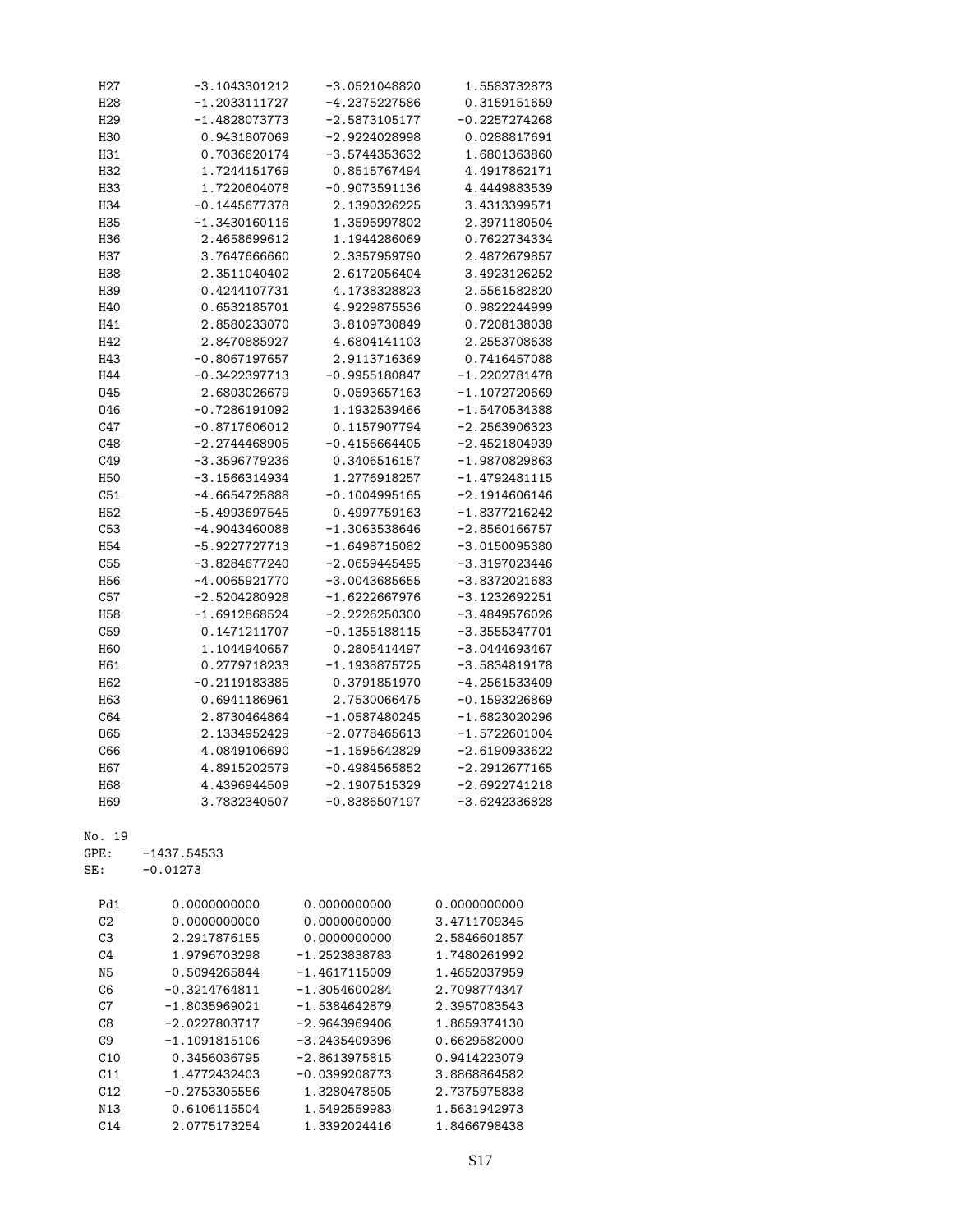| C15              | 2.7245528529    | 2.5169607083    | 2.6107626585    |
|------------------|-----------------|-----------------|-----------------|
| C16              | 0.9638112226    | 4.0666776755    | 1.7259837110    |
| C17              | 2.4710032912    | 3.8629264420    | 1.9197083481    |
| C18              | 0.3826803018    | 2.8860689649    | 0.9390557222    |
| H19              | $-0.6447896555$ | $-0.0047317626$ | 4.3602199882    |
| H <sub>20</sub>  | 3.3644425087    | $-0.0620279870$ | 2.8072792653    |
| H21              | 2.5010126143    | -1.2173823391   | 0.7808246371    |
| H22              | 2.3288561036    | $-2.1297118344$ | 2.3153306416    |
|                  |                 |                 |                 |
| H <sub>23</sub>  | $-0.0042119472$ | $-2.1186887578$ | 3.3876760062    |
| H <sub>24</sub>  | -2.3859407270   | $-1.3759349080$ | 3.3115123043    |
| H <sub>25</sub>  | $-2.1404863966$ | $-0.8056406690$ | 1.6522453670    |
| H <sub>26</sub>  | $-1.8063266951$ | $-3.6807474230$ | 2.6710117831    |
| H <sub>2</sub> 7 | $-3.0721561707$ | -3.1124303869   | 1.5864221324    |
| H <sub>28</sub>  | $-1.1350995075$ | -4.3073092663   | 0.3969606612    |
| H <sub>29</sub>  | $-1.4649888006$ | $-2.6824429185$ | $-0.2068629262$ |
| H30              | 0.9599473659    | $-2.9378374851$ | 0.0419518894    |
| H31              | 0.7641330306    | $-3.5413910166$ | 1.7008354875    |
| H32              | 1.7187918129    | 0.8004522697    | 4.5453796976    |
| H33              | 1.6929233667    | $-0.9578981035$ | 4.4477091328    |
| H34              | $-0.1583829549$ | 2.1355583255    | 3.4762855363    |
|                  |                 |                 |                 |
| H35              | $-1.3078038542$ | 1.3719321752    | 2.3744735255    |
| H36              | 2.5410532852    | 1.2828933546    | 0.8541892779    |
| H37              | 3.8011920451    | 2.3184449629    | 2.6761382432    |
| H38              | 2.3542099357    | 2.5728086157    | 3.6427639436    |
| H39              | 0.4668609933    | 4.1776108869    | 2.6996866851    |
| H40              | 0.7602023605    | 4.9868383952    | 1.1646213516    |
| H41              | 2.9642954602    | 3.8673246071    | 0.9391762311    |
| H42              | 2.9048575705    | 4.6808562209    | 2.5073426408    |
| H43              | $-0.6958118947$ | 2.9944625856    | 0.7839936614    |
| H44              | $-0.4572895800$ | $-1.0939040968$ | $-0.9700136961$ |
| 045              | 2.9113184318    | 1.2763239466    | $-1.3095786068$ |
| 046              | $-0.4900573275$ | 1.4281331803    | $-1.4995684861$ |
| C47              | $-0.1020172513$ | 1.4591027065    | $-2.6855409264$ |
|                  |                 |                 |                 |
| C48              | $-0.3452174660$ | 2.7101920444    | $-3.4546005308$ |
| C49              | $-0.9400027900$ | 3.8074328474    | $-2.8030503936$ |
| <b>H50</b>       | $-1.2346360375$ | 3.7005187242    | $-1.7659526773$ |
| C51              | $-1.1294862411$ | 5.0116034124    | $-3.4752553959$ |
| H <sub>52</sub>  | $-1.5799505569$ | 5.8550873208    | $-2.9609783044$ |
| C53              | $-0.7332820969$ | 5.1389624710    | $-4.8119098837$ |
| <b>H54</b>       | $-0.8734402711$ | 6.0802790811    | $-5.3316476628$ |
| C55              | $-0.1466114866$ | 4.0554586757    | $-5.4706427651$ |
| H56              | 0.1663057391    | 4.1511133228    | $-6.5054454452$ |
| C57              | 0.0472914571    | 2.8484410591    | $-4.7987150141$ |
| H58              | 0.5180598288    | 2.0234400279    | $-5.3209187325$ |
| C59              | 0.6482930315    | 0.3184884250    | $-3.2854443671$ |
|                  |                 |                 |                 |
| <b>H60</b>       | 0.3560369891    | $-0.6079584236$ | -2.7837847445   |
| H61              | 0.5387460710    | 0.2291723455    | $-4.3660383438$ |
| H62              | 1.7002088768    | 0.4915424258    | $-3.0173879410$ |
| H63              | 0.8587943753    | 2.8507976981    | $-0.0441001659$ |
| C64              | 3.7100745548    | 0.2864472380    | $-1.3634448654$ |
| 065              | 3.4500249977    | $-0.8916446394$ | $-0.9932935304$ |
| C66              | 5.1005906757    | 0.5485250754    | $-1.9670447471$ |
| H67              | 5.4309785138    | 1.5678831666    | $-1.7596493793$ |
| H68              | 5.8320448316    | $-0.1722606483$ | $-1.5968744258$ |
| H69              | 5.0444627273    | 0.4375563086    | $-3.0579814479$ |
|                  |                 |                 |                 |
| No. 20           |                 |                 |                 |
| GPE:             | $-1437.53028$   |                 |                 |
|                  |                 |                 |                 |
| SE:              | $-0.00698$      |                 |                 |

SE: -0.00698 freqs: -503.09 -16.50

Pd1 0.0030268331 0.0471022443 0.0074813868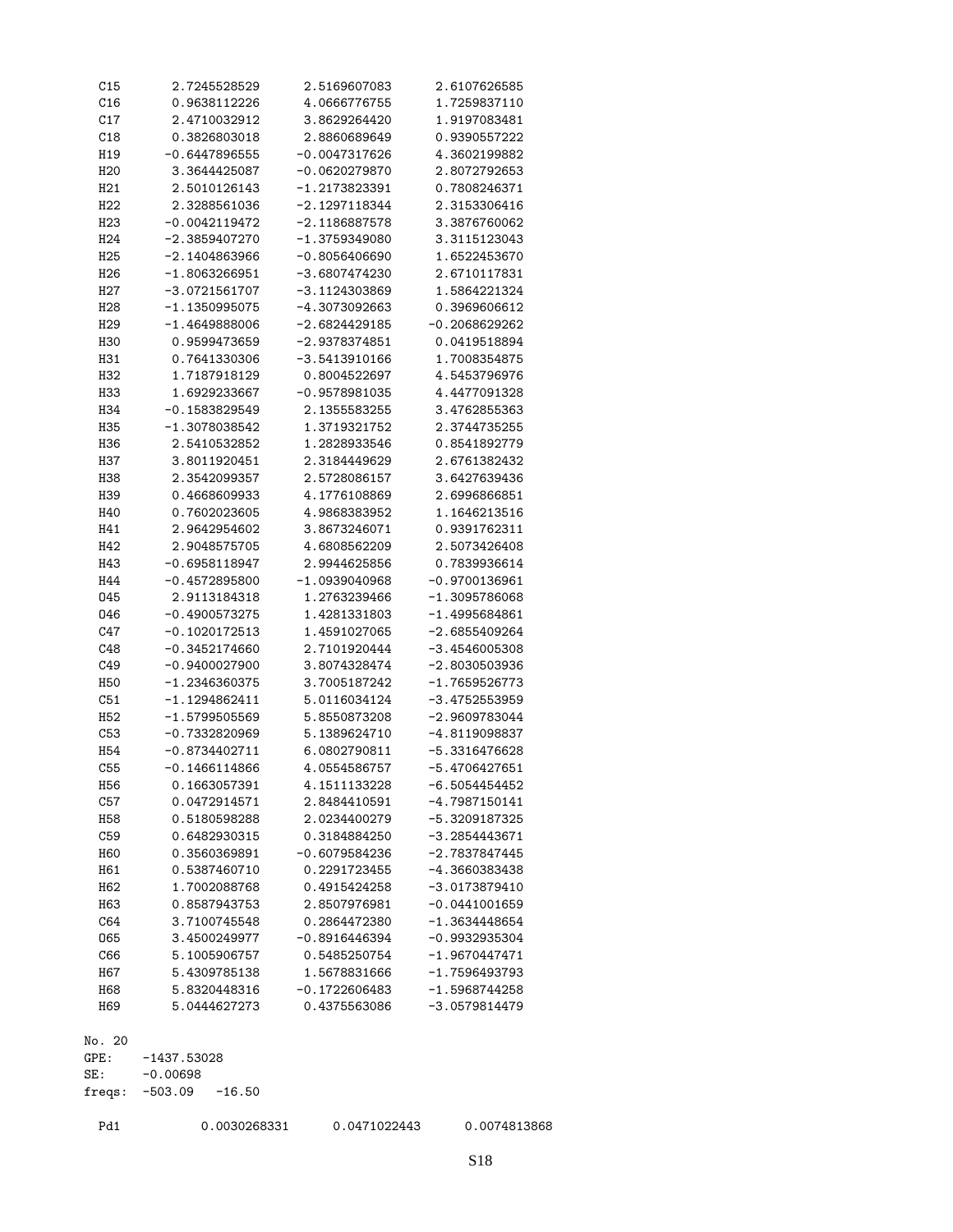| C <sub>2</sub>  | $-0.0095635392$ | $-0.0348793401$ | 3.8648495541    |
|-----------------|-----------------|-----------------|-----------------|
| C <sub>3</sub>  | 2.3025568450    | $-0.0025612437$ | 3.0479454799    |
| C4              | 2.0775973483    | -1.3820352810   | 2.4045424906    |
| N <sub>5</sub>  | 0.6675849383    | $-1.7018847689$ | 2.1394881777    |
| C6              | $-0.2297504603$ | $-1.4493806447$ | 3.2814350944    |
| C7              | $-1.6874464684$ | -1.7343407645   | 2.8882704613    |
| C8              | -1.8540903031   | $-3.1716320837$ | 2.3766369490    |
| C9              | $-0.8653422408$ | $-3.4418069741$ | 1.2359581009    |
| C10             | 0.5599686497    | -3.0868373598   | 1.6618354096    |
| C11             | 1.4477880058    | 0.0798868719    | 4.3212611475    |
| C12             | -0.3442818369   | 1.1657482253    | 2.9535538579    |
| N13             |                 | 1.3697035287    | 1.7960759008    |
|                 | 0.5791450884    |                 |                 |
| C14             | 2.0406370871    | 1.2204218079    | 2.1307802038    |
| C15             | 2.6781713222    | 2.4876246522    | 2.7600140266    |
| C16             | 0.8480096524    | 3.9203343916    | 1.8482116016    |
| C17             | 2.3640456456    | 3.7801523119    | 2.0005079724    |
| C18             | 0.2941850986    | 2.6854616532    | 1.1301569831    |
| H19             | $-0.6818279917$ | 0.0507141157    | 4.7292171228    |
| H <sub>20</sub> | 3.3681504804    | 0.0420544355    | 3.3091768143    |
| H21             | 2.6096436220    | $-1.4484039098$ | 1.4504750865    |
| H22             | 2.5230208706    | $-2.1339706951$ | 3.0884011980    |
| H <sub>23</sub> | 0.0252616355    | $-2.1496807749$ | 4.1088256287    |
| H <sub>24</sub> | $-2.3265031930$ | $-1.5642570128$ | 3.7647035651    |
| H <sub>25</sub> | $-2.0001368494$ | $-1.0323671193$ | 2.1084244503    |
| H <sub>26</sub> | $-1.6674055613$ | $-3.8788826478$ | 3.1977183759    |
| H27             | $-2.8838091699$ | $-3.3415024609$ | 2.0424951125    |
| H <sub>28</sub> | $-0.8997003797$ | $-4.4954195962$ | 0.9327318596    |
| H <sub>29</sub> | $-1.1415190867$ | -2.8402193842   | 0.3619941919    |
| H30             | 1.2539455977    | -3.2009770170   | 0.8226108063    |
| H31             |                 |                 | 2.4526091540    |
|                 | 0.8919196172    | $-3.7918394970$ |                 |
| H32             | 1.6168330116    | 1.0094428595    | 4.8744894661    |
| H33             | 1.7047302069    | $-0.7430524162$ | 4.9993656065    |
| H34             | -0.3364978390   | 2.0601924131    | 3.5954068065    |
| H35             | $-1.3481280830$ | 1.0779017643    | 2.5320946646    |
| H36             | 2.5358693201    | 1.0467769905    | 1.1674655981    |
| <b>H37</b>      | 3.7619970837    | 2.3216992916    | 2.8027440783    |
| H38             | 2.3444262606    | 2.6076565205    | 3.7972207261    |
| H39             | 0.5873085412    | 4.8057336663    | 1.2565832811    |
| H40             | 0.3800053357    | 4.0529018120    | 2.8322206689    |
| H41             | 2.7933588263    | 4.6403089072    | 2.5268312025    |
| H42             | 2.8279302744    | 3.7543668871    | 1.0044496677    |
| H43             | $-0.7876343488$ | 2.7384462032    | 0.9903747888    |
| H44             | $-0.3934155302$ | $-0.6498395669$ | $-1.3690193215$ |
| 045             | $-1.9741016694$ | 0.6492958634    | 0.2426254782    |
| C46             | 1.0917357266    | $-0.8476464579$ | $-1.8551958690$ |
| C47             | 0.8644811309    | $-2.3009793271$ | -2.2725875419   |
| C48             | 1.1526384343    | 0.1632111912    | -2.9794342552   |
| C49             | 2.2399194966    | 1.0449242698    | $-3.0316975845$ |
| H <sub>50</sub> | 2.9855239858    | 0.9995254793    | $-2.2447308701$ |
| C51             | 2.3622391244    | 1.9496149106    | $-4.0858199170$ |
| H <sub>52</sub> | 3.2161536465    | 2.6204103683    | $-4.1246536033$ |
| C53             |                 |                 | $-5.0907600579$ |
|                 | 1.3933524674    | 1.9905984052    |                 |
| H <sub>54</sub> | 1.4874129232    | 2.6969315419    | $-5.9107746132$ |
| C55             | 0.3014843370    | 1.1211846506    | $-5.0361702215$ |
| H <sub>56</sub> | $-0.4625752659$ | 1.1570183170    | $-5.8073253052$ |
| C57             | 0.1813490198    | 0.2076855248    | -3.9896982251   |
| H58             | $-0.6891683930$ | $-0.4388542618$ | $-3.9364243852$ |
| 059             | 1.8261952070    | $-0.6343471243$ | $-0.7993062342$ |
| H <sub>60</sub> | 1.7580896129    | -2.6338481318   | -2.8152073677   |
| H61             | 0.7286064380    | -2.9296068879   | $-1.3924061113$ |
| H62             | 0.0030705519    | $-2.4119701879$ | $-2.9337906704$ |
| H63             | 0.7452186018    | 2.6417712251    | 0.1322817734    |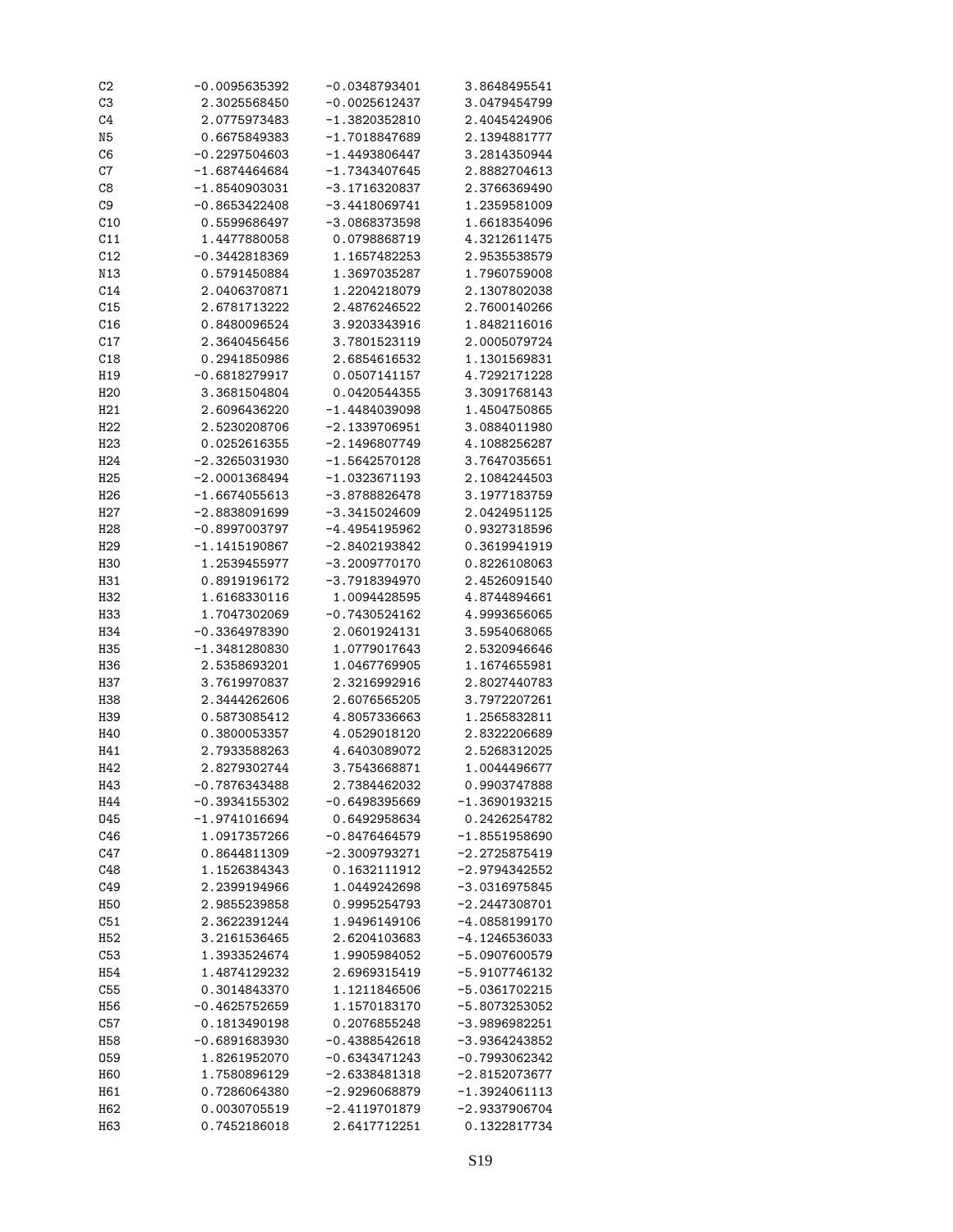| C64 | $-2.7910752772$ | 0.3508404740    | -0.7286645778   |
|-----|-----------------|-----------------|-----------------|
| 065 | $-2.5042747520$ | $-0.3167016952$ | -1.7325346057   |
| C66 | -4.1907613840   | 0.9316797444    | $-0.5629374855$ |
| H67 | $-4.9060131251$ | 0.3647187002    | -1.1602430322   |
| H68 | $-4.1841011419$ | 1.9670860287    | $-0.9224242439$ |
| H69 | -4.4940305876   | 0.9472122186    | 0.4866490477    |
|     |                 |                 |                 |

No. 21<br>GPE: GPE: -1208.85688<br>SE: -0.03653  $-0.03653$ 

freqs: -381.03

| Pd1              | .0056801017     | $-.0003447376$  | $-.0038464877$  |
|------------------|-----------------|-----------------|-----------------|
| C <sub>2</sub>   | $-.0051411036$  | $-.0006722668$  | 3.4418177207    |
| C3               | 2.2784289508    | -.0006866181    | 2.5231612203    |
| C <sub>4</sub>   | 1.9618501724    | $-1.2931157173$ | 1.7510007129    |
| N <sub>5</sub>   | .5013066281     | $-1.4822484874$ | 1.4524269292    |
| C <sub>6</sub>   | $-.3384203899$  | $-1.3137284461$ | 2.6993015378    |
| C7               | $-1.8231280215$ | -1.5184922111   | 2.3734828000    |
| C8               | $-2.0744737637$ | $-2.9185443628$ | 1.7943147423    |
| C <sub>9</sub>   | -1.1661786041   | $-3.1723362804$ | .5836132108     |
| C10              | .2973551574     | $-2.8709297533$ | .9067962708     |
| C11              | 1.4783881331    | $-.0138922390$  | 3.8351790315    |
| C12              | $-.3076054891$  | 1.3051393232    | 2.6858103528    |
| N13              | .5430147405     | 1.4921594401    | 1.4680421239    |
| C14              | 2.0240075306    | 1.3094763903    | 1.7390206045    |
| C15              | 2.6648784169    | 2.5298939800    | 2.4358129579    |
| C16              | .8633219884     | 4.0234064852    | 1.5316847424    |
| C17              | 2.3758087200    | 3.8419701070    | 1.6961212724    |
| C18              | .2655768492     | 2.8168479294    | .8042761714     |
| H19              | $-.6331465109$  | .0074503076     | 4.3408226879    |
| H <sub>20</sub>  | 3.3538839039    | -.0319397137    | 2.7347830355    |
| H21              | 2.4963822227    | $-1.3314915279$ | .7969481203     |
| H22              | 2.3020124701    | $-2.1457043493$ | 2.3571986527    |
| H <sub>23</sub>  | $-.0338519964$  | $-2.1277974127$ | 3.3784952381    |
| H <sub>24</sub>  | $-2.4001522604$ | $-1.3750488240$ | 3.2942177054    |
| H <sub>25</sub>  | -2.1598440120   | $-.7544581904$  | 1.6604681629    |
| H <sub>26</sub>  | -1.8751312589   | $-3.6708716046$ | 2.5688966833    |
| H <sub>2</sub> 7 | -3.1253489756   | $-3.0294535687$ | 1.5095855945    |
| H <sub>28</sub>  | -1.2341013646   | -4.2165436892   | .2587409174     |
| H <sub>29</sub>  | $-1.4926776916$ | $-2.5561474124$ | $-.2628585383$  |
| <b>H30</b>       | .9308691095     | $-2.9695620663$ | .0210616444     |
| H31              | .6651605051     | -3.5796623200   | 1.6639491232    |
| H32              | 1.7231320959    | .8446156453     | 4.4663797133    |
| H33              | 1.7168451840    | $-.9118841594$  | 4.4160215475    |
| H34              | $-.1503560922$  | 2.1406027967    | 3.3795318027    |
| H35              | $-1.3489881235$ | 1.3495819386    | 2.3561725868    |
| H36              | 2.4814078617    | 1.2235454485    | .7449464398     |
| <b>H37</b>       | 3.7441923696    | 2.3470463291    | 2.4925146838    |
| H38              | 2.3095178409    | 2.6153457434    | 3.4688042622    |
| H39              | .3891097547     | 4.1714385834    | 2.5099873285    |
| H40              | .6357633274     | 4.9158733380    | .9383744115     |
| H41              | 2.8518316468    | 3.8234643440    | .7062132963     |
| H42              | 2.8131688939    | 4.6839325161    | 2.2418383745    |
| H43              | -.8191233991    | 2.8967694033    | . 6964343152    |
| H44              | $-.3867179169$  | $-.9312345998$  | $-1.3485298482$ |
| 046              | $-.4631243012$  | 1.1810300602    | $-1.6032782833$ |
| C47              | $-.6425837472$  | .0857273282     | $-2.3226491476$ |
| C48              | $-2.0590027146$ | -.2721881323    | $-2.7073068001$ |
| C49              | $-3.0985663411$ | .6095510399     | $-2.3768296475$ |
| <b>H50</b>       | $-2.8609971253$ | 1.5250239290    | -1.8458977373   |
|                  |                 |                 |                 |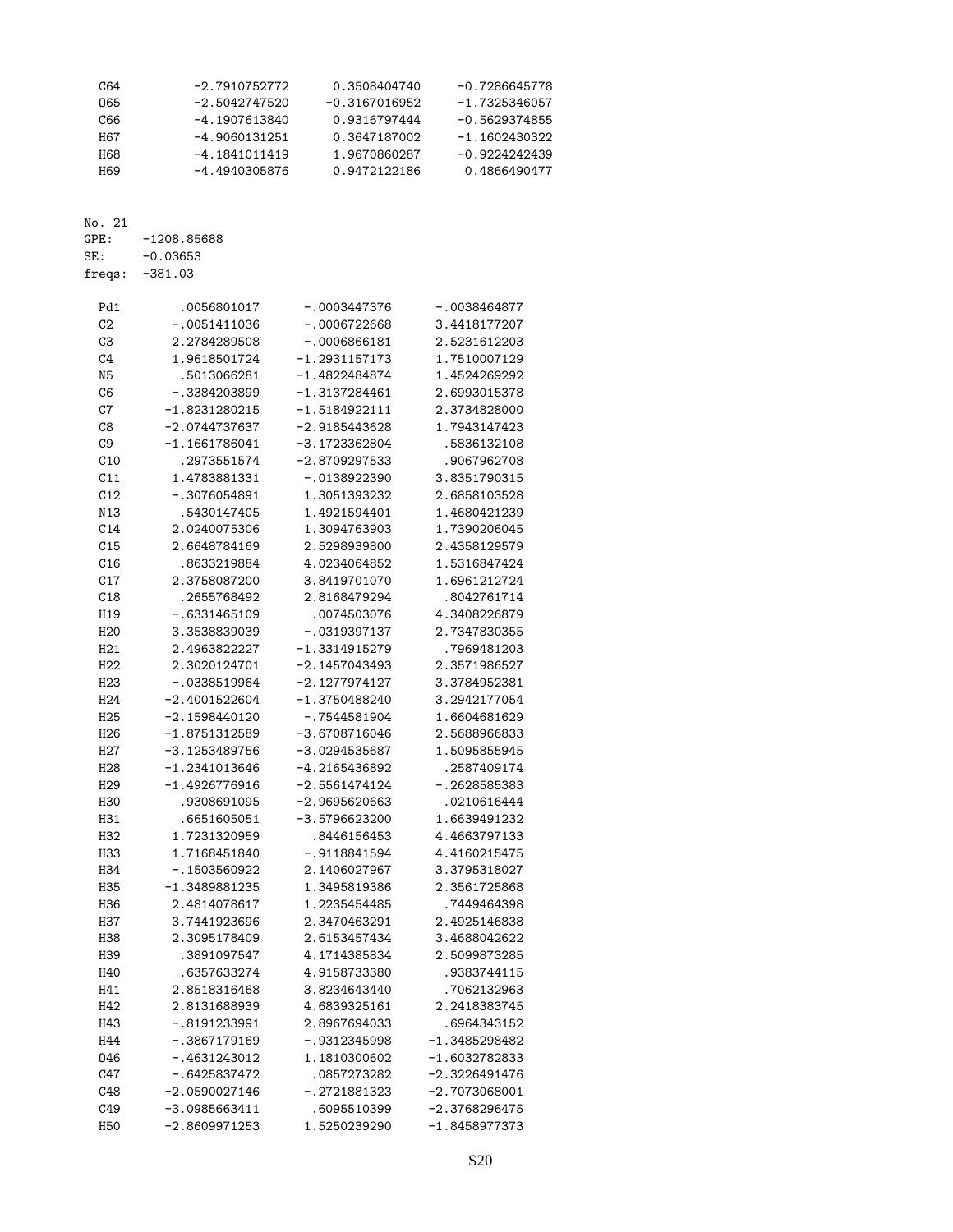| C51              | $-4.4094228573$           | .3189117859     | $-2.7542569241$ |
|------------------|---------------------------|-----------------|-----------------|
| H <sub>52</sub>  | $-5.2072885199$           | 1.0139729277    | $-2.5105445167$ |
| C53              | $-4.6960455704$           | $-.8589878824$  | $-3.4510066739$ |
| H <sub>54</sub>  | $-5.7173440767$           | $-1.0841068928$ | $-3.7433729406$ |
| C55              | $-3.6651897721$           | $-1.7454338111$ | $-3.7755150425$ |
| H <sub>56</sub>  | $-3.8829485640$           | $-2.6613867315$ | -4.3165424932   |
| C57              | $-2.3514374929$           | $-1.4533108806$ | $-3.4092136056$ |
| <b>H58</b>       | $-1.5615284750$           | $-2.1522241885$ | $-3.6683416578$ |
| C59              | .4560126752               | $-.2339095424$  | $-3.3355020918$ |
| H60              | 1.4326983470              | .0038634002     | $-2.9109779126$ |
| H61              | .4444481458               | $-1.2752722074$ | $-3.6619602612$ |
| H <sub>62</sub>  | .2881107777               | .3979996237     | $-4.2145421350$ |
| H63              | .6814947841               | 2.7559843298    | $-.2043768167$  |
|                  | No. (Table 1, Entry 1-R1) |                 |                 |
| SPE:             | $-1669.26540$             |                 |                 |
| freqs:           | $-617.47 -16.61$          |                 |                 |
| Pd1              | .0011709063               | $-.0053307189$  | .0002844449     |
| C <sub>2</sub>   | $-.0001272803$            | $-.0000548384$  | 3.4424060461    |
| C3               | 2.2933970222              | .0100733284     | 2.5569283987    |
| C <sub>4</sub>   | 1.9980547962              | $-1.2810814733$ | 1.7775490413    |
| N <sub>5</sub>   |                           |                 |                 |
|                  | .5418639687               | $-1.4837075249$ | 1.4698294912    |
| C6               | $-.3065222028$            | $-1.3218832356$ | 2.7020762986    |
| C7               | $-1.7848360649$           | $-1.5555853278$ | 2.3717774424    |
| C8               | $-2.0012872752$           | $-2.9687752479$ | 1.8113763059    |
| C <sub>9</sub>   | $-1.0823934813$           | $-3.2192782247$ | .6082128329     |
| C10              | .3732380136               | $-2.8679466101$ | .9156148851     |
| C11              | 1.4767972385              | .0006626495     | 3.8581432477    |
| C12              | $-.2927480947$            | 1.3049147057    | 2.6796630383    |
| N13              | .5771463322               | 1.4965622632    | 1.4801206470    |
| C14              | 2.0521561517              | 1.3138662465    | 1.7603832966    |
| C15              | 2.6841637050              | 2.5359370832    | 2.4629358866    |
| C16              | .8853391872               | 4.0246230768    | 1.5480293331    |
| C17              | 2.3965697457              | 3.8505703298    | 1.7276081153    |
| C18              | .3063718509               | 2.8124186528    | .8138112516     |
| H19              | $-.6445060380$            | .0087023936     | 4.3307550440    |
| H <sub>20</sub>  | 3.3662395288              | $-.0176386951$  | 2.7821741923    |
| H21              | 2.5261670656              | $-1.3022001782$ | .8192762770     |
| H22              | 2.3315902197              | $-2.1309762997$ | 2.3932203103    |
| H <sub>23</sub>  | .0031472285               | $-2.1246234351$ | 3.3944311716    |
| H <sub>24</sub>  | -2.3738730887             | $-1.4105410264$ | 3.2853678334    |
| H <sub>25</sub>  | $-2.1239700467$           | $-.8102432079$  | 1.6412208234    |
| H <sub>26</sub>  | $-1.7877878528$           | $-3.7037800940$ | 2.5995913919    |
| H <sub>2</sub> 7 | $-3.0490729829$           | $-3.1076719396$ | 1.5239758360    |
| H <sub>28</sub>  | $-1.1207570812$           | -4.2711855856   | .3020158502     |
| H <sub>29</sub>  | -1.4300863936             | $-2.6279168694$ | $-.2454572721$  |
|                  | .9997072482               |                 | .0225331837     |
| H30              |                           | $-2.9262556256$ |                 |
| H31              | .7709306232               | -3.5729510665   | 1.6626654032    |
| H32              | 1.7009217160              | .8656157136     | 4.4901158493    |
| H33              | 1.7120371072              | $-.8942566773$  | 4.4460698634    |
| H34              | $-.1570578914$            | 2.1364713788    | 3.3852367458    |
| H35              | $-1.3285983990$           | 1.3431791975    | 2.3309125858    |
| H36              | 2.5168047166              | 1.2042226730    | .7728212594     |
| H37              | 3.7639416831              | 2.3580436073    | 2.5246326076    |
| H38              | 2.3232767159              | 2.6208065074    | 3.4950981453    |
| H39              | .4007039546               | 4.1628308336    | 2.5234949857    |
| H40              | .6571528263               | 4.9190856378    | .9566940398     |
| H41              | 2.8789044503              | 3.8359870768    | .7412218876     |
| H42              | 2.8249623762              | 4.6945543388    | 2.2798004292    |
| H43              | $-.7759099998$            | 2.8930397166    | .6839147627     |

H44 -.5298914297 -.9918672324 -1.1677521878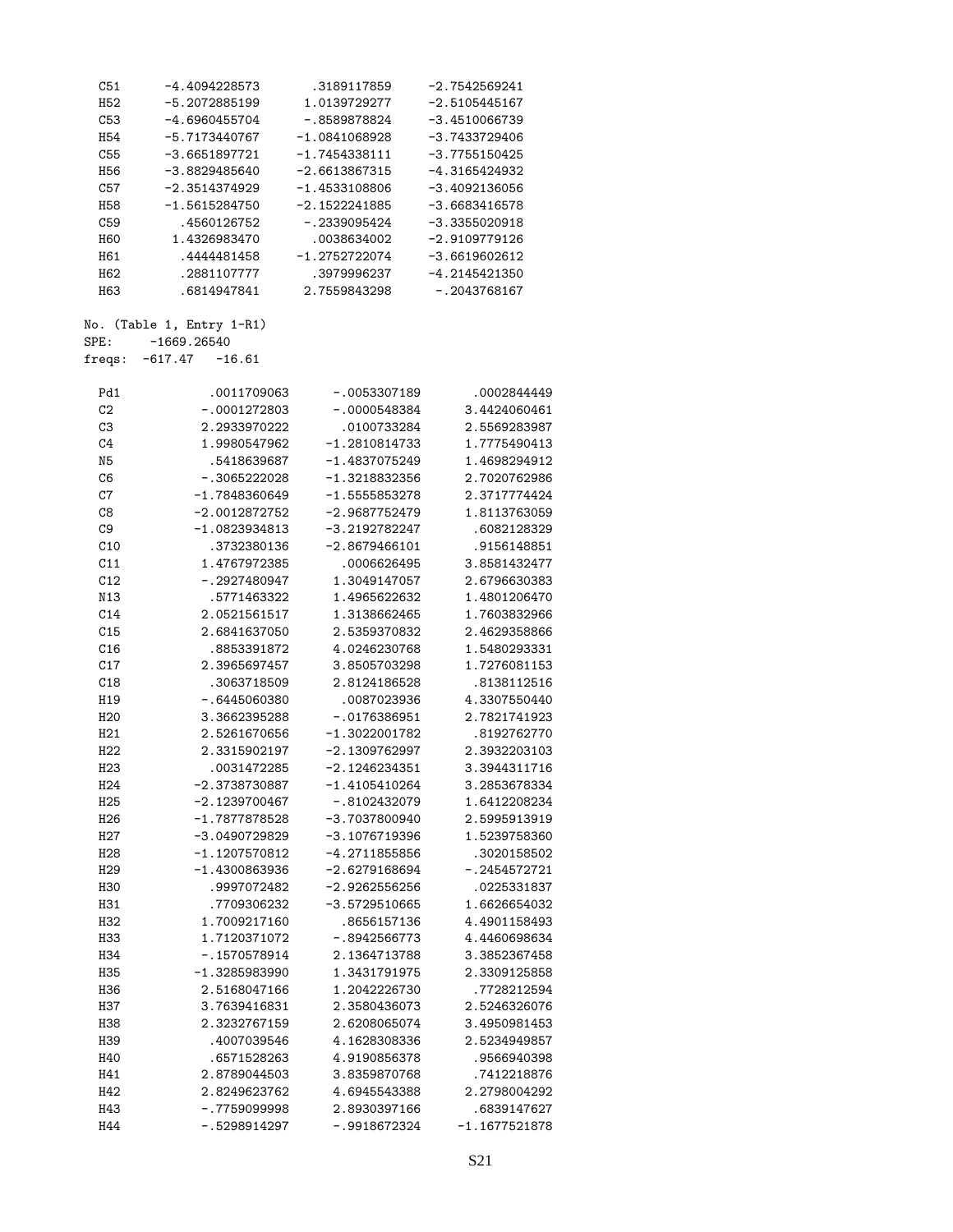| C145            | 2.6218945829          | $-.7013122911$  | $-1.5120665999$ |
|-----------------|-----------------------|-----------------|-----------------|
| 046             | $-.7844365138$        | 1.2038697450    | -1.5167684827   |
| C47             | $-1.1900521617$       | .1262563719     | $-2.1172727538$ |
| C48             | $-2.6475291683$       | $-.2489490502$  | $-1.9656038325$ |
| C49             | $-3.5108303655$       | .6504038787     | $-1.3217059021$ |
| <b>H50</b>      | $-3.1020134136$       | 1.5828490900    | -.9468097303    |
| C51             | -4.8657654500         | .3555994961     | $-1.1832322266$ |
| H <sub>52</sub> | -5.5255470126         | 1.0673953632    | -.6935873332    |
|                 |                       |                 |                 |
| C53             | $-5.3765342271$       | $-.8489507380$  | $-1.6776241641$ |
| H <sub>54</sub> | $-6.4325193677$       | $-1.0804122478$ | $-1.5689201070$ |
| C55             | -4.5233635360         | $-1.7511511317$ | $-2.3184090804$ |
| H <sub>56</sub> | $-4.9126558251$       | $-2.6889164228$ | $-2.7062879971$ |
| C57             | $-3.1685239144$       | $-1.4515362922$ | $-2.4672494578$ |
| <b>H58</b>      | $-2.5192657977$       | $-2.1648626241$ | -2.9662954419   |
| C59             | -.4548898104          | $-.2751662670$  | $-3.3831139619$ |
| H60             | .6224872950           | $-.2275075639$  | $-3.2088062430$ |
| H61             | -.7239413650          | $-1.2727549557$ | $-3.7328751917$ |
| H <sub>62</sub> | -.7399003002          | .4460177229     | $-4.1598736916$ |
| H63             | .7437066296           | 2.7536296710    | $-.1861915506$  |
| No.             | (Table 1, Entry 1-R2) |                 |                 |
| SPE:            | $-1669.26264$         |                 |                 |
|                 |                       |                 |                 |
| freqs:          | $-860.41$             |                 |                 |
| Pd1             | $-.0053777716$        | $-.0026411143$  | $-.0041576524$  |
| C2              | .0091814078           | $-.0003559276$  | 3.4573772287    |
| C3              | 2.2858384828          | $-.0016568783$  | 2.5302478557    |
| C <sub>4</sub>  | 1.9635939022          | $-1.3044447908$ | 1.7777114493    |
| N5              | .5070679067           | $-1.5087863510$ | 1.5109006417    |
| C6              | $-.3102430117$        | $-1.3402566723$ | 2.7616165681    |
| C7              | $-1.7967328367$       | $-1.5733257274$ | 2.4742617817    |
|                 |                       |                 |                 |
| C8              | $-2.0281244831$       | $-2.9796645648$ | 1.9076915538    |
| C <sub>9</sub>  | $-1.1601139158$       | -3.1938092512   | .6631143576     |
| C10             | .3087151447           | $-2.8806067088$ | .9457643389     |
| C11             | 1.4930826675          | .0042251335     | 3.8466436711    |
| C12             | $-.3162132237$        | 1.2808753286    | 2.6662843102    |
| N13             | .5486549709           | 1.4778720296    | 1.4527177674    |
| C14             | 2.0257897489          | 1.2995235143    | 1.7330359575    |
| C15             | 2.6681507617          | 2.5177493324    | 2.4362431221    |
| C16             | .8555027088           | 4.0133739374    | 1.5800105369    |
| C17             | 2.3706275556          | 3.8403608752    | 1.7225199423    |
| C18             | .2653284558           | 2.8211536658    | .8238918973     |
| H19             | $-.6171417109$        | .0312787256     | 4.3571078087    |
| H <sub>20</sub> | 3.3636325412          | $-.0286236320$  | 2.7349781699    |
| H21             | 2.4807212394          | -1.3420714234   | .8136231851     |
|                 |                       |                 | 2.3854233501    |
| H <sub>22</sub> | 2.3322163355          | $-2.1470565683$ |                 |
| H23             | .0250836298           | $-2.1304354431$ | 3.4585121965    |
| H <sub>24</sub> | $-2.3425137655$       | $-1.4454359362$ | 3.4168492405    |
| H <sub>25</sub> | $-2.1778500726$       | $-.8170202220$  | 1.7765015090    |
| H <sub>26</sub> | $-1.7761426411$       | $-3.7321179916$ | 2.6692387434    |
| H27             | $-3.0853008466$       | $-3.1182793076$ | 1.6591537387    |
| H <sub>28</sub> | $-1.2230531001$       | $-4.2311776107$ | .3129338465     |
| H <sub>29</sub> | $-1.5106656413$       | $-2.5562141447$ | $-.1528050285$  |
| <b>H30</b>      | .9009519058           | $-2.9455508830$ | .0290537016     |
| H31             | .7190227697           | $-3.6054554228$ | 1.6685034040    |
| H <sub>32</sub> | 1.7366184888          | .8738349885     | 4.4638497202    |
| H33             | 1.7409960151          | $-.8847158431$  | 4.4386862403    |
| H34             | $-.1804351107$        | 2.1299525239    | 3.3487058104    |
| H35             | $-1.3485283536$       | 1.2979571817    | 2.3036086575    |
| H36             | 2.4940316723          | 1.2094248031    | .7447792431     |
| H37             | 3.7485333262          | 2.3354081609    | 2.4828157967    |
|                 |                       |                 |                 |
| H38             | 2.3209330217          | 2.5912402249    | 3.4725024246    |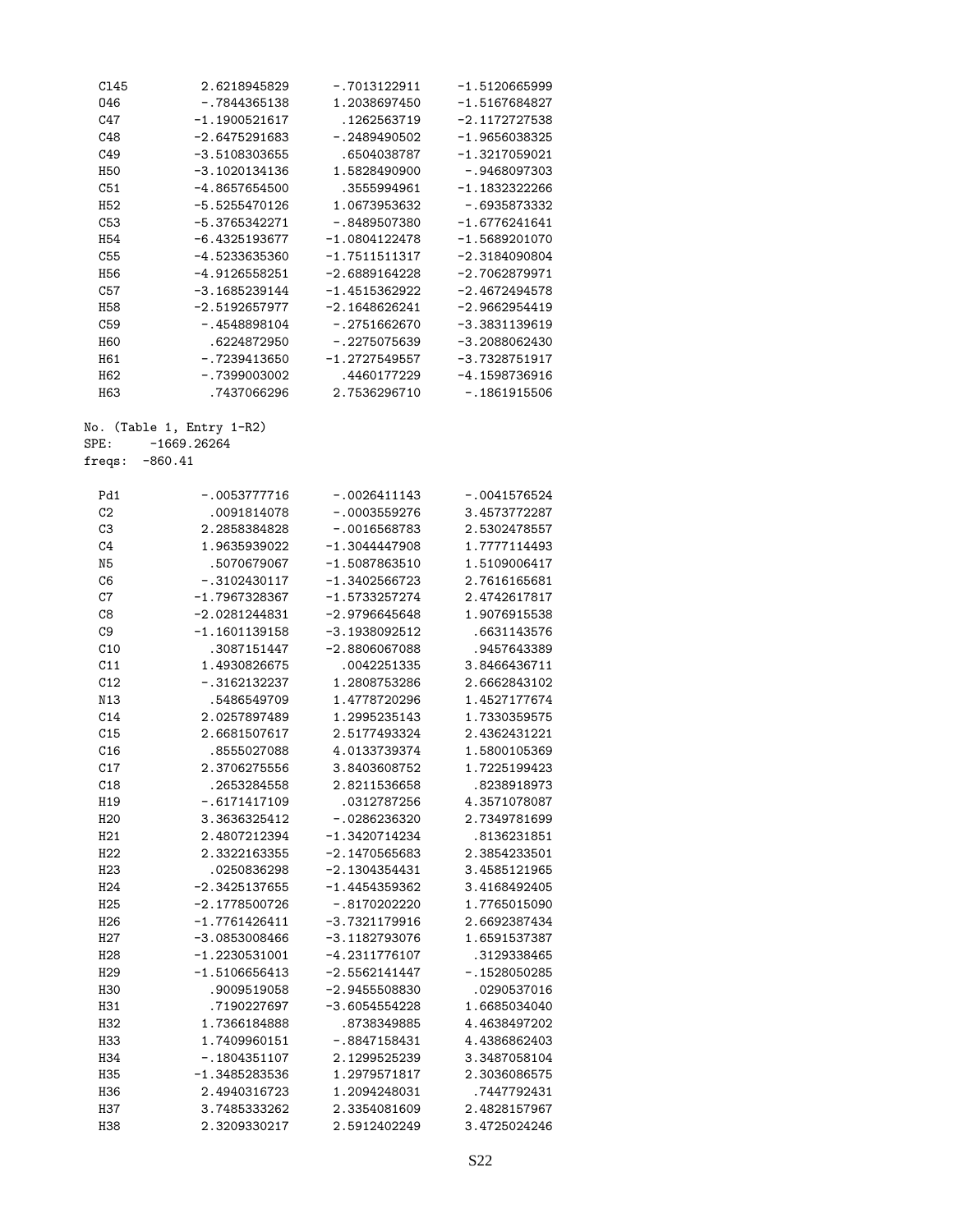| H39             | .3919672487                                             | 4.1302308064    | 2.5672803269    |
|-----------------|---------------------------------------------------------|-----------------|-----------------|
| H40             | .6118018154                                             | 4.9199822675    | 1.0141177065    |
| H41             | 2.8330680958                                            | 3.8379937115    | .7253595391     |
| H42             | 2.8158327278                                            | 4.6741724528    | 2.2764781551    |
| H43             | $-.8195224510$                                          | 2.8809526300    | .7017116967     |
| H44             | $-.2572738491$                                          | 1.0153507391    | $-1.2206030487$ |
| C145            | -2.9676413244                                           | 1.2521779822    | .2768601843     |
| 046             | -.3336680742                                            | $-1.1826992092$ | $-1.7040507343$ |
| C47             | $-.3024213163$                                          | $-.1003359769$  | $-2.4185956818$ |
| C48             | .9873831713                                             | .2301340299     | $-3.1340270467$ |
|                 |                                                         |                 |                 |
| C49             | 2.0070687477                                            | $-.7330836812$  | $-3.1612066969$ |
| <b>H50</b>      | 1.8420848571                                            | $-1.6778112105$ | $-2.6547054037$ |
| C51             | 3.1996058875                                            | $-.4838475370$  | $-3.8384680153$ |
| H <sub>52</sub> | 3.9761215534                                            | $-1.2435873343$ | $-3.8619294826$ |
| C53             | 3.3943404768                                            | .7371904846     | $-4.4906737548$ |
| H <sub>54</sub> | 4.3244128492                                            | .9330902197     | $-5.0176253979$ |
| C55             | 2.3851910107                                            | 1.7032912949    | $-4.4656702380$ |
| H <sub>56</sub> | 2.5294538047                                            | 2.6546994732    | $-4.9701198578$ |
| C57             | 1.1865714554                                            | 1.4502283905    | $-3.7975061005$ |
| H <sub>58</sub> | .4146413317                                             | 2.2134797070    | $-3.7843968704$ |
| C59             | $-1.6158182688$                                         | .3797039439     | $-3.0058221426$ |
| <b>H60</b>      | $-2.3849551318$                                         | .3989743473     | $-2.2300982910$ |
| H61             | $-1.5380069994$                                         | 1.3672850068    | $-3.4621298205$ |
| H <sub>62</sub> | $-1.8934134133$                                         | $-.3358993526$  | $-3.7905529645$ |
| H <sub>63</sub> | .7126028362                                             | 2.7934869042    | $-.1739385808$  |
|                 |                                                         |                 |                 |
| SPE:<br>freqs:  | No. (Table 1, Entry 1-S1)<br>$-1669.26090$<br>$-373.91$ |                 |                 |
|                 |                                                         |                 |                 |
| Pd1             | 0.0161802159                                            | $-0.0037423668$ | 0.0026524258    |
| C2              | $-0.0172629549$                                         | 0.0042418836    | 3.4746845882    |
| C3              | 2.2649187427                                            | 0.0083656484    | 2.5604516990    |
| C <sub>4</sub>  | 1.9373465471                                            | $-1.2817623906$ | 1.7858088771    |
| N5              | 0.4756116520                                            | $-1.4818532834$ | 1.5026412544    |
| C6              | $-0.3335046300$                                         | $-1.3315097218$ | 2.7678389339    |
| $\mbox{C}7$     | $-1.8190550438$                                         | $-1.5907534411$ | 2.5058336240    |
| C8              | $-2.0433411263$                                         | $-2.9891747283$ | 1.9149015259    |
| C <sub>9</sub>  | $-1.1796509507$                                         | $-3.1819645957$ | 0.6625153838    |
| C10             |                                                         |                 |                 |
|                 | 0.2855953550                                            | $-2.8649794992$ | 0.9519769170    |
| C11             | 1.4648197682                                            | 0.0052465565    | 3.8723526323    |
| C12             | $-0.3340066876$                                         | 1.2900112414    | 2.6873198513    |
| N13             | 0.5459503425                                            | 1.4883568446    | 1.4911224968    |
| C14             | 2.0149240650                                            | 1.3177537046    | 1.7766476965    |
| C15             | 2.6422268653                                            | 2.5416586946    | 2.4802663945    |
| C16             | 0.8394236866                                            | 4.0150401243    | 1.5458338632    |
| C17             | 2.3515159429                                            | 3.8477247678    | 1.7311065680    |
| C18             | 0.2577574834                                            | 2.7997261636    | 0.8175989995    |
| H19             | $-0.6489956949$                                         | 0.0293838398    | 4.3705691021    |
| H <sub>20</sub> | 3.3413361533                                            | $-0.0323658049$ | 2.7699305153    |
| H21             | 2.4632987810                                            | $-1.3125622048$ | 0.8270027893    |
| H22             | 2.2886822235                                            | $-2.1347235967$ | 2.3875501748    |
| H <sub>23</sub> | 0.0313815665                                            | $-2.1239782044$ | 3.4460932269    |
| H <sub>24</sub> | $-2.3442128848$                                         | $-1.4962487045$ | 3.4642104167    |
| H25             | $-2.2313589787$                                         | $-0.8294031443$ | 1.8327513361    |
| H <sub>26</sub> | $-1.7843952388$                                         | $-3.7575082794$ | 2.6578048195    |
| H27             | $-3.1009857511$                                         | $-3.1270925444$ | 1.6681610588    |
|                 |                                                         |                 |                 |
| H <sub>28</sub> | $-1.2407117891$                                         | -4.2132377793   | 0.2947036027    |
| H <sub>29</sub> | $-1.5426361544$                                         | $-2.5276706935$ | $-0.1379928175$ |
| <b>H30</b>      | 0.8999326644                                            | $-2.9464204985$ | 0.0509113225    |
| H31             | 0.6794949327                                            | $-3.5779267134$ | 1.6941359124    |
| H32             | 1.7055539067                                            | 0.8734511869    | 4.4925995621    |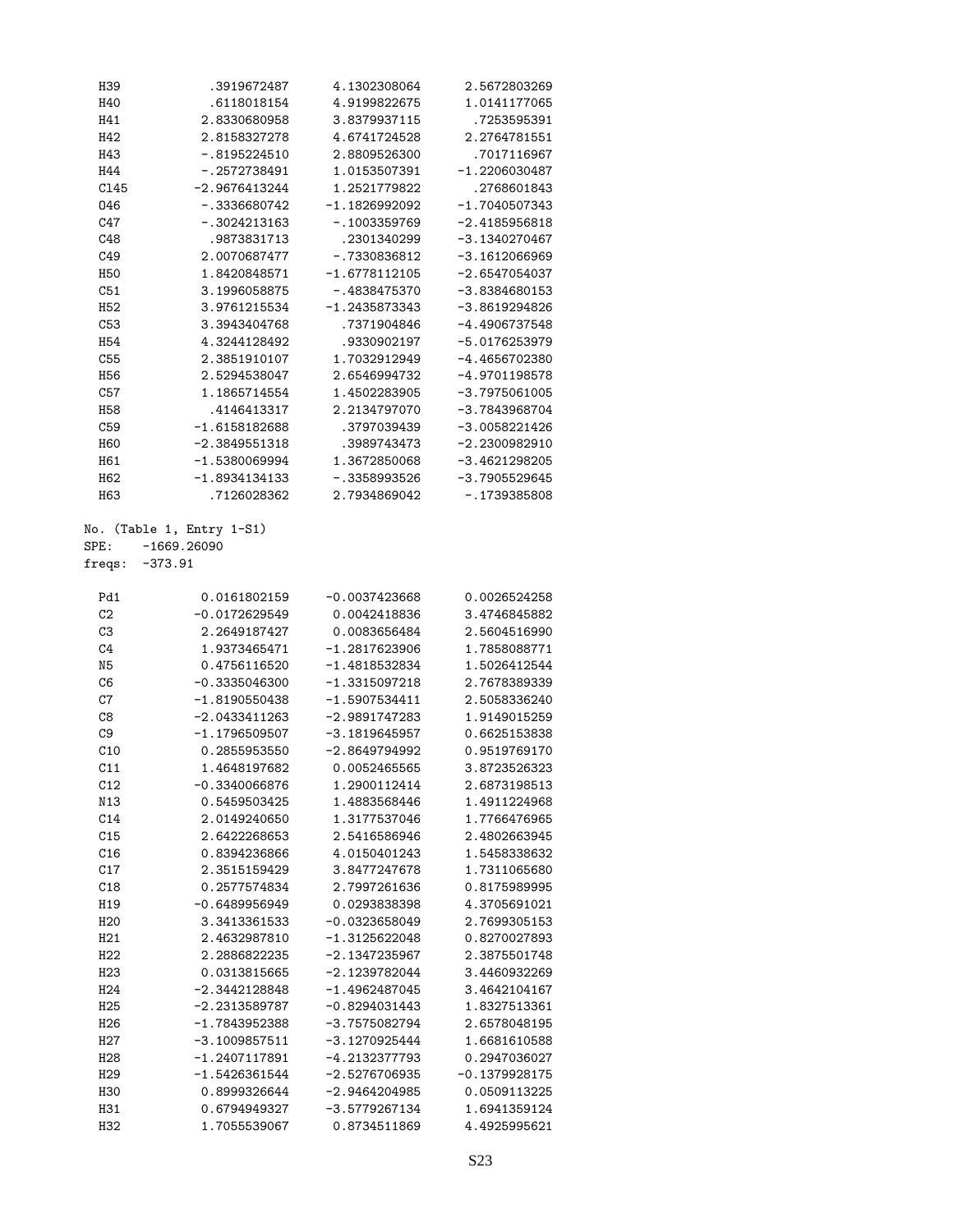| H33                                | 1.7091372665                       | $-0.8857588336$                    | 4.4627329713                 |
|------------------------------------|------------------------------------|------------------------------------|------------------------------|
| H34                                | $-0.2124911013$                    | 2.1366194495                       | 3.3766388128                 |
| <b>H35</b>                         | $-1.3619798842$                    | 1.2995066849                       | 2.3127004225                 |
| H36                                | 2.4901570576                       | 1.2334960228                       | 0.7906155833                 |
| <b>H37</b>                         | 3.7224609073                       | 2.3672299921                       | 2.5541269921                 |
| H38                                | 2.2693637706                       | 2.6301856906                       | 3.5067013930                 |
| H39                                | 0.3541509571                       | 4.1610530797                       | 2.5191312697                 |
|                                    |                                    |                                    |                              |
| H40                                | 0.6128506020                       | 4.9054821620                       | 0.9482758685                 |
| H41                                | 2.8386555163                       | 3.8255280621                       | 0.7461663924                 |
| H42                                | 2.7784610891                       | 4.6966783967                       | 2.2765889736                 |
| H43                                | $-0.8264441022$                    | 2.8567472891                       | 0.6937956957                 |
| H44                                | $-0.2900410695$                    | $-1.0037291231$                    | $-1.2565738568$              |
| C145                               | $-2.9268254692$                    | 0.9542594180                       | 0.2678174867                 |
| 046                                | 0.0583406564                       | 1.0898811805                       | -1.7978045120                |
| C47                                | $-0.1740502694$                    | $-0.0318223195$                    | $-2.4160910191$              |
| C48                                | 0.9890539228                       | $-0.6936434271$                    | -3.1329047191                |
| C49                                | 2.2176726942                       | $-0.0210836960$                    | $-3.1911005476$              |
|                                    |                                    |                                    |                              |
| <b>H50</b>                         | 2.2999339186                       | 0.9488592787                       | $-2.7125086872$              |
| C51                                | 3.3015161623                       | $-0.5840680148$                    | -3.8643569164                |
| H <sub>52</sub>                    | 4.2454531719                       | $-0.0476350002$                    | $-3.9119670488$              |
| C53                                | 3.1735797589                       | $-1.8308884421$                    | $-4.4829704404$              |
| H <sub>54</sub>                    | 4.0181245861                       | -2.2704173166                      | $-5.0066557141$              |
| C55                                | 1.9522327918                       | $-2.5074903748$                    | -4.4288678343                |
| H <sub>56</sub>                    | 1.8437985625                       | -3.4762946233                      | -4.9085724082                |
| C57                                | 0.8648867981                       | -1.9409734230                      | -3.7620115686                |
| <b>H58</b>                         | $-0.0773673153$                    | $-2.4796595669$                    | $-3.7299542866$              |
| C59                                | $-1.5728708467$                    | $-0.2139935092$                    | $-2.9875401537$              |
| H60                                | $-1.6222382046$                    | 0.3726002658                       | $-3.9133950295$              |
| H61                                |                                    |                                    |                              |
|                                    | $-1.8028763549$                    | $-1.2528464705$                    | -3.2330884626                |
| H62                                | $-2.3003764484$<br>0.6949635870    | 0.1733431975<br>2.7410533289       | $-2.2701013443$              |
|                                    |                                    |                                    |                              |
| H63                                |                                    |                                    | -0.1829239992                |
| No.                                |                                    |                                    |                              |
|                                    | (Table 1, Entry 1-S2)              |                                    |                              |
|                                    | $-1669.26217$                      |                                    |                              |
|                                    | $-518.07$                          |                                    |                              |
|                                    | $-0.0026714816$                    |                                    |                              |
| Pd1                                |                                    | 0.0028008721                       | 0.0002942342                 |
| C2                                 | 0.0027809274                       | $-0.0009449420$                    | 3.4591719542                 |
| C3                                 | 2.2838933425                       | $-0.0047093128$                    | 2.5505311671                 |
| C <sub>4</sub>                     | 1.9746674950                       | $-1.2926185466$                    | 1.7681879133                 |
| N <sub>5</sub>                     | 0.5130495883                       | $-1.5103720131$                    | 1.5089038008                 |
| C6                                 | $-0.3101366630$                    | $-1.3355468680$                    | 2.7524773879                 |
| C7                                 | $-1.7953562364$                    | -1.5725247475                      | 2.4587964046                 |
| C8                                 | $-2.0206161196$                    | $-2.9980651526$                    | 1.9411162490                 |
| C <sub>9</sub>                     | $-1.1395219765$                    | $-3.2541434514$                    | 0.7129071670                 |
| C10                                | 0.3261757050                       | $-2.8957118645$                    | 0.9694221216                 |
| SPE:<br>freqs:<br>C11              | 1.4827469629                       | $-0.0105393682$                    | 3.8609891677                 |
| C12                                | $-0.3042803092$                    | 1.2863273070                       | 2.6685028248                 |
| N13                                | 0.5628530725                       | 1.4742906458                       | 1.4600115653                 |
|                                    | 2.0424542480                       | 1.3044356710                       | 1.7666702651                 |
| C14                                | 2.6437235884                       | 2.5183377292                       | 2.5095073695                 |
| C15                                |                                    |                                    |                              |
| C16                                | 0.8675404170                       | 4.0146843394                       | 1.5813286700                 |
| C17                                | 2.3749213446                       | 3.8417010680                       | 1.7862212544                 |
| C18                                | 0.3124088179                       | 2.8139025155                       | 0.8120824218                 |
| H19                                | $-0.6338832261$                    | 0.0309373234                       | 4.3525397868                 |
| H <sub>20</sub>                    | 3.3589991436                       | $-0.0387261537$                    | 2.7628851009                 |
| H <sub>21</sub>                    | 2.4817594938                       | $-1.2804312546$                    | 0.7987750040                 |
| H22                                | 2.3512600366                       | $-2.1464484933$                    | 2.3536010695                 |
| H23                                | 0.0100413460                       | $-2.1256081656$                    | 3.4557306505                 |
| H24                                | $-2.3639805245$                    | $-1.3988833426$                    | 3.3803169715                 |
| H <sub>25</sub><br>H <sub>26</sub> | $-2.1471781045$<br>$-1.7745527438$ | $-0.8460283005$<br>$-3.7125946421$ | 1.7150475928<br>2.7390968128 |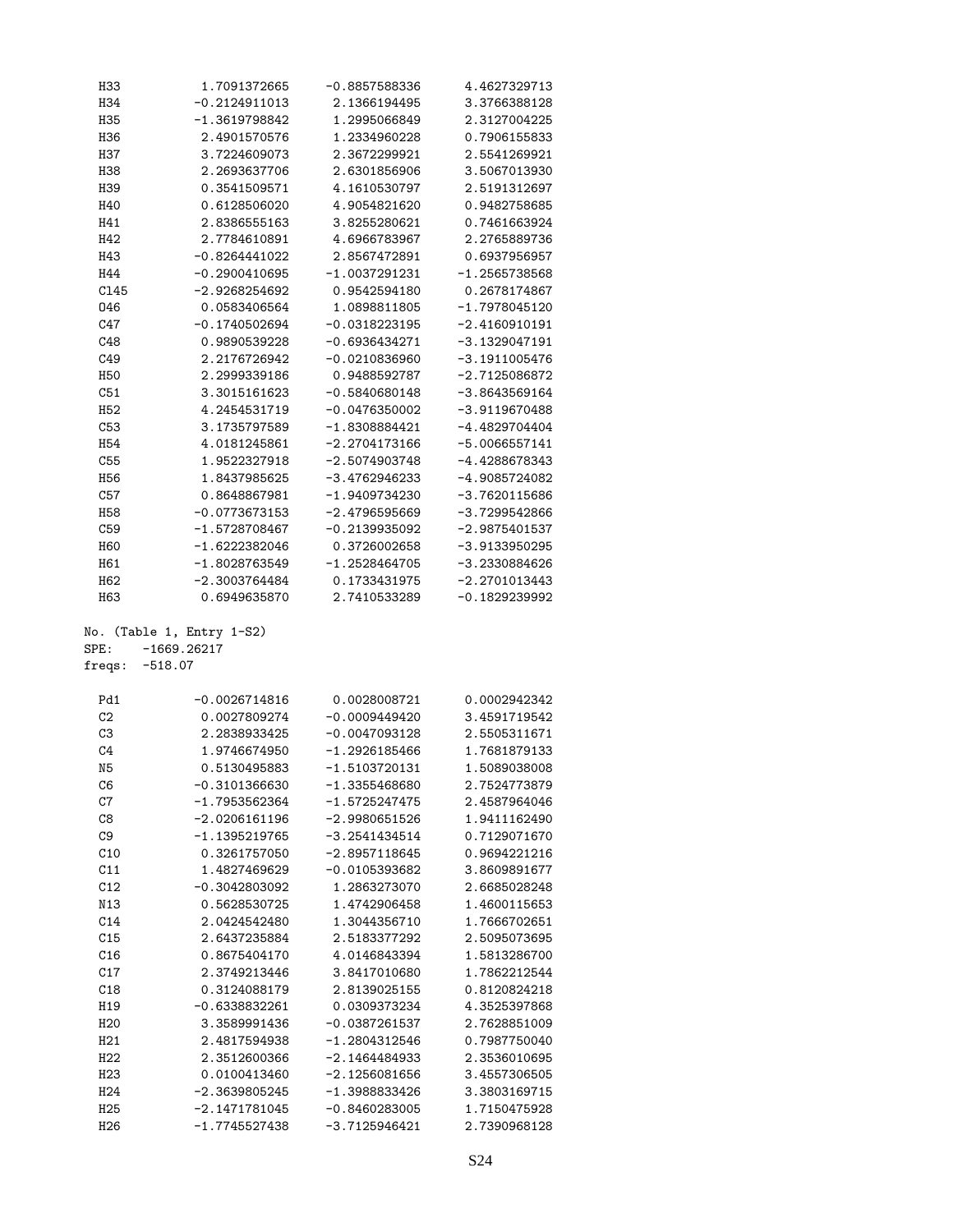| H <sub>2</sub> 7 | $-3.0765095316$           | $-3.1540100471$ | 1.6927714364                 |
|------------------|---------------------------|-----------------|------------------------------|
| H <sub>28</sub>  | $-1.1815060642$           | $-4.3088302221$ | 0.4169746615                 |
| H <sub>29</sub>  | $-1.5016618110$           | $-2.6673421117$ | $-0.1335276149$              |
| H30              | 0.9073169732              | $-2.9666369493$ | 0.0469772648                 |
| H31              | 0.7615701320              | $-3.5981350178$ | 1.6989398657                 |
| H32              | 1.7249132610              | 0.8497670642    | 4.4911645291                 |
| H33              | 1.7114993931              | $-0.9086703220$ | 4.4467728652                 |
| H34              | $-0.1686653177$           | 2.1322687224    | 3.3546247863                 |
| H35              | $-1.3429746703$           | 1.3094136122    | 2.3275665023                 |
| H36              | 2.5225298587              | 1.2349956440    | 0.7821085252                 |
| H37              | 3.7218760988              | 2.3390801644    | 2.5926490361                 |
| H38              | 2.2610435021              | 2.5918617509    | 3.5345555136                 |
| H39              | 0.3608110936              | 4.1403764487    | 2.5468594429                 |
| H40              | 0.6473343914              | 4.9144480465    | 0.9948557669                 |
| H41              | 2.8749755989              | 3.8355042593    | 0.8096466019                 |
| H42              | 2.7916099909              | 4.6789519246    | 2.3570660506                 |
| H43              | $-0.7665768863$           | 2.8945974334    | 0.6527542710                 |
| H44              | $-0.4353044019$           | 1.0446209123    | $-1.1507076052$              |
| C145             | 2.8966957481              | 0.4786299983    | $-1.4615391830$              |
| 046              | $-0.7581063977$           | $-1.1177340269$ | $-1.6071159720$              |
| C47              | $-1.0457115079$           | $-0.0077617006$ | $-2.2150767680$              |
| C48              | $-2.4855566267$           | 0.4530539520    | $-2.2008283358$              |
|                  |                           |                 | $-1.7367274817$              |
| C49              | $-3.4746288635$           | $-0.4263398144$ |                              |
| <b>H50</b>       | -3.1775097563             | $-1.4088212957$ | $-1.3872242710$              |
| C51              | $-4.8172645521$           | $-0.0497190268$ | $-1.7435077470$              |
| H <sub>52</sub>  | $-5.5746827119$           | $-0.7458877181$ | $-1.3932658900$              |
| C53              | -5.1890252681             | 1.2159475758    | $-2.2048816750$              |
| C55              | $-4.2091572806$           | 2.0996249658    | $-2.6658439838$              |
| C57              | $-2.8671555253$           | 1.7191978109    | $-2.6702495305$              |
| H58              | $-2.1176533027$           | 2.4189672679    | $-3.0274174143$              |
| C59              | $-0.1631643324$           | 0.3870180743    | $-3.3829158608$              |
| <b>H60</b>       | $-0.4086983517$           | $-0.2983524090$ | -4.2048018076                |
| H61              | $-0.3469675805$           | 1.4056014628    | $-3.7287810420$              |
| H62              | 0.8891411514              | 0.2730665064    | $-3.1079006330$              |
| H63              | 0.7994653149              | 2.7656878191    | $-0.1645658185$              |
| H64              | -4.4899869729             | 3.0857017047    | $-3.0255228659$              |
| H65              | $-6.2348487283$           | 1.5109111215    | $-2.2087083351$              |
|                  | No. (Table 1, Entry 2-R1) |                 |                              |
| SPE:             | $-1783.79113$             |                 |                              |
| freqs:           | $-669.12$                 |                 |                              |
| Pd1              | 0.0017067175              | 0.0005582510    | 0.0006796641                 |
| C <sub>2</sub>   | 0.0034695380              | 0.0030516310    | 3.4486405320                 |
| C3               | 2.2939195677              | 0.0056957232    | 2.5548430343                 |
| C4               | 1.9894974728              | $-1.2822918998$ | 1.7728047179                 |
| N <sub>5</sub>   | 0.5307655198              | $-1.4760850285$ | 1.4683536579                 |
|                  | $-0.3129214620$           | $-1.3134626208$ | 2.7039801182                 |
| C6<br>C7         | $-1.7942837596$           |                 |                              |
|                  |                           | $-1.5342842205$ | 2.3781056916<br>1.8109164646 |
| C8               | $-2.0226714713$           | $-2.9426091655$ |                              |
| C <sub>9</sub>   | $-1.1085158829$           | $-3.1929358513$ | 0.6037433318                 |
| C10              | 0.3516492760              | $-2.8578000193$ | 0.9093184789                 |
| C11              | 1.4817728991              | $-0.0043411118$ | 3.8592600735                 |
| C12              | $-0.2864204512$           | 1.3103951757    | 2.6900955027                 |
| N13              | 0.5798744704              | 1.5020822238    | 1.4873946206                 |
| C14              | 2.0544822555              | 1.3152231143    | 1.7667301210                 |
| C15              | 2.6901141034              | 2.5324306108    | 2.4753130074                 |
| C16              | 0.8917634233              | 4.0294202835    | 1.5728143042                 |
| C17              | 2.4029984607              | 3.8524757602    | 1.7497454604                 |
| C18              | 0.3098298175              | 2.8230203429    | 0.8307298922                 |
| H19              | $-0.6376700907$           | 0.0125005750    | 4.3391784276                 |
| H <sub>20</sub>  | 3.3674418366              | $-0.0269659336$ | 2.7762055321                 |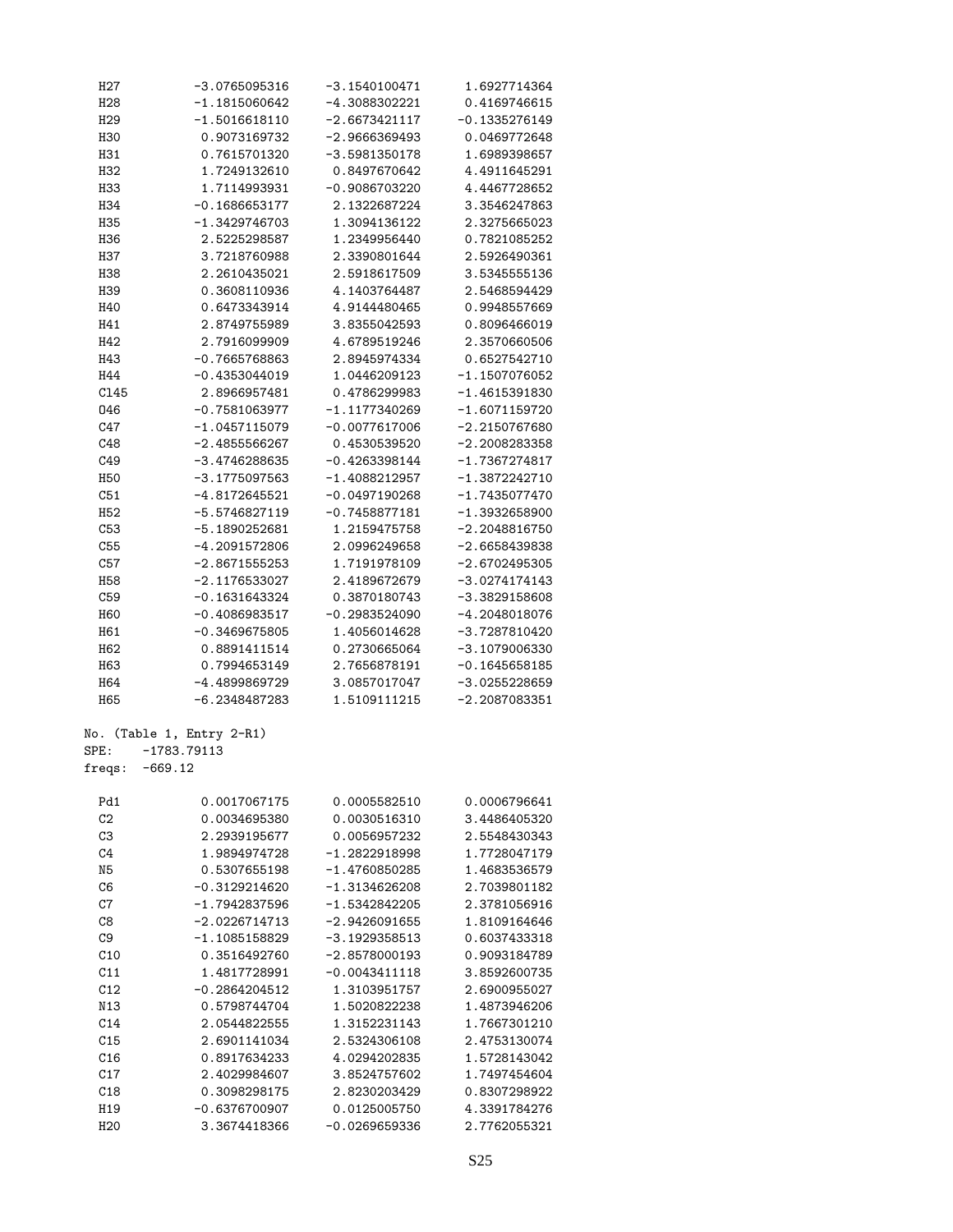| H21             | 2.5158387832              | -1.3158751365   | 0.8126762117    |
|-----------------|---------------------------|-----------------|-----------------|
| H22             | 2.3175047505              | $-2.1338769374$ | 2.3891828514    |
| H23             | $-0.0067748215$           | $-2.1210922563$ | 3.3919614360    |
| H24             | $-2.3785974943$           | $-1.3891689840$ | 3.2947245983    |
| H25             | $-2.1313160587$           | $-0.7826282932$ | 1.6529771745    |
| H <sub>26</sub> | $-1.8110570317$           | $-3.6826608179$ | 2.5949096249    |
| H27             | $-3.0728275564$           | $-3.0733450058$ | 1.5276454431    |
| H28             | $-1.1581477374$           | $-4.2419605174$ | 0.2899582887    |
|                 |                           |                 |                 |
| H <sub>29</sub> | $-1.4521607275$           | $-2.5921706915$ | $-0.2454938029$ |
| H30             | 0.9796772415              | $-2.9176908141$ | 0.0167718924    |
| H31             | 0.7417998626              | $-3.5670398498$ | 1.6564237240    |
| H32             | 1.7119174687              | 0.8566741543    | 4.4944186675    |
| H33             | 1.7150689463              | $-0.9026670062$ | 4.4423565697    |
| H34             | $-0.1450835098$           | 2.1402452861    | 3.3963761872    |
| H35             | $-1.3231996422$           | 1.3534252373    | 2.3449395237    |
| H36             | 2.5185691889              | 1.2138140349    | 0.7781345402    |
| H37             | 3.7695475043              | 2.3523778954    | 2.5349243422    |
| H38             | 2.3304784025              | 2.6103379422    | 3.5082722538    |
| H39             | 0.4086570914              | 4.1618236903    | 2.5497155725    |
| H40             | 0.6641559496              | 4.9282698911    | 0.9882752394    |
| H41             | 2.8847735447              | 3.8453820305    | 0.7629664509    |
|                 |                           | 4.6915968806    |                 |
| H42             | 2.8326714067              |                 | 2.3080596204    |
| H43             | $-0.7727176275$           | 2.9062530534    | 0.7049642734    |
| H44             | $-0.5470864511$           | $-0.9656673215$ | $-1.1903567136$ |
| C145            | 2.6298094168              | $-1.0892763898$ | $-1.5614866573$ |
| 046             | $-0.7191623158$           | 1.2107155371    | $-1.5262990027$ |
| C47             | $-1.1325964617$           | 0.1416676385    | $-2.1517087768$ |
| C48             | $-2.6044562676$           | $-0.1773478875$ | $-2.0805635225$ |
| C49             | $-3.4632581940$           | 0.6920860238    | $-1.3826921304$ |
| <b>H50</b>      | $-3.0369195268$           | 1.5664769584    | $-0.9029614156$ |
| C51             | $-4.8282459826$           | 0.4577620288    | $-1.3243054254$ |
| H <sub>52</sub> | $-5.4946198595$           | 1.1360405430    | $-0.7996825807$ |
| C53             | $-5.3786614481$           | $-0.6679630528$ | $-1.9630302105$ |
| 054             | $-6.7276605469$           | $-0.8115703746$ | $-1.8542427771$ |
| C55             | $-4.5384152517$           | $-1.5485805475$ | $-2.6563567070$ |
| H <sub>56</sub> | $-4.9373358916$           | $-2.4227891900$ | $-3.1570359240$ |
| C57             | $-3.1663022398$           | $-1.2948507781$ | $-2.7105468269$ |
|                 |                           |                 |                 |
| H <sub>58</sub> | $-2.5371442367$           | $-1.9928338023$ | $-3.2535863674$ |
| C59             | $-0.3514831564$           | $-0.2685381686$ | $-3.3879170084$ |
| <b>H60</b>      | 0.7179744872              | $-0.2682540012$ | $-3.1660266860$ |
| H61             | $-0.6373833449$           | $-1.2520888946$ | $-3.7631532137$ |
| H62             | $-0.5750127039$           | 0.4721472181    | $-4.1659791563$ |
| H63             | 0.7432653760              | 2.7719066678    | $-0.1714353371$ |
| C64             | $-7.3490502440$           | $-1.9177764083$ | $-2.5051735931$ |
| H65             | $-6.9752974958$           | $-2.8732054297$ | $-2.1179678541$ |
| H66             | $-7.1950799792$           | $-1.8807191789$ | $-3.5902965521$ |
| H67             | $-8.4151778269$           | $-1.8351667509$ | $-2.2891179545$ |
|                 | No. (Table 1, Entry 3-R1) |                 |                 |
| SPE:            | $-1768.49584$             |                 |                 |
| freqs:          | $-744.85$                 |                 |                 |
| Pd1             | 0.0097299484              | 0.0049795202    | $-0.0034771088$ |
| C <sub>2</sub>  | $-0.0106492944$           | 0.0053781365    | 3.4407291499    |
| C3              | 2.2841373090              | 0.0303592238    | 2.5569233195    |
| C <sub>4</sub>  | 1.9950946288              | $-1.2606523743$ | 1.7738278957    |
| N <sub>5</sub>  | 0.5383242226              | $-1.4686356453$ | 1.4637228062    |
| C6              | $-0.3114656227$           | $-1.3146088840$ | 2.6960494468    |
| $\mbox{C}7$     | $-1.7891026134$           | $-1.5531866753$ | 2.3659771656    |
|                 |                           |                 |                 |
| C8              | $-1.9990658099$           | $-2.9653984281$ | 1.8012247266    |
| C9              | $-1.0791813017$           | $-3.2073013134$ | 0.5969974026    |
| C10             | 0.3760344899              | $-2.8526833120$ | 0.9038467197    |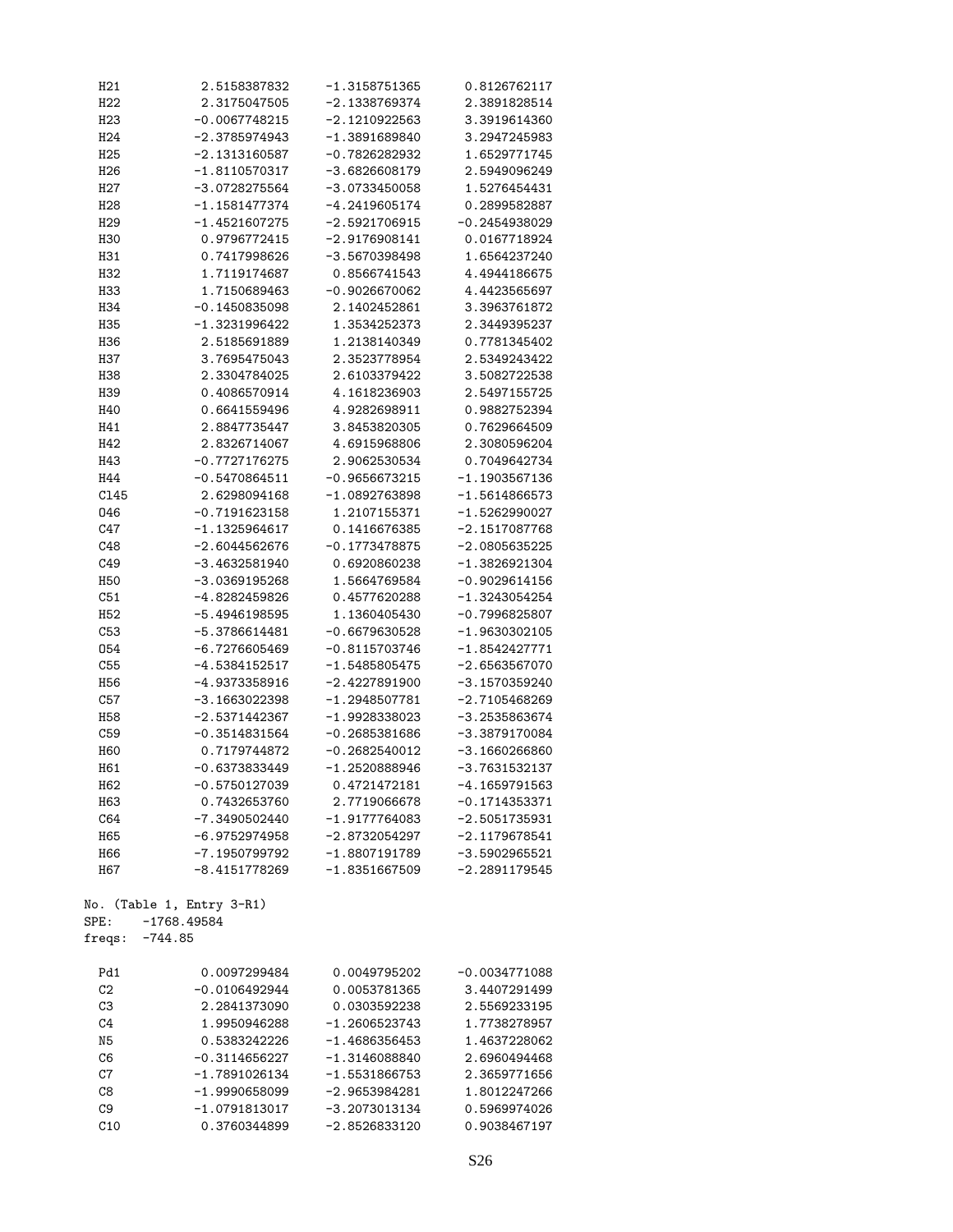| C11              | 1.4658444411              | 0.0115602976    | 3.8575217396    |
|------------------|---------------------------|-----------------|-----------------|
| C12              | $-0.3095157710$           | 1.3095139039    | 2.6803512926    |
| N13              | 0.5625551417              | 1.5115158707    | 1.4833319332    |
| C14              | 2.0374462925              | 1.3389566313    | 1.7696316966    |
| C15              | 2.6564261383              | 2.5614835212    | 2.4833766277    |
| C16              | 0.8463900074              | 4.0415553029    | 1.5743557067    |
| C17              | 2.3583725590              | 3.8799414979    | 1.7588051725    |
| C18              | 0.2819070973              | 2.8305519927    | 0.8268841286    |
| H19              | $-0.6558052487$           | 0.0099034369    | 4.3285039506    |
| H <sub>20</sub>  | 3.3566036604              | 0.0066702843    | 2.7840316128    |
|                  |                           |                 |                 |
| H <sub>21</sub>  | 2.5240251078              | $-1.2931619555$ | 0.8150802620    |
| H22              | 2.3274916922              | $-2.1085950936$ | 2.3927546326    |
| H <sub>23</sub>  | 0.0018209414              | $-2.1189073224$ | 3.3846372957    |
| H <sub>24</sub>  | $-2.3779045389$           | $-1.4135936320$ | 3.2805776096    |
| H <sub>25</sub>  | $-2.1326486876$           | $-0.8065035483$ | 1.6387056329    |
| H <sub>26</sub>  | $-1.7809384443$           | $-3.7013526694$ | 2.5872258544    |
| H <sub>2</sub> 7 | $-3.0467526437$           | $-3.1094277023$ | 1.5155102720    |
| H <sub>28</sub>  | $-1.1142744371$           | $-4.2577083017$ | 0.2859927699    |
| H <sub>29</sub>  | $-1.4286305495$           | $-2.6133226540$ | $-0.2546027034$ |
| H30              | 1.0047131602              | $-2.9052723309$ | 0.0113041659    |
| H31              | 0.7746255049              | $-3.5569830467$ | 1.6509095695    |
| H32              | 1.6849712917              | 0.8742335189    | 4.4941415375    |
| H33              | 1.7049189439              | $-0.8848585882$ | 4.4413308420    |
|                  |                           | 2.1406171053    |                 |
| H34              | $-0.1822217879$           |                 | 3.3874877789    |
| H35              | $-1.3444753689$           | 1.3411593301    | 2.3284298915    |
| H36              | 2.5074330196              | 1.2432713184    | 0.7833142963    |
| H37              | 3.7374249429              | 2.3933760333    | 2.5475359495    |
| H38              | 2.2910383813              | 2.6336913106    | 3.5146604161    |
| H39              | 0.3562319026              | 4.1668173946    | 2.5486522836    |
| H40              | 0.6124375119              | 4.9390117493    | 0.9900199398    |
| H41              | 2.8449325546              | 3.8802637814    | 0.7743919739    |
| H42              | 2.7760353843              | 4.7225216509    | 2.3209224762    |
| H43              | $-0.8008527325$           | 2.9024768072    | 0.6956339896    |
| H44              | $-0.5236037890$           | $-0.9792305039$ | $-1.1752354708$ |
| C145             | 2.6658270955              | $-0.9964841047$ | $-1.5587770356$ |
| 046              | $-0.6913244745$           | 1.2164681458    | $-1.5473594898$ |
| C47              | $-1.1294209567$           | 0.1506506541    | $-2.1491004645$ |
| C48              | $-2.6068773250$           | $-0.1474109942$ | $-2.0327950397$ |
| C49              | $-3.4331514870$           | 0.7882237355    | $-1.3901694783$ |
|                  |                           |                 |                 |
| H50              | $-2.9816744909$           | 1.6879944477    | $-0.9875811037$ |
| C51              | -4.8061532092             | 0.5826594414    | $-1.2845600490$ |
| H <sub>52</sub>  | $-5.4562942093$           | 1.3058307778    | $-0.8022980418$ |
| C53              | -5.3459794866             | $-0.5811260497$ | $-1.8247383775$ |
| F54              | $-6.6759587193$           | $-0.7903743519$ | $-1.7263767711$ |
| C55              | $-4.5606836901$           | $-1.5331355824$ | $-2.4659505186$ |
| H56              | $-5.0215609121$           | $-2.4263084596$ | $-2.8748807529$ |
| C57              | $-3.1885368208$           | $-1.3057997533$ | $-2.5711522431$ |
| H <sub>58</sub>  | $-2.5750512920$           | $-2.0482205195$ | $-3.0713259653$ |
| C59              | $-0.3841250334$           | $-0.2977517490$ | $-3.3917793675$ |
| <b>H60</b>       | 0.6905319728              | $-0.3018596484$ | -3.1937636422   |
| H61              | $-0.6918190890$           | $-1.2854683345$ | -3.7378040322   |
| H <sub>62</sub>  | $-0.6168177313$           | 0.4277473447    | $-4.1819603653$ |
| H63              | 0.7217579044              | 2.7860584901    | $-0.1727332959$ |
|                  |                           |                 |                 |
|                  | No. (Table 1, Entry 9-R1) |                 |                 |
| ${\tt SPE}$ :    | $-1669.27679$             |                 |                 |
| freqs:           | $-569.96 -47.82$          |                 |                 |
| Pd1              | 0.0272229769              | $-0.0099072328$ | $-0.0237746165$ |
| C2               | $-0.0825060456$           | 0.0024830351    | 3.4160148432    |
| C3               | 2.2371310959              | 0.0564590757    | 2.6004682694    |
| C <sub>4</sub>   | 1.9908552939              | $-1.2404643453$ | 1.8140217105    |
|                  |                           |                 |                 |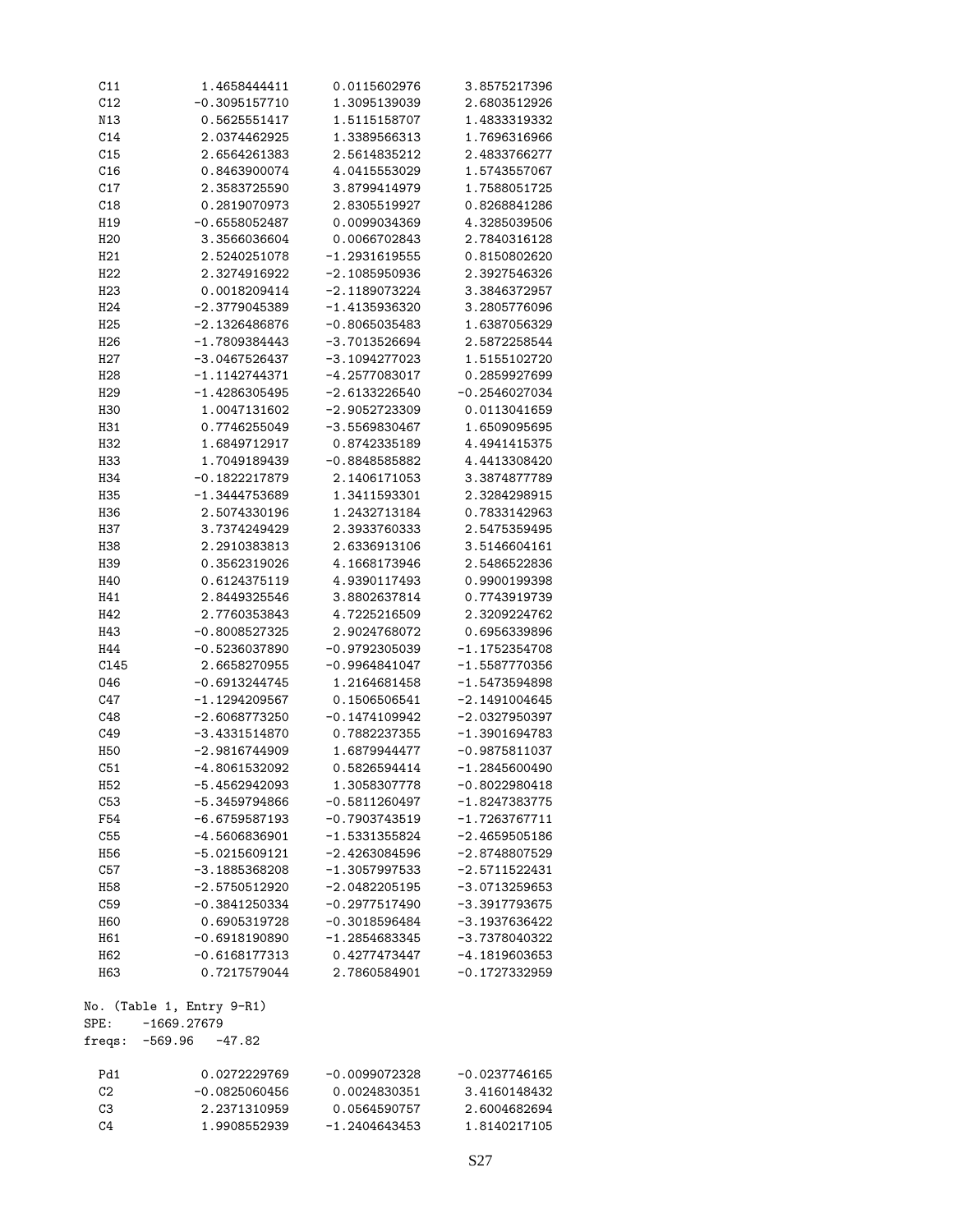| N5               | 0.5484372915    | -1.4712539118   | 1.4600713589    |
|------------------|-----------------|-----------------|-----------------|
| C <sub>6</sub>   | $-0.3415530448$ | -1.3242460240   | 2.6675582869    |
| C7               | -1.8038313775   | $-1.5877795251$ | 2.2914976365    |
| C8               | $-1.9754551875$ | -3.0066379859   | 1.7299464863    |
| C9               | $-1.0145766756$ | $-3.2444431664$ | 0.5573937175    |
| C10              | 0.4228046269    | $-2.8630555202$ | 0.9101155427    |
| C11              | 1.3811196985    | 0.0300578666    | 3.8758957608    |
| C12              | $-0.3772987389$ | 1.3010065991    | 2.6438664675    |
| N13              | 0.5243320259    | 1.5069125588    | 1.4686591860    |
|                  |                 |                 |                 |
| C14              | 1.9935709993    | 1.3552968891    | 1.7969018595    |
| C15              | 2.5767099940    | 2.5895402259    | 2.5200705054    |
| C16              | 0.7806620213    | 4.0417476723    | 1.5445652639    |
| C17              | 2.2882461026    | 3.8975994560    | 1.7737686695    |
| C18              | 0.2484626179    | 2.8180445482    | 0.7940311703    |
| H19              | $-0.7527216322$ | $-0.0011115081$ | 4.2846828407    |
| H <sub>20</sub>  | 3.3028538195    | 0.0497359717    | 2.8584854615    |
| H21              | 2.5495107475    | $-1.2545642603$ | 0.8739096754    |
| H22              | 2.3211649668    | -2.0835416362   | 2.4401463909    |
| H <sub>23</sub>  | $-0.0360619742$ | $-2.1214884127$ | 3.3672059688    |
| H <sub>24</sub>  | $-2.4232994291$ | $-1.4520101873$ | 3.1858468818    |
| H <sub>25</sub>  | $-2.1353716819$ | $-0.8507944376$ | 1.5488336107    |
| H <sub>26</sub>  | $-1.7726865480$ | $-3.7344007009$ | 2.5274682950    |
| H <sub>2</sub> 7 | $-3.0106945910$ | -3.1670347431   | 1.4100793146    |
|                  |                 |                 |                 |
| H <sub>28</sub>  | -1.0215915251   | -4.2983205900   | 0.2559257813    |
| H <sub>29</sub>  | $-1.3458530917$ | $-2.6644914366$ | $-0.3107821135$ |
| H30              | 1.0786138841    | $-2.9179883197$ | 0.0386412198    |
| H31              | 0.8097745285    | -3.5546179815   | 1.6743893057    |
| H32              | 1.5703488341    | 0.8986463961    | 4.5138543123    |
| H33              | 1.6156740897    | $-0.8605479250$ | 4.4705569386    |
| H34              | $-0.2757989337$ | 2.1357169363    | 3.3506505090    |
| H35              | $-1.4035374497$ | 1.3218459996    | 2.2664617416    |
| H36              | 2.4923129766    | 1.2585516272    | 0.8248440603    |
| H37              | 3.6568288857    | 2.4322839639    | 2.6193336961    |
| H38              | 2.1789673997    | 2.6671431248    | 3.5389074671    |
| H39              | 0.2617163614    | 4.1718671429    | 2.5030725468    |
| H40              | 0.5545533413    | 4.9299581721    | 0.9432100534    |
| H41              | 2.8034365614    | 3.8927251921    | 0.8038232000    |
| H42              | 2.6812892536    | 4.7501486612    | 2.3387501480    |
| H43              | $-0.8306873575$ | 2.8787812858    | 0.6318751672    |
|                  |                 |                 |                 |
| H44              | $-0.4405697107$ | $-1.0181023343$ | -1.2007953909   |
| C145             | 2.8395068945    | $-0.5828313953$ | $-1.4783229894$ |
| 046              | $-0.7217590427$ | 1.1770008772    | $-1.5781909579$ |
| C47              | $-1.0959634809$ | 0.0896428378    | $-2.1829665952$ |
| C48              | $-2.5505608951$ | $-0.3074494867$ | $-2.0736095158$ |
| C49              | $-3.4423603050$ | 0.5686535343    | $-1.4362605402$ |
| H50              | $-3.0579119724$ | 1.4995670637    | -1.0335363864   |
| C51              | $-4.7965955201$ | 0.2542414627    | -1.3399110173   |
| H <sub>52</sub>  | $-5.4781902698$ | 0.9478416119    | $-0.8546795696$ |
| C53              | $-5.2780046054$ | $-0.9462664502$ | $-1.8718227060$ |
| H <sub>54</sub>  | $-6.3336561403$ | $-1.1923776051$ | $-1.7968620875$ |
| C55              | -4.3964878641   | $-1.8253499075$ | $-2.5061666045$ |
| H <sub>56</sub>  | $-4.7631915756$ | $-2.7591166630$ | -2.9235065468   |
| C57              | $-3.0417219395$ | $-1.5069225013$ | $-2.6118062707$ |
| H <sub>58</sub>  | $-2.3717246386$ | $-2.2028942936$ | $-3.1071298785$ |
|                  |                 |                 |                 |
| C59              | $-0.3192095924$ | $-0.3083803081$ | $-3.4258151010$ |
| H <sub>60</sub>  | 0.7512487953    | $-0.2154100172$ | -3.2311508533   |
| H61              | $-0.5438102068$ | $-1.3209962970$ | $-3.7640756007$ |
| H62              | $-0.6136047216$ | 0.3872741695    | -4.2223897762   |
| H63              | 0.7187864186    | 2.7695709334    | -0.1914821373   |

No. (Table 1, Entry 11-R3) GPE: -1437.53000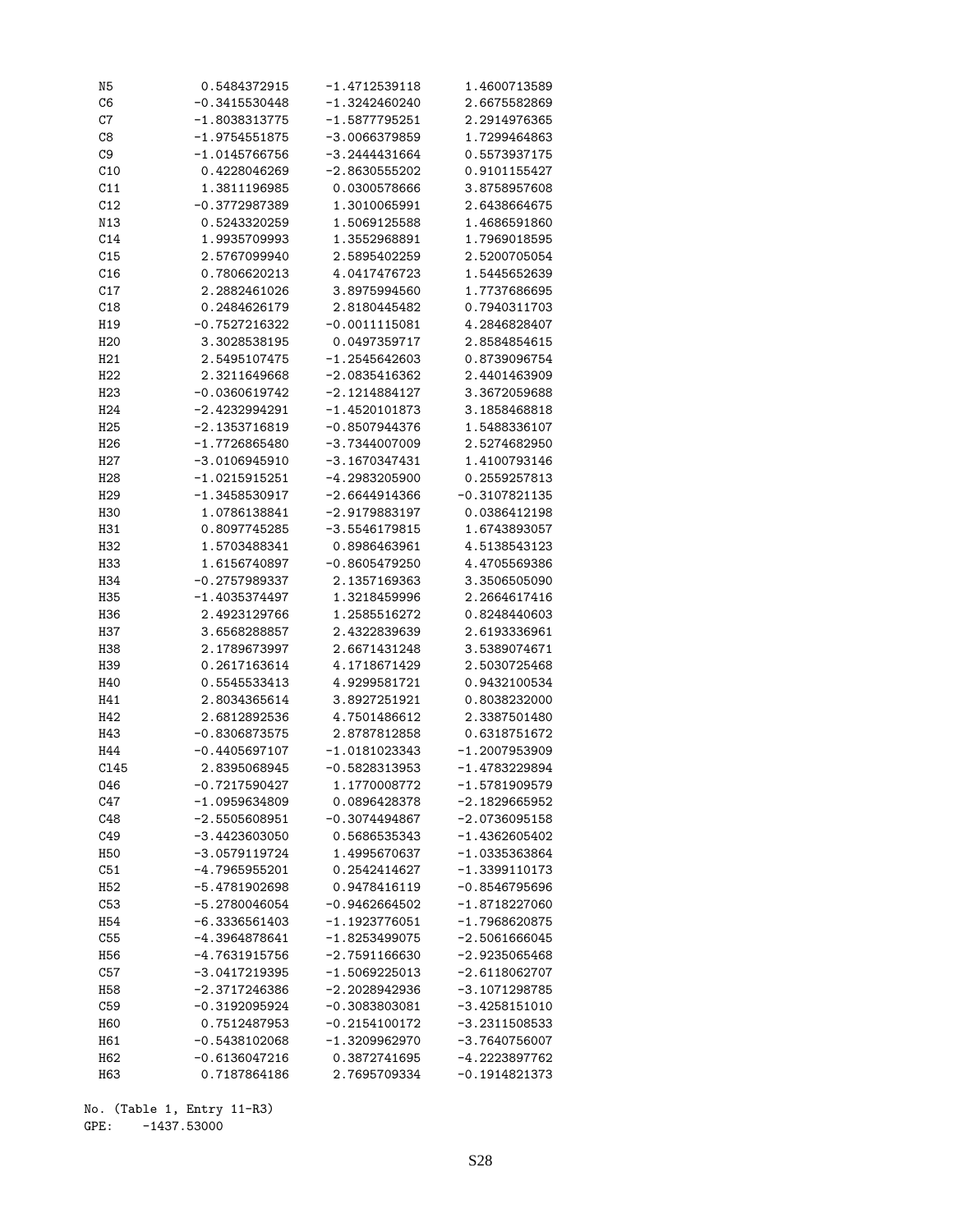SE: -0.00641 freqs: -431.49

| Pd1             | -0.0410762307   | -0.0000346039   | 0.0107967700    |
|-----------------|-----------------|-----------------|-----------------|
| C <sub>2</sub>  | 0.0188246853    | 0.0360157850    | 3.9150267152    |
| C <sub>3</sub>  | 2.3184472940    | -0.0298437547   | 3.0604497189    |
| C <sub>4</sub>  | 1.9359952602    | -1.2150733410   | 2.1513196642    |
| N5              | 0.4797212144    | -1.3446034464   | 1.8325547857    |
| C6              | $-0.3528350793$ | -1.2059863573   | 3.0730483918    |
| C7              | $-1.8437390052$ | -1.3455184238   | 2.7435523893    |
| C8              | -2.1315924524   | -2.7135652009   | 2.1050102703    |
| C <sub>9</sub>  | -1.2109464519   | $-2.9555842150$ | 0.9008628975    |
| C10             | 0.2568626842    | -2.7043272010   | 1.2539968831    |
| C11             | 1.4839741035    | $-0.0966991305$ | 4.3469269822    |
| C12             | $-0.1795181355$ | 1.4189683085    | 3.2638561935    |
| N13             | 0.7614470708    | 1.6874487084    | 2.1695530724    |
| C14             | 2.1812188386    | 1.3620116660    | 2.4056688658    |
| C15             | 2.9476552752    | 2.4562130100    | 3.1943804924    |
| C16             | 1.2680675760    | 4.1535903448    | 2.3772223269    |
| C17             | 2.7607457796    | 3.8440567131    | 2.5606241487    |
| C18             | 0.5946559549    | 3.0227008872    | 1.5806217229    |
| H19             | $-0.6350708071$ | 0.0051731233    | 4.7967023241    |
| H <sub>20</sub> | 3.3822547978    | $-0.1700503533$ | 3.2948145745    |
| H <sub>21</sub> | 2.4675010192    | -1.1693812302   | 1.1988233001    |
| H <sub>22</sub> | 2.2521362580    | -2.1355956158   | 2.6727449689    |
| H <sub>23</sub> | $-0.0907515827$ | -2.0695799660   | 3.7164844821    |
| H <sub>24</sub> |                 | -1.2356145977   | 3.6741969258    |
|                 | -2.4149731954   |                 |                 |
| H <sub>25</sub> | $-2.1556008533$ | -0.5441601957   | 2.0676090364    |
| H <sub>26</sub> | $-1.9711072252$ | -3.5037101453   | 2.8523775989    |
| H27             | -3.1820102103   | -2.7799371281   | 1.8000199295    |
| H <sub>28</sub> | $-1.3084600740$ | -3.9868868786   | 0.5405492925    |
| H <sub>29</sub> | $-1.5008237554$ | -2.2991756413   | 0.0712634648    |
| H30             | 0.8921106105    | -2.7891037432   | 0.3692009283    |
| H31             | 0.5933475966    | -3.4564664478   | 1.9896894296    |
| H <sub>32</sub> | 1.7583201685    | 0.6988831613    | 5.0472798550    |
| H33             | 1.6521673161    | -1.0492316964   | 4.8651211598    |
| H34             | $-0.1110146219$ | 2.1636585207    | 4.0799904286    |
| H35             | -1.1871526935   | 1.5044094615    | 2.8428080129    |
| H36             | 2.6416957783    | 1.3101307272    | 1.4070364057    |
| H37             | 4.0130540862    | 2.1927472615    | 3.2265178922    |
| H38             | 2.6024544888    | 2.4912949130    | 4.2354260144    |
| H39             | 1.1305395134    | 5.1054130456    | 1.8494073914    |
| H40             | 0.7885091767    | 4.2672567634    | 3.3588042986    |
| H41             | 3.2482178321    | 4.6112812075    | 3.1732482474    |
| H42             | 3.2554416856    | 3.8661474732    | 1.5789009318    |
| H43             | $-0.4777788390$ | 3.2021705454    | 1.4594982890    |
| H44             | $-0.3411632981$ | 0.7365836890    | -1.3635243982   |
| 045             | 1.6831473209    | $-0.7255930539$ | $-0.8914997589$ |
| C46             | $-1.8162006844$ | 1.1495906898    | $-0.9895945993$ |
| C47             | $-1.6264407341$ | 2.5820649278    | -1.4938195628   |
| C48             | $-2.5966851748$ | 0.2254933254    | $-1.8999473553$ |
| C49             | -3.6495340010   | $-0.5236379258$ | -1.3568741212   |
| H50             | -3.8540554626   | $-0.4408859084$ | $-0.2945426488$ |
| C51             | $-4.4251280156$ | $-1.3437572379$ | $-2.1758568386$ |
| H52             | $-5.2482648357$ | -1.9097552581   | $-1.7480197198$ |
| C53             | -4.1475218735   | -1.4351922551   | -3.5412417655   |
| H <sub>54</sub> | $-4.7497062021$ | $-2.0767172148$ | -4.1783883742   |
| C55             | $-3.0921070739$ | -0.6992719694   | -4.0849873093   |
| H56             | -2.8637719822   | -0.7749667224   | -5.1443605943   |
| C57             | $-2.3226193535$ | 0.1318909584    | -3.2725175252   |
| H58             | $-1.4837236700$ | 0.6738064701    | $-3.6981314837$ |
| 059             | $-1.9124478328$ | 0.9685918264    | 0.2958715460    |
|                 |                 |                 |                 |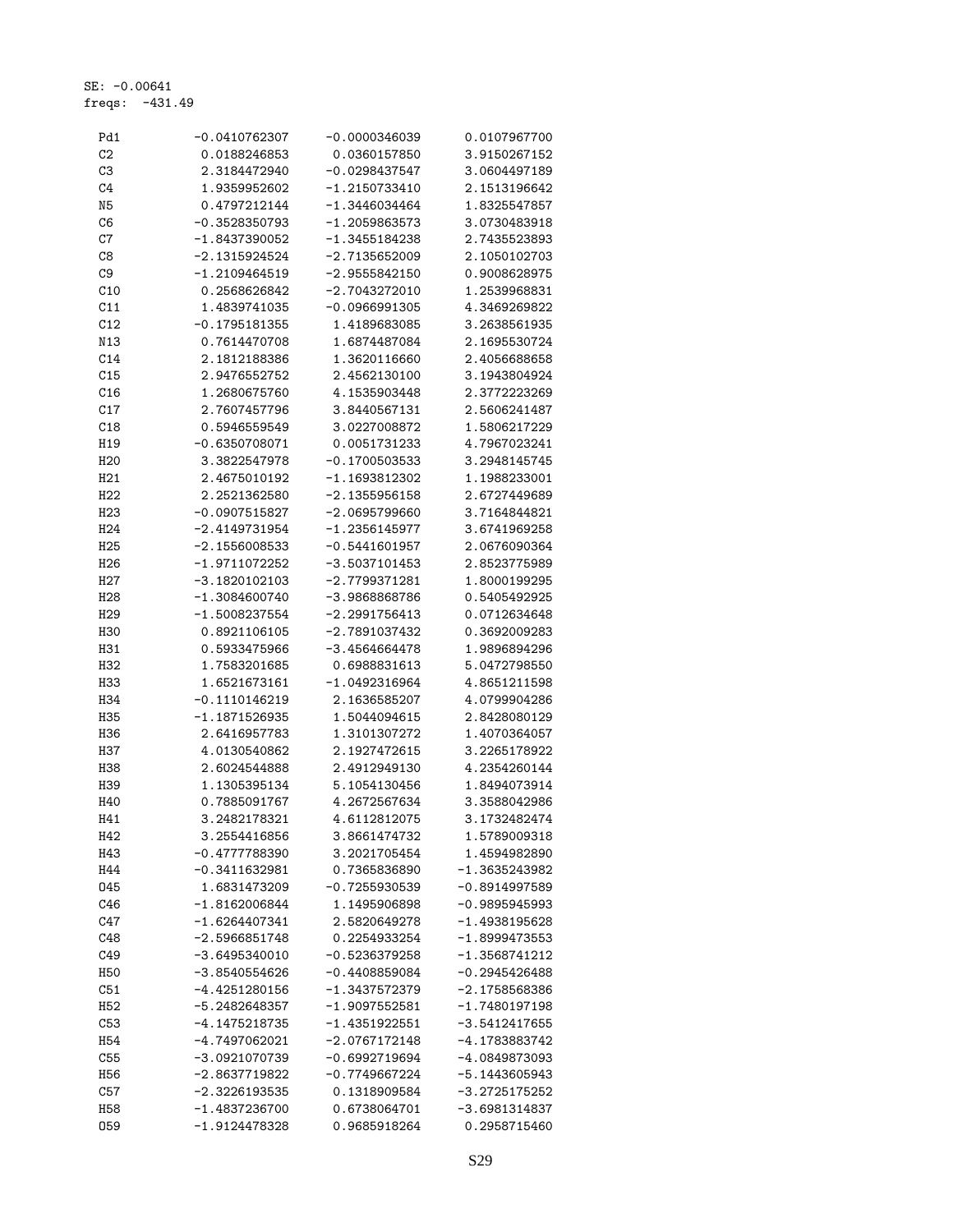| H <sub>60</sub>  | $-2.6129060004$ | 3.0619814368    | $-1.5020675153$ |
|------------------|-----------------|-----------------|-----------------|
| H61              | $-0.9673934417$ | 3.1328104401    | $-0.8236700024$ |
|                  |                 |                 |                 |
| H62              | $-1.2222014593$ | 2.6140132218    | $-2.5068980605$ |
| H <sub>63</sub>  | 1.0358151344    | 2.9973036816    | 0.5740260357    |
| C64              | 1.8867607727    | $-0.3717364328$ | $-2.1289353795$ |
|                  |                 |                 |                 |
| 065              | 1.1525712555    | 0.3704885051    | $-2.7979257475$ |
| C66              | 3.1524776062    | $-0.9690156299$ | -2.7330529953   |
| H <sub>67</sub>  | 3.3131893755    | $-0.5811824574$ | $-3.7389185973$ |
| <b>H68</b>       | 3.0596576352    | $-2.0591533789$ | $-2.7714715154$ |
|                  |                 |                 |                 |
| H <sub>69</sub>  | 4.0155660520    | $-0.7392412323$ | $-2.1013651174$ |
| No.              | (sparteineH-Cl) |                 |                 |
| GPE:             | $-1157.60820$   |                 |                 |
| SE:              | $-0.01421$      |                 |                 |
|                  |                 |                 |                 |
| C1               | 1.1554329869    | -.4019431610    | 1.2854766203    |
| C <sub>2</sub>   | $-.2332990710$  | 1.3794663515    | .2950724929     |
| C3               | .9014724373     | 1.6696090883    | $-.7000061042$  |
|                  |                 |                 |                 |
| N4               | 1.7649061323    | .5179995324     | $-.9266245427$  |
| C <sub>5</sub>   | 2.3036925275    | $-.0912430507$  | .2908158507     |
| C <sub>6</sub>   | 3.1429511012    | $-1.3329555238$ | $-.0573232771$  |
| C7               | 4.2583567273    | $-.9978021936$  | $-1.0551579125$ |
|                  |                 |                 |                 |
| C8               | 3.6409003937    | $-.3713100889$  | -2.3093820828   |
| C <sub>9</sub>   | 2.7807793682    | .8362227062     | -1.9381446361   |
| C10              | .3930908716     | .8888946572     | 1.6093291281    |
| C11              | .1400877380     | $-1.4649013900$ | .8305553853     |
|                  |                 |                 |                 |
| N12              | $-.7539302244$  | $-1.0336388116$ | -.2963080935    |
| C13              | $-1.2998659300$ | .3854939554     | -.2262520098    |
| C14              | $-2.6024982630$ | .4757983167     | .5878013555     |
|                  |                 |                 |                 |
| C15              | $-3.0615438141$ | $-1.9621545222$ | .2773217439     |
| C16              | $-3.6551086887$ | $-.5551606865$  | .1670022333     |
| C17              | $-1.8221415683$ | $-2.0668272714$ | $-.5975923224$  |
| H18              | 1.6197416634    | $-.8047998621$  | 2.1948644305    |
| H <sub>19</sub>  |                 |                 |                 |
|                  | $-.7651785430$  | 2.3244242217    | .4627037517     |
| H <sub>20</sub>  | .4836010971     | 1.9659271870    | $-1.6693684647$ |
| H21              | 1.4708507647    | 2.5425546038    | $-.3135154237$  |
| H22              | 2.9754815194    | .6207454412     | .8240457806     |
| H <sub>23</sub>  | 3.5554270934    | $-1.7532557962$ | .8691537545     |
|                  |                 |                 |                 |
| H <sub>24</sub>  | 2.4976686401    | $-2.0925077830$ | $-.5132857307$  |
| H <sub>25</sub>  | 4.9696101390    | $-.2967916748$  | $-.5938233762$  |
| H <sub>26</sub>  | 4.8227371875    | $-1.9026522081$ | $-1.3093278209$ |
|                  |                 | $-.0507713564$  | $-3.0114004918$ |
| H <sub>2</sub> 7 | 4.4203394352    |                 |                 |
| H <sub>28</sub>  | 3.0054308296    | $-1.1018421687$ | $-2.8208149659$ |
| H <sub>29</sub>  | 2.2530681331    | 1.1967345238    | $-2.8270037649$ |
| <b>H30</b>       | 3.4329686242    | 1.6611997985    | $-1.5794633732$ |
|                  |                 |                 | 2.3856075935    |
| H31              | $-.3613528127$  | .7160224668     |                 |
| H <sub>32</sub>  | 1.0827074206    | 1.6489838118    | 1.9934080942    |
| H33              | $-.4963628891$  | $-1.7337695972$ | 1.6804101606    |
| H <sub>34</sub>  | .6335467531     | $-2.3740576790$ | .4793527695     |
|                  |                 |                 |                 |
| H35              | $-1.5219394053$ | .6155539425     | $-1.2755010415$ |
| H <sub>36</sub>  | $-2.9890449761$ | 1.4934886351    | .4617117566     |
| <b>H37</b>       | $-2.3892718512$ | .3537297920     | 1.6570772029    |
| H38              | $-3.7737661233$ | $-2.7214904787$ | $-.0649684459$  |
|                  |                 |                 |                 |
| H39              | $-2.8320096004$ | $-2.1955132309$ | 1.3256132534    |
| H40              | $-3.9631351051$ | $-.3710343562$  | $-.8711586788$  |
| H41              | $-4.5505384240$ | $-.4564026547$  | .7896280641     |
| H42              | $-1.3317735944$ | $-3.0403783749$ | $-.5289433940$  |
|                  |                 |                 |                 |
| H43              | $-2.0651696589$ | $-1.9150966873$ | $-1.6522534004$ |
| H44              | $-.1857672140$  | $-1.0793864559$ | $-1.2433160673$ |
| C145             | .1152945900     | -1.4706707487   | $-3.0256292235$ |
|                  |                 |                 |                 |

No. (sparteine-HOAc)